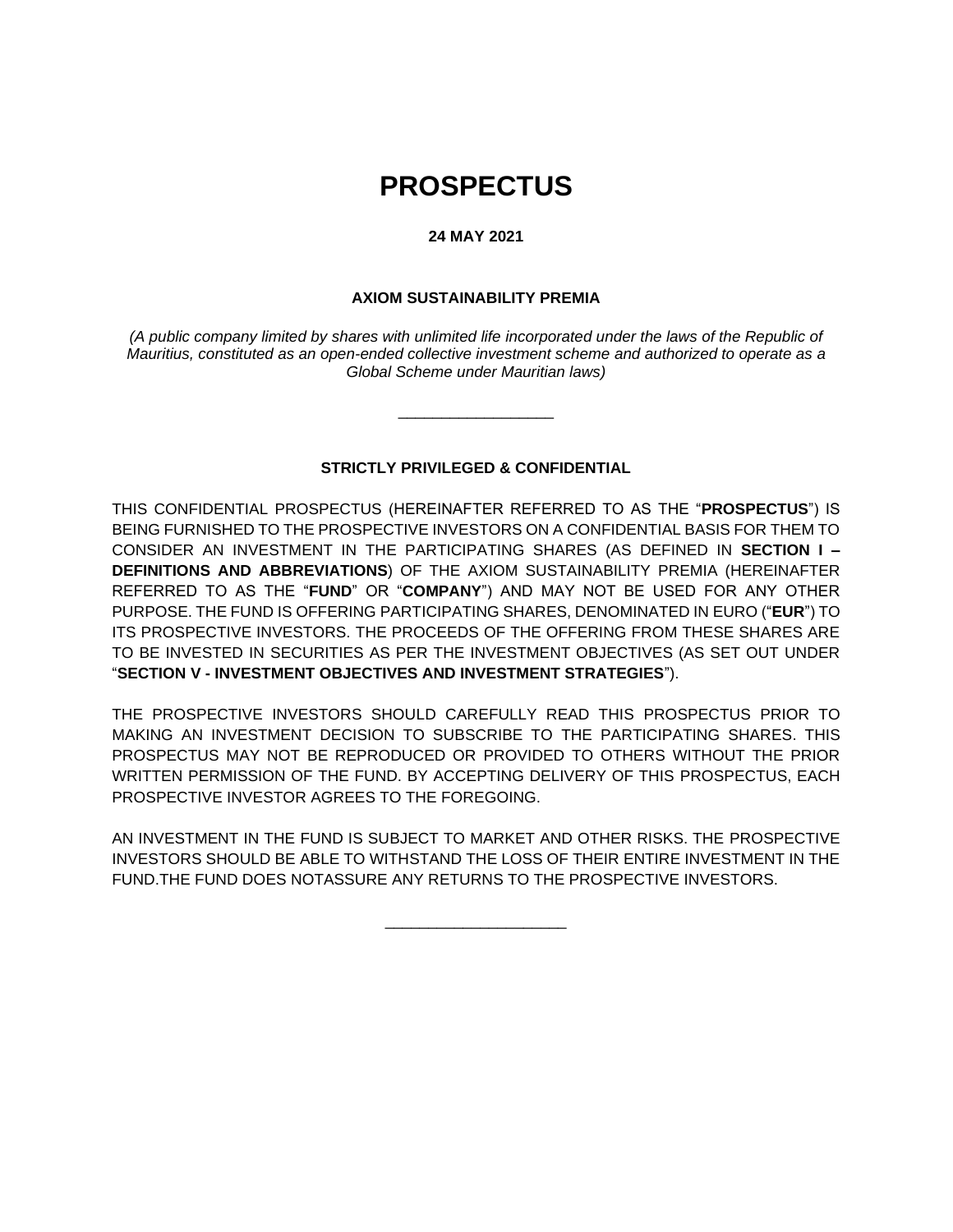#### **NOTICE**

<span id="page-1-0"></span>THE TERMS OF THIS PROSPECTUS AND THE RELEVANT LAWS AND REGULATIONS IN THE JURISDICTION WHERE A PROSPECTIVE INVESTOR HAS DOMICILE/RESIDENCE IN AND/OR CITIZENSHIP OF SUCH JURISDICTION WILL APPLY AND MUST BE COMPLIED WITH.

THIS PROSPECTUS IS BEING FURNISHED TO YOU AS A PROSPECTIVE INVESTOR, ON A CONFIDENTIAL BASIS IN CONNECTION WITH A SUBSCRIPTION OF PARTICIPATING SHARES IN THE FUND THAT WILL BE DENOMINATED IN EURO.

THE FUND SHALL BE INCORPORATED IN MAURITIUS AS A PUBLIC LIMITED LIABILITY COMPANY WITH UNLIMITED LIFE PURSUANT TO THE COMPANIES ACT 2001 OF MAURITIUS.

THE FUND PROPOSES TO HOLD A GLOBAL BUSINESS LICENCE ISSUED BY THE MAURITIUS FINANCIAL SERVICES COMMISSION (HEREINAFTER REFERRED TO AS "**FSC**") FOR THE PURPOSE OF THE FINANCIAL SERVICES ACT, 2007 OF MAURITIUS.

THE FUND WILL SEEK AUTHORISATION TO OPERATE AS AN OPEN ENDED COLLECTIVE INVESTMENT SCHEME UNDER THE SECURITIES ACT 2005 OF MAURITIUS AND THE APPLICABLE REGULATIONS.

THE FUND IS ALSO QUALIFIED TO OPERATE AS A GLOBAL SCHEME UNDER THE SECURITIES (COLLECTIVE INVESTMENT SCHEME AND CLOSED-END FUND) REGULATIONS 2008 MADE UNDER THE SECURITIES ACT 2005 OF MAURITIUS.

INVESTORS IN THE FUND ARE NOT PROTECTED BY ANY STATUTORY COMPENSATION ARRANGEMENTS IN MAURITIUS IN THE EVENT OF THE FUND'S FAILURE. THE MAURITIUS FINANCIAL SERVICES COMMISSION DOES NOT VOUCH FOR THE FINANCIAL SOUNDNESS OF THE FUND OR FOR THE CORRECTNESS OF ANY STATEMENTS MADE OR OPINIONS EXPRESSED WITH REGARD TO IT. THE FSC TAKES NO RESPONSIBILITY FOR THE CONTENTS OF THE PROSPECTUS AND SHALL NOT BE LIABLE TO ANY ACTION IN DAMAGES SUFFERED AS A RESULT OF THE PROSPECTUS BEING REGISTERED WITH THE FSC.

STATEMENTS MADE IN THIS PROSPECTUS ARE BASED, AS THEY RELATE THERETO, UPON THE LAW AND PRACTICE CURRENTLY IN FORCE IN THE REPUBLIC OF MAURITIUS.

THE INFORMATION CONTAINED IN THIS PROSPECTUS IS QUALIFIED IN ITS ENTIRETY BY REFERENCE TO THE INFORMATION CONTAINED ELSEWHERE IN THIS PROSPECTUS AND IN THE FUND DOCUMENTS (AS DEFINED HEREUNDER), WHICH WILL BE PROVIDED TO EACH OF THE PROSPECTIVE INVESTORS UPON REQUEST.

THE INFORMATION CONTAINED IN THIS PROSPECTUS MAY NOT BE PROVIDED TO OTHERS WHO ARE NOT DIRECTLY CONCERNED WITH YOUR DECISION REGARDING SUCH INVESTMENT. THIS PROSPECTUS MAY NOT BE REPRODUCED OR PROVIDED TO OTHER PERSONS OTHER THAN PROFESSIONAL ADVISORS OF THE PROSPECTIVE INVESTOR SOLELY FOR THE PURPOSE OF EVALUATING A POSSIBLE INVESTMENT IN THE INVEESTOR SHARES, WITHOUT THE PRIOR WRITTEN CONSENT OF THE FUND BOARD OF DIRECTORS. BY ACCEPTING DELIVERY OF THIS PROSPECTUS, YOU AGREE TO THE FOREGOING, AND TO RETURN THIS PROSPECTUS IF YOU DO NOT SUBSCRIBE TO PARTICIPATING SHARES.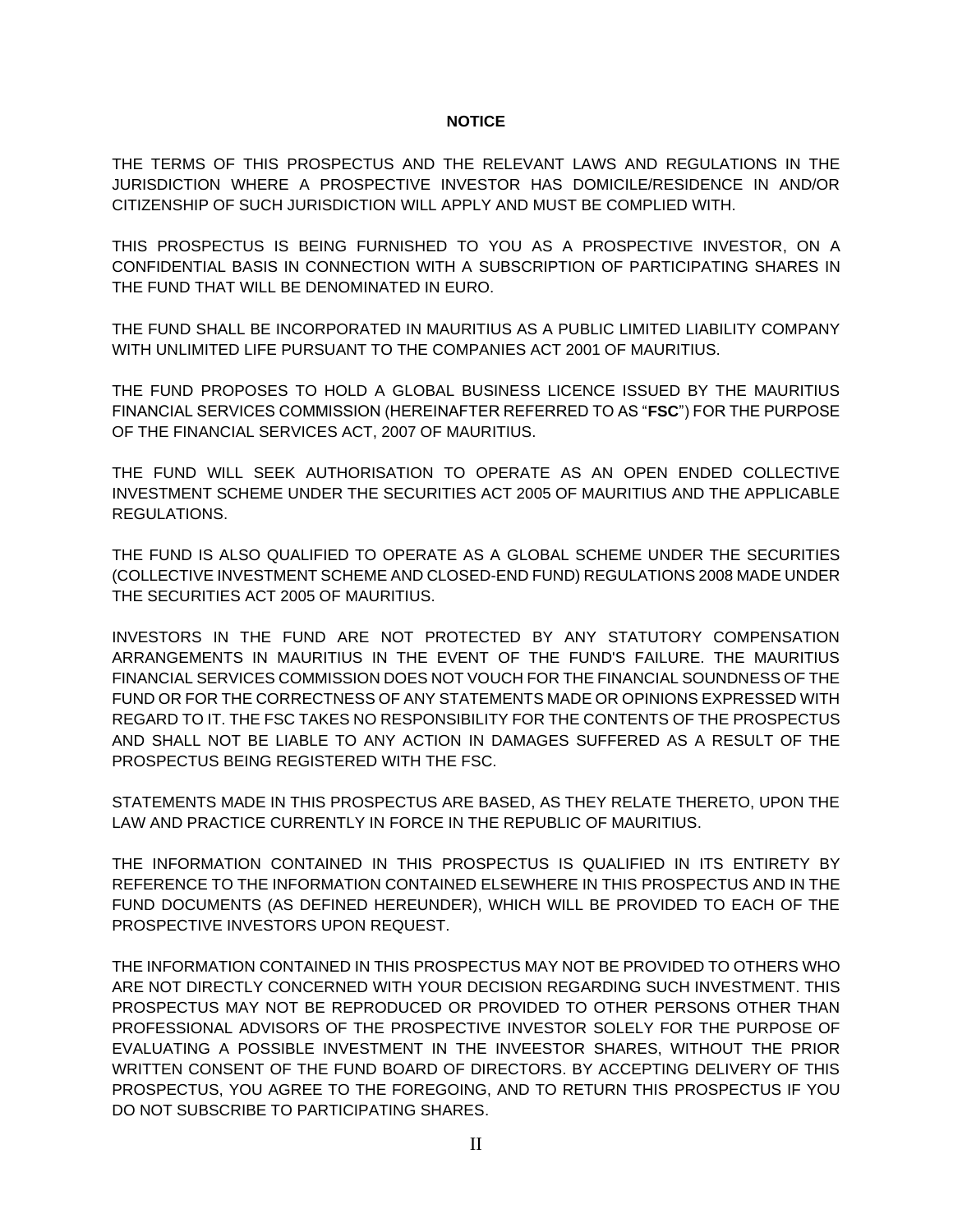NO PERSON HAS BEEN AUTHORIZED IN CONNECTION WITH THIS OFFERING TO GIVE ANY INFORMATION OR MAKE ANY REPRESENTATIONS OTHER THAN AS CONTAINED IN THIS PROSPECTUS. IF GIVEN OR MADE, SUCH ADDITIONAL INFORMATION OR REPRESENTATION MUST NOT BE RELIED UPON AS HAVING BEEN AUTHORIZED. THIS PROSPECTUS DOES NOT CONSTITUTE AN OFFER TO SELL OR A SOLICITATION OF AN OFFER TO BUY PARTICIPATING SHARES DESCRIBED HEREIN IN ANY STATE OR OTHER JURISDICTION WHERE, OR TO ANY PERSON OR ENTITY TO WHOM, IT IS UNLAWFUL TO MAKE SUCH OFFER OR SOLICITATION.

INVESTMENT IN PARTICIPATING SHARES WILL INVOLVE SIGNIFICANT RISKS AND IS BEING OFFERED ONLY TO PERSONS WHO QUALIFY AS ELIGIBLE INVESTORS (AS DEFINED IN **SECTION I – DEFINITIONS AND ABBREVIATIONS**). THE ATTENTION OF PROSPECTIVE INVESTORS IS DRAWN TO "**SECTION X - RISK FACTORS AND POTENTIAL CONFLICT OF INTEREST**" FOR A DISCUSSION OF SOME OF THE RISK FACTORS THAT SHOULD BE CONSIDERED BY THE PROSPECTIVE INVESTORS. INVESTORS SHOULD HAVE THE FINANCIAL ABILITY AND WILLINGNESS TO ACCEPT THE RISKS AND LACK OF LIQUIDITY, WHICH ARE CHARACTERISTICS OF THE INVESTMENTS DESCRIBED HEREIN. PROSPECTIVE INVESTORS MUST BE PREPARED TO BEAR SUCH RISKS FOR AN EXTENDED PERIOD OF TIME. NO ASSURANCE CAN BE GIVEN THAT THE FUND'S INVESTMENT OBJECTIVES WILL BE ACHIEVED OR THAT INVESTORS WILL RECEIVE THEIR HURDLE RATE OF RETURN OR A RETURN OF THEIR CONTRIBUTED CAPITAL.

PROSPECTIVE INVESTORS MAY REQUEST ADDITIONAL INFORMATION BY WRITING TO AXIOM SUSTAINABILITY PREMIA, 6TH/7TH FLOOR, DIAS PIER BUILDING, LE CAUDAN WATERFRONT, CAUDAN, PORT LOUIS.

\_\_\_\_\_\_\_\_\_\_\_\_\_\_\_\_\_\_\_\_

THE FUND AND THE PARTICIPATING SHARES WILL NOT BE APPROVED BY ANY REGULATORY OR GOVERNMENTAL AUTHORITY IN THE JURISDICTIONS WHERE THE FUND WILL BE INVESTING.

THE TERMS/INFORMATION CONTAINED HEREIN SHALL ALWAYS BE SUBJECT TO THE APPLICABLE LAWS, RULES AND REGULATIONS OF THE VARIOUS JURISDICTIONS AND ALSO THE APPROVALS/REGISTRATIONS/REGULATORY REQUIREMENTS OF THE VARIOUS JURISDICTIONS. IN CASE OF ANY CONFLICT BETWEEN THE APPLICABLE LAWS RULES AND REGULATIONS AND THE CONTENTS HEREIN, THE APPLICABLE LAWS, RULES AND REGULATIONS SHALL PREVAIL.

THIS PROSPECTUS HAS BEEN PREPARED SOLELY FOR THE GENERAL GUIDANCE OF PROSPECTIVE INVESTORS INTERESTED IN A POSSIBLE INVESTMENT IN THE FUND, AND ANY REPRODUCTION OR DISTRIBUTION OF THIS PROSPECTUS IN WHOLE OR IN PART, OR THE DIVULGENCE OF ANY OF ITS CONTENTS WITHOUT THE PRIOR WRITTEN CONSENT OF BOTH THE FUND'S BOARD OF DIRECTORS AND INVESTMENT MANAGER IS STRICTLY PROHIBITED.

NO PERSON, OTHER THAN SUCH PERSON, RECEIVING A COPY OF THIS PROSPECTUS MAY TREAT THE SAME AS CONSTITUTING AN OFFER TO SELL OR A SOLICITATION OF AN OFFER TO BUY PARTICIPATING SHARES DESCRIBED HEREIN.

THE DISTRIBUTION OF THIS PROSPECTUS AND THE OFFER AND SALE OF PARTICIPATING SHARES IN CERTAIN JURISDICTIONS MAY BE RESTRICTED BY LAW. PARTICIPATING SHARES MAY NOT BE OFFERED OR SOLD, DIRECTLY OR INDIRECTLY, AND THIS PROSPECTUS MAY NOT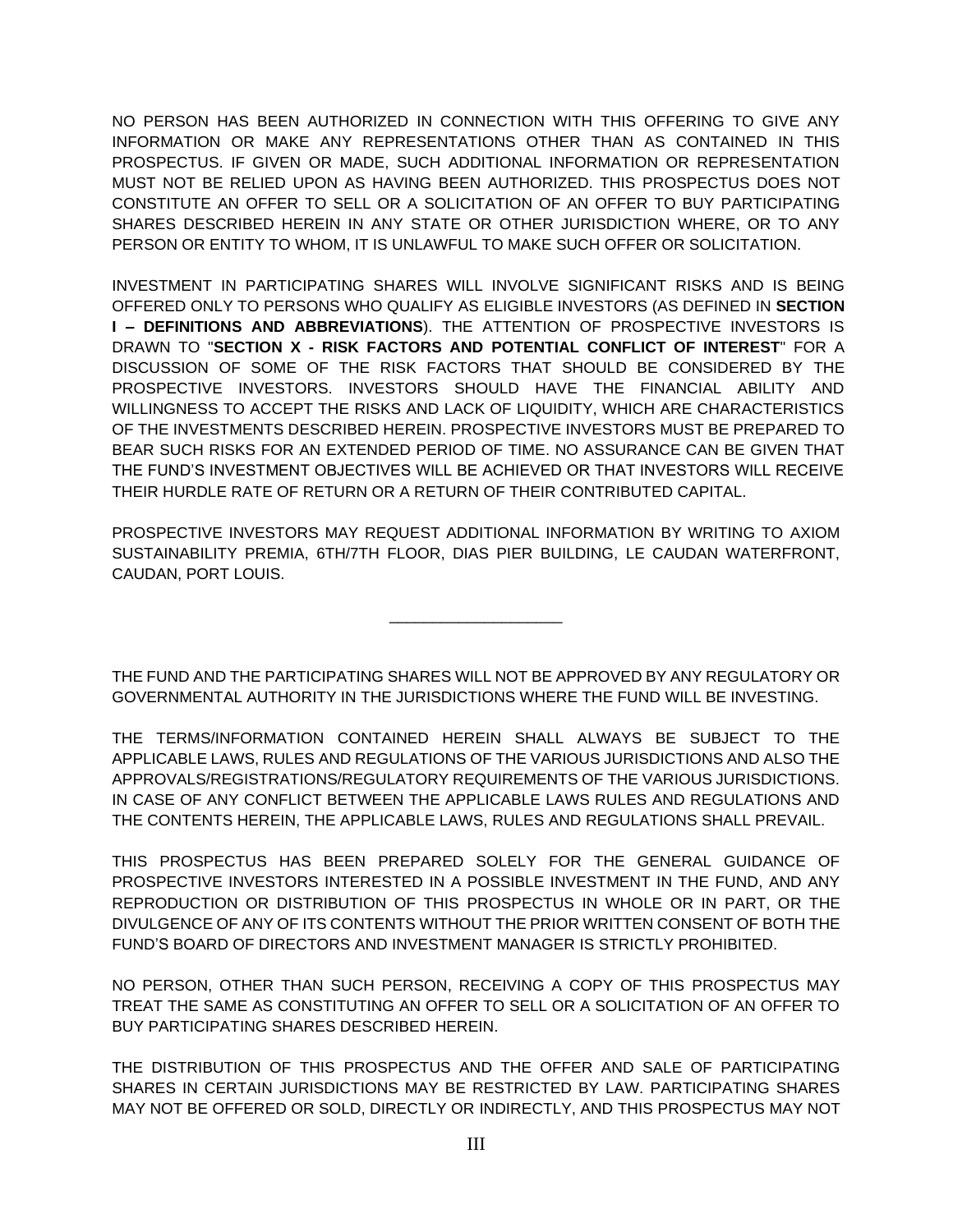BE DISTRIBUTED, IN ANY JURISDICTION, EXCEPT IN ACCORDANCE WITH THE LEGAL REQUIREMENTS APPLICABLE IN SUCH JURISDICTION.

THE INFORMATION ON TAXATION CONTAINED IN THIS PROSPECTUS IS A SUMMARY OF CERTAIN TAX CONSIDERATIONS BUT IS NOT INTENDED TO BE A COMPLETE DISCUSSION OF ALL TAX CONSIDERATIONS. THE CONTENTS OF THIS PROSPECTUS ARE NOT TO BE CONSTRUED AS INVESTMENT, LEGAL, OR TAX ADVICE. POTENTIAL INVESTORS SHOULD CONSULT THEIR OWN COUNSEL, ACCOUNTANT OR INVESTMENT ADVISOR AS TO LEGAL, TAX, AND RELATED MATTERS CONCERNING THEIR POTENTIAL INVESTMENT. THIS PROSPECTUS IS QUALIFIED IN ITS ENTIRETY BY THE SUBSCRIPTION AGREEMENT AND THE CONSTITUTION (AS DEFINED IN **SECTION I – DEFINITIONS AND ABBREVIATIONS**) OF THE FUND WHICH WILL BE PROVIDED TO THE PROSPECTIVE INVESTORS ON REQUEST. ANY CONFLICT BETWEEN ANY STATEMENT MADE HEREIN AND ANY PROVISION OF THE SUBSCRIPTION AGREEMENT OR THE CONSTITUTION OF THE FUND, AS APPLICABLE, SHALL BE RESOLVED IN FAVOUR OF THE LATTER TWO DOCUMENTS.

THE FUND'S BOARD OF DIRECTORS ACCEPT RESPONSIBILITY FOR THE INFORMATION STATED IN THIS PROSPECTUS. THE FUND'S BOARD OF DIRECTORS EXERCISE CONTROL OVER THE BUSINESS AFFAIRS AND MANAGEMENT OF THE FUND AND TO THE BEST OF THEIR KNOWLEDGE AND BELIEF, THE INFORMATION CONTAINED IN THIS PROSPECTUS IS ACCURATE AND DOES NOT OMIT ANY MATERIAL FACT THAT MAY AFFECT THE ACCURACY OF THE MATERIAL INFORMATION STATED HEREIN. NOTWITHSTANDING THE FORESAID, CERTAIN INFORMATION INCLUDING THE DATA HEREIN WAS OBTAINED FROM VARIOUS SOURCES. THE FUND DOES NOT GUARANTEE THE ACCURACY OR COMPLETENESS OF SUCH INFORMATION AND DATA. SUBJECT TO APPLICABLE LAW, THE FUND'S BOARD OF DIRECTORS RESERVES RIGHT TO MODIFY ANY OF THE TERMS OF THE OFFERING DESCRIBED HEREIN. UNLESS OTHERWISE NOTED, ALL TIME-SENSITIVE REPRESENTATIONS AND REFERENCES ARE MADE AS OF THE DATE OF THIS PROSPECTUS SPECIFIED ABOVE. THE DELIVERY OF THIS PROSPECTUS DOES NOT IMPLY THAT THE INFORMATION HEREIN IS CORRECT AS OF ANY TIME SUBSEQUENT TO SUCH DATE.

IN MAKING AN INVESTMENT DECISION, POTENTIAL INVESTORS MUST RELY ON THEIR OWN EXAMINATION OF THE FUND AND THE TERMS OF THE OFFERING, INCLUDING THE MERITS AND RISKS INVOLVED.PROSPECTIVEINVESTORS WHO HAVE ANY DOUBT ON THE CONTENTS OF THIS PROSPECTUS MAY CONSULT AN INDEPENDENT QUALIFIED PERSON WHO MAY ADVISE THEM ACCORDINGLY.

# **FORWARD LOOKING STATEMENTS**

\_\_\_\_\_\_\_\_\_\_\_\_\_\_\_\_\_\_\_\_

INCLUDED IN THIS PROSPECTUS ARE STATEMENTS THAT CONTAIN WORDS OR PHRASES SUCH AS "WILL", "AIM", "WILL LIKELY RESULT", "BELIEVE", "EXPECT", "WILL CONTINUE", "ANTICIPATE", "ESTIMATE", "INTEND", "PLAN", "CONTEMPLATE", "SEEK TO", "FUTURE", "OBJECTIVE", "GOAL", "PROJECT", "SHOULD", "WILL PURSUE" AND SIMILAR EXPRESSIONS OR VARIATIONS OF SUCH EXPRESSIONS, THAT ARE FORWARD-LOOKING STATEMENTS. ALL FORWARD-LOOKING STATEMENTS ARE SUBJECT TO RISKS, UNCERTAINTIES AND ASSUMPTIONS WHICH ARE MADE ON THE BASIS OF IMFORMATION AVAILABLE AS ON THE DATE OF THIS PPM HEREOF THAT COULD CAUSE ACTUAL RESULTS TO DIFFER MATERIALLY FROM THOSE CONTEMPLATED BY THE RELEVANT FORWARD-LOOKING STATEMENT. THE PROSPECTIVE INVESTORS SHOULD NOT CONSIDER FORWARD-LOOKING STATEMENTS ALL INCLUSIVE NOR SHOULD THEY PLACE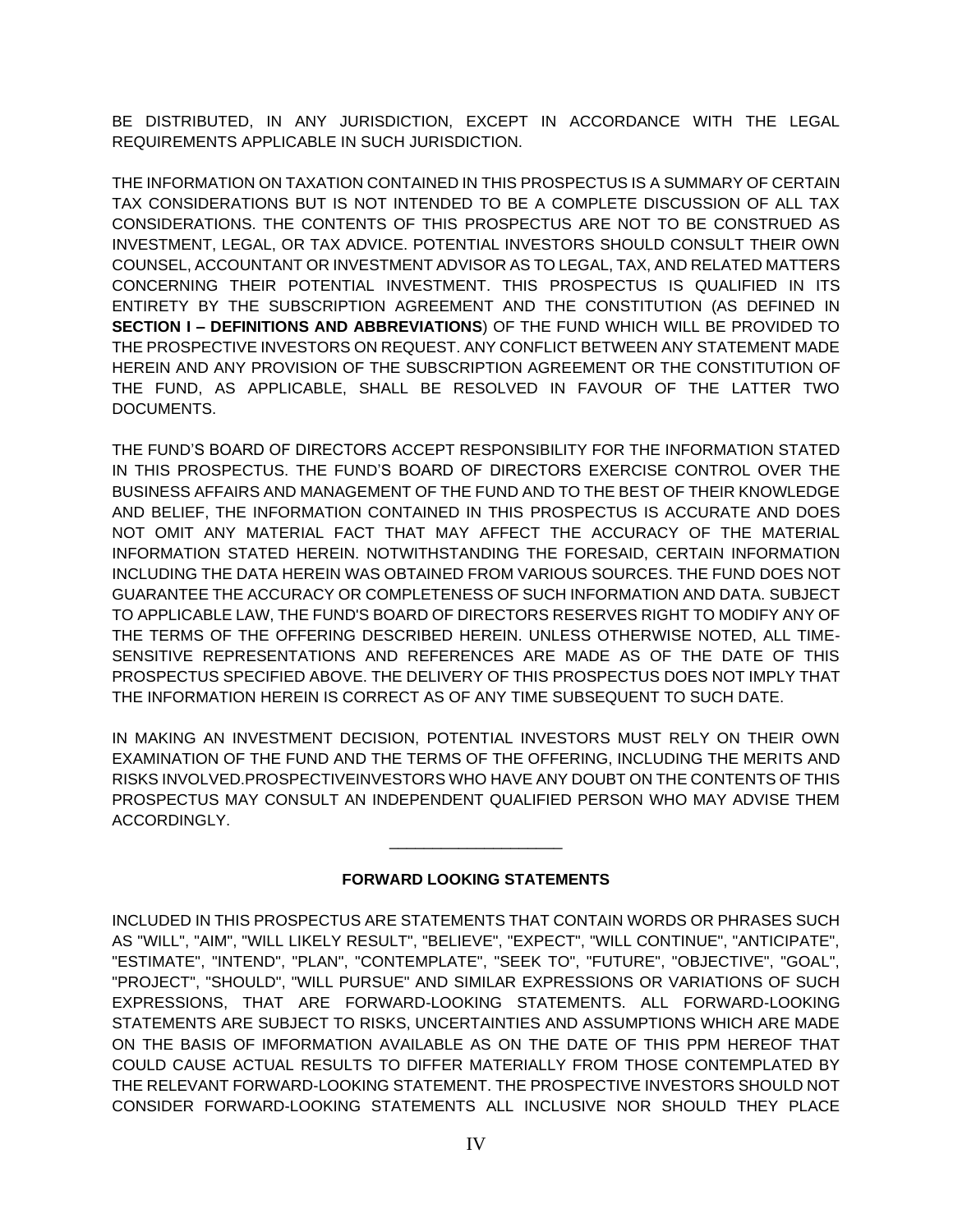UNDUE RELIANCE ON THEM IN ARRIVING AT THEIR INVESTMENT DECISION. IN CASE OF ANY CHANGES IN THE UNDERLYING ASSUMPTIONS AND INFORMNATION, NEITHER THE FUND NOR THE FUND'S BOARD OF DIRECTORS ASSUME ANY DUTY TO UPDATE OR MODIFY THE FORWARDLOOKING STATEMENTS.IMPORTANT FACTORS THAT COULD CAUSE ACTUAL RESULTS TO DIFFER ARE DISCUSSED UNDER "**SECTION X: RISK FACTORS AND POTENTIAL CONFLICT OF INTEREST**".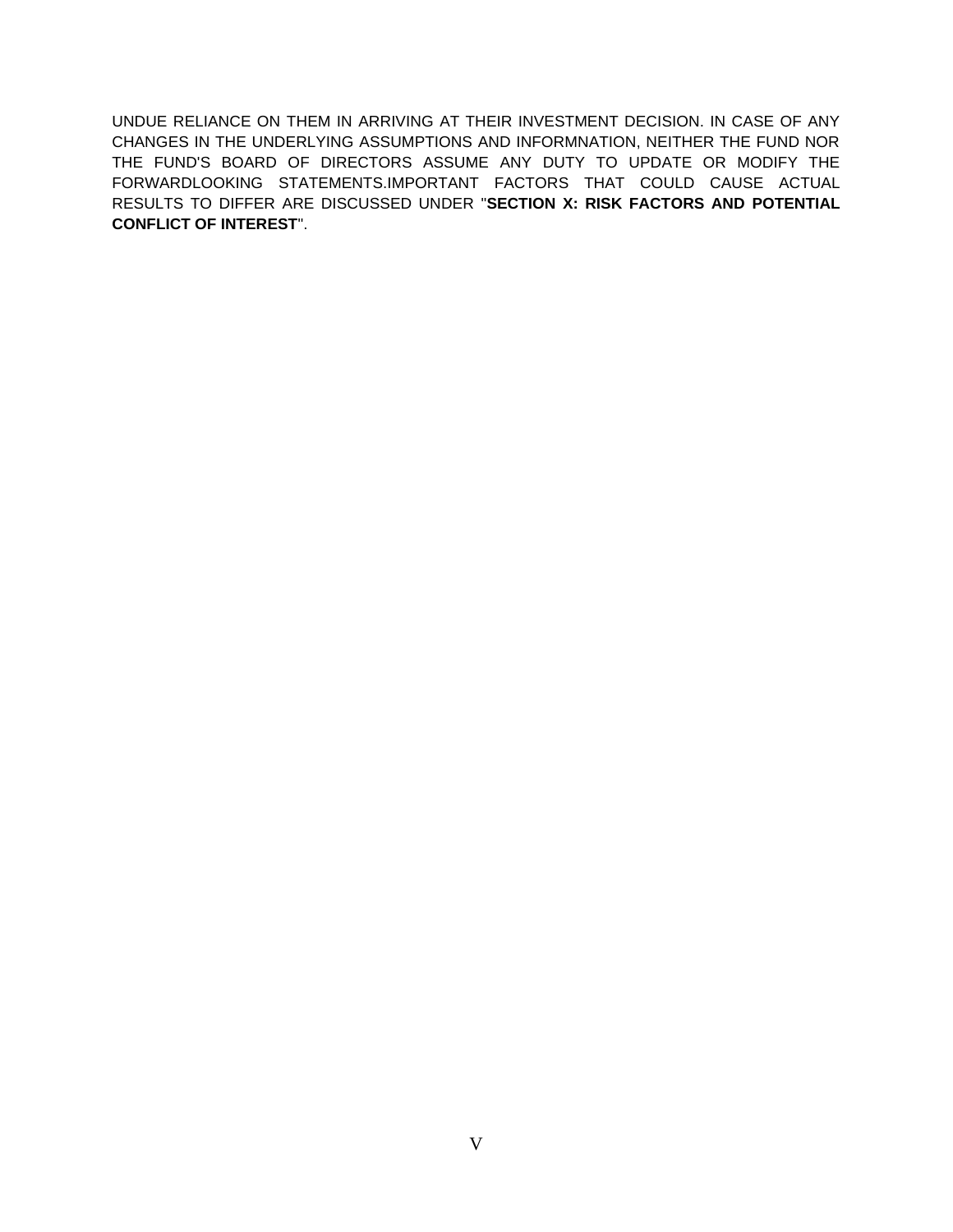# **DIRECTORY OF PARTIES:**

| <b>The Fund</b>                                                                                                                                                                                                                                                                                                         | The Fund's Board of Directors                                                                                                                                 |
|-------------------------------------------------------------------------------------------------------------------------------------------------------------------------------------------------------------------------------------------------------------------------------------------------------------------------|---------------------------------------------------------------------------------------------------------------------------------------------------------------|
| AXIOM SUSTAINABILITY PREMIA<br>6/7th Floor, Dias Pier Building, Le Caudan,<br>Waterfront, Caudan, Port Louis, Mauritius.                                                                                                                                                                                                | 1. Arnaud Amato<br>2. Constantin de Grivel<br>3. Louis Augustin Marie Lallia                                                                                  |
| <b>Investment Manager</b><br>AXYS INVESTMENT PARTNERS LTD<br>6/7th Floor, Dias Pier Building,<br>Le Caudan Waterfront,<br>Caudan, Port Louis 11307,<br><b>Mauritius</b>                                                                                                                                                 | <b>Administrator</b><br>NWT (MAURITIUS) LIMITED<br>6/7th Floor, Dias Pier Building,<br>Le Caudan Waterfront,<br>Caudan, Port Louis 11307,<br><b>Mauritius</b> |
| <b>Custodian</b><br>The Mauritius Commercial Bank Limited<br>1.<br>5th Floor, Harbour Front Building,<br>President John Kennedy Street,<br>Port Louis, Mauritius as Cash Custodian<br>2. Interactive Broker LLC<br>One Pickwick Plaza, Greenwich, CT<br>06830, United States of America as<br><b>Security Custodian</b> | <b>Banker</b><br>The Mauritius Commercial Bank Limited<br>5th Floor, Harbour Front Building,<br>President John Kennedy Street,<br>Port Louis, Mauritius       |
| <b>Mauritius Legal Counsel</b><br><b>Dentons Mauritius LLP</b><br>Les Jamalacs Building,<br><b>Vieux Conseil Street,</b><br>Port-Louis,<br>Mauritius.                                                                                                                                                                   | <b>Auditors</b><br>BDO & Co<br>10, Frere Felix de Valois Street<br>Port Louis<br><b>Mauritius</b>                                                             |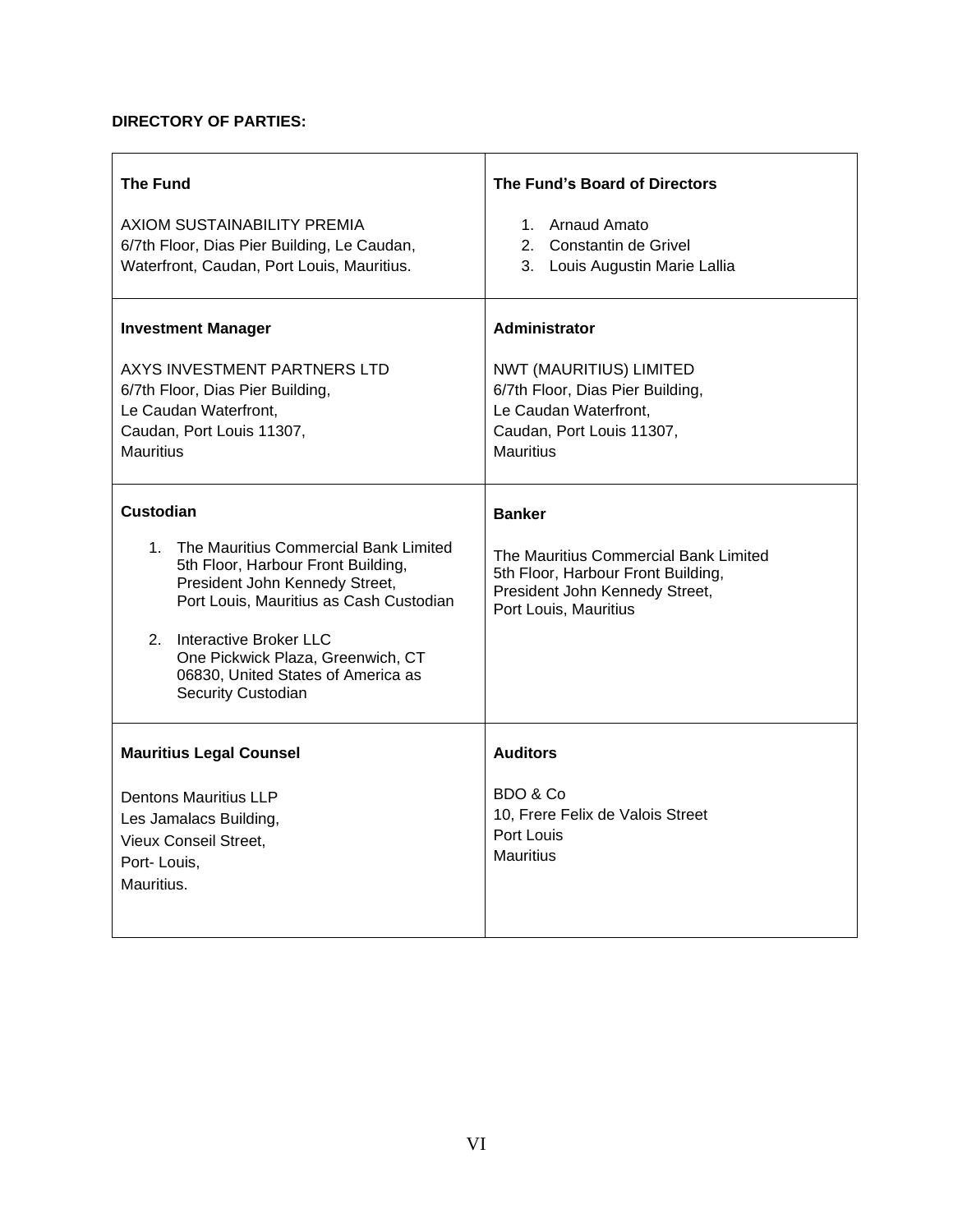# **TABLE OF CONTENTS**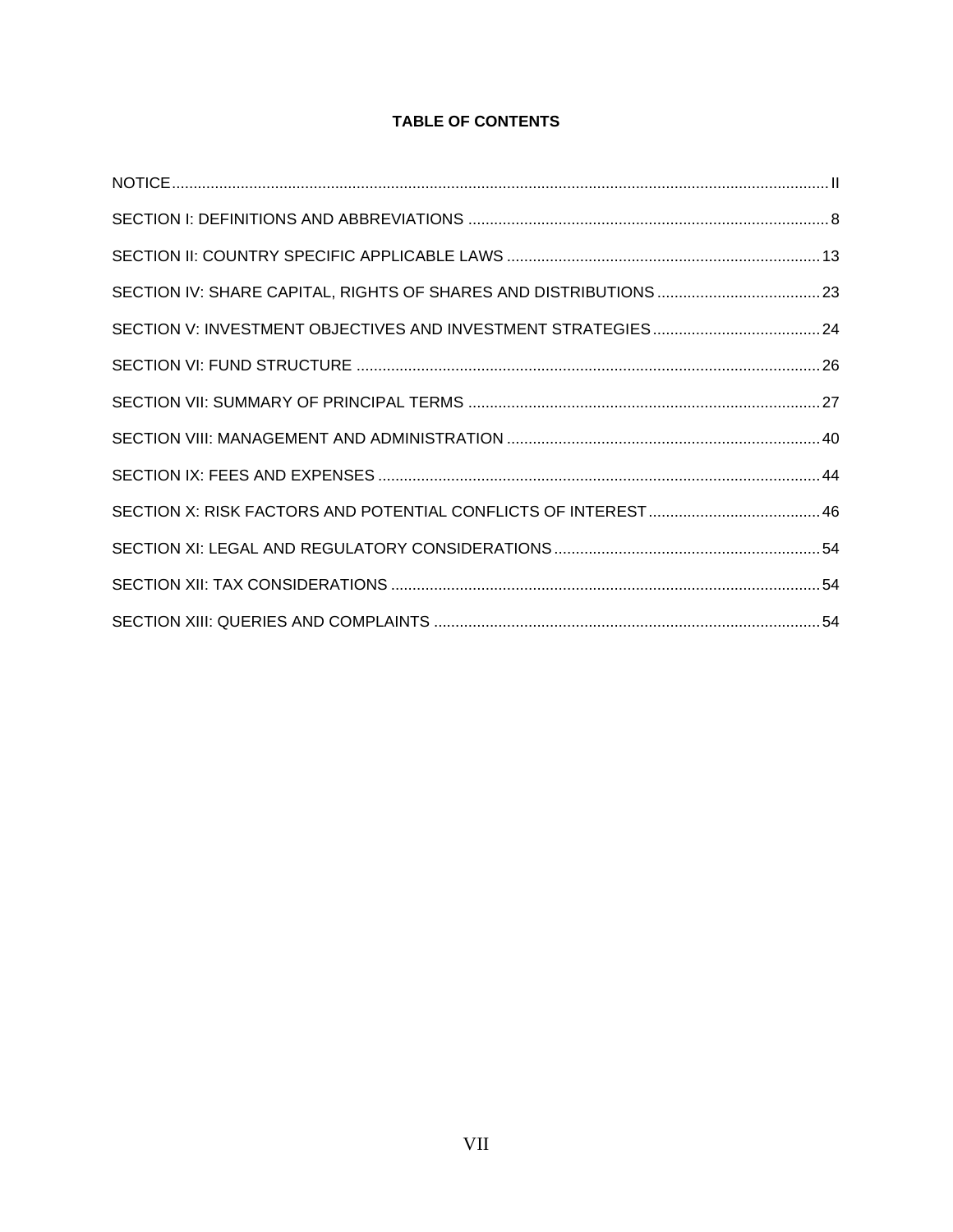# **SECTION I: DEFINITIONS AND ABBREVIATIONS**

<span id="page-7-0"></span>For the purpose of this Prospectus, unless the context otherwise requires, following terms shall have the meaning as ascribed to them herein below. Following definitions / abbreviations are in addition to all other terms specifically defined throughout the Prospectus.

| Act                             | The Companies Act 2001 of Mauritius, as may be<br>amended from time to time.                                                                                                                                                                                                                                                                                                                                                                                                                                                                                                                                                                                                                                                                                                                                             |
|---------------------------------|--------------------------------------------------------------------------------------------------------------------------------------------------------------------------------------------------------------------------------------------------------------------------------------------------------------------------------------------------------------------------------------------------------------------------------------------------------------------------------------------------------------------------------------------------------------------------------------------------------------------------------------------------------------------------------------------------------------------------------------------------------------------------------------------------------------------------|
| Administrator                   | NWT (Mauritius) Ltd, a company incorporated<br>under the laws of Mauritius and having its<br>registered office at 6/7th Floor, Dias Pier Building,<br>Le Caudan Waterfront, Caudan, Port Louis 11307,<br>Mauritius.                                                                                                                                                                                                                                                                                                                                                                                                                                                                                                                                                                                                      |
| <b>Administration Agreement</b> | administration agreement entered<br>The<br>into<br>between the Fund and the Administrator dated 24<br>May 2021.                                                                                                                                                                                                                                                                                                                                                                                                                                                                                                                                                                                                                                                                                                          |
| <b>Affiliates</b>               | in respect of any person, means any other person<br>that, either directly or indirectly through one or<br>more intermediate persons, controls, is controlled<br>by or is under common control with such person.                                                                                                                                                                                                                                                                                                                                                                                                                                                                                                                                                                                                          |
| <b>Annual Meeting</b>           | A Shareholders Meeting of the Company held<br>pursuant to Article 29 of the Constitution.                                                                                                                                                                                                                                                                                                                                                                                                                                                                                                                                                                                                                                                                                                                                |
| <b>Auditors</b>                 | means an accounting firm or corporation for the<br>time being appointed as the auditors of the Fund.                                                                                                                                                                                                                                                                                                                                                                                                                                                                                                                                                                                                                                                                                                                     |
| <b>Authorised Investment</b>    | means (a) any Quoted Investment; (b) any<br>Investment in respect of which an application for<br>listing for permission to deal has been made to a<br>Recognized Market and the subscription for or<br>purchase of which is either conditional upon such<br>listing or permission to deal being granted within a<br>specified period not exceeding twelve weeks (or<br>such other period as may be agreed by the<br>Investment Manager) or in respect of which the<br>Manager is satisfied<br>that<br>Investment<br>the<br>subscriptions or other transactions will<br>be<br>cancelled if the application is refused; (c) any<br>unquoted Investment (as may be applicable); and<br>(d) any Investment which is not covered by<br>paragraphs (a) to (c) of this definition but is<br>selected by the Investment Manager. |
| <b>Business Day</b>             | Means any day (other than Saturday or Sunday or<br>public holiday) on which banks and other financial<br>institutions in Mauritius are generally open for<br>business or any other day as the Investment<br>Manager may decide.                                                                                                                                                                                                                                                                                                                                                                                                                                                                                                                                                                                          |
| <b>Class or Class of Shares</b> | Each class of shares of the Fund that may be<br>issued by the Fund in accordance with its<br>Constitution.                                                                                                                                                                                                                                                                                                                                                                                                                                                                                                                                                                                                                                                                                                               |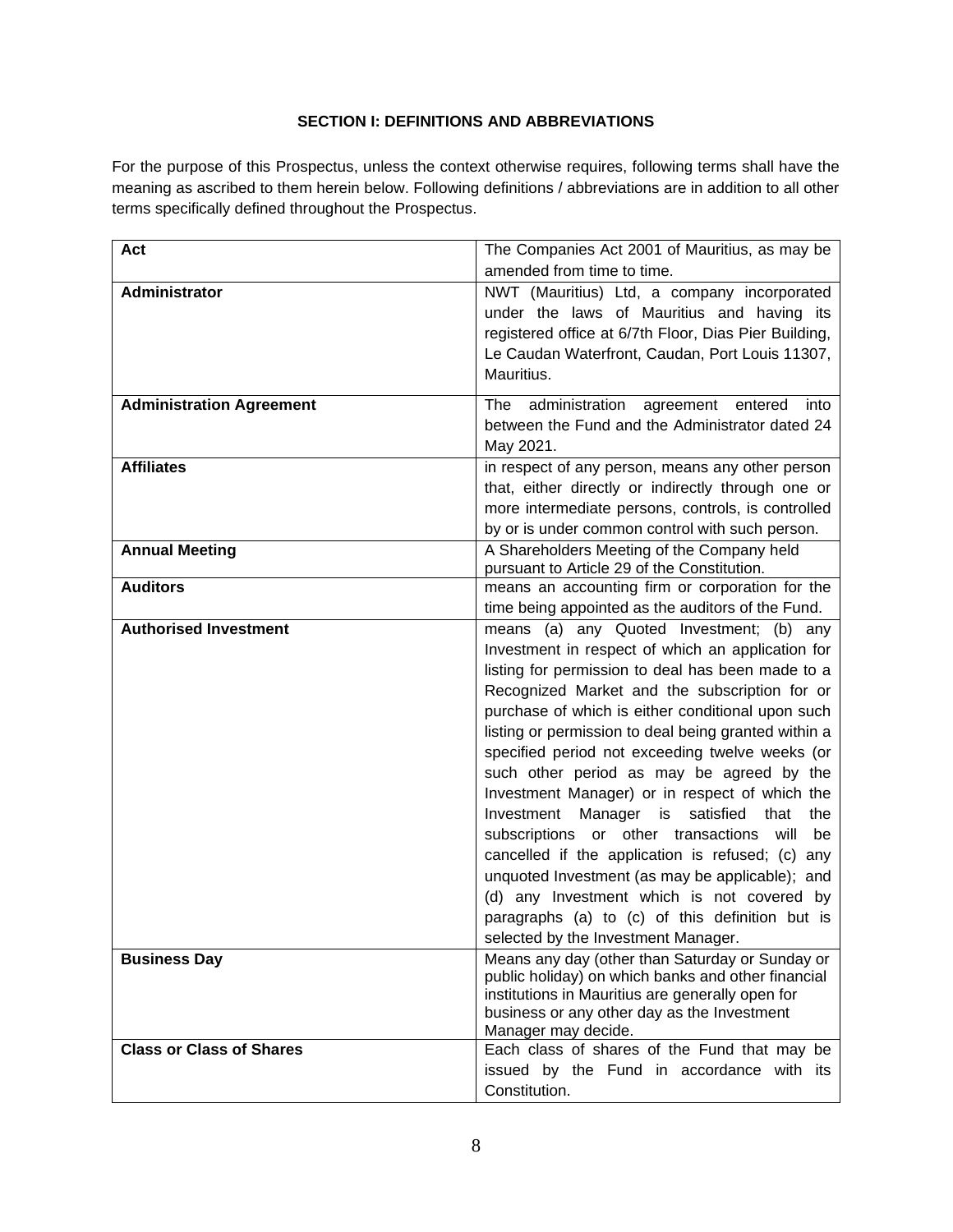| <b>Class I Participating Shares</b>      | means redeemable shares in the capital of the       |
|------------------------------------------|-----------------------------------------------------|
|                                          | Fund, designated as "Class I Participating Shares", |
|                                          | to be issued by the Fund on the terms and           |
|                                          | conditions set out in this Prospectus, and having   |
|                                          | the rights provided for under the Constitution with |
|                                          | respect to Participating Shares.                    |
| <b>Class I Participating Shareholder</b> | A holder of Class I Participating Shares.           |
| <b>Class R Participating Shares</b>      | means redeemable shares in the capital of the       |
|                                          | Fund, designated as "Class R Participating          |
|                                          | Shares", to be issued by the Fund on the terms and  |
|                                          | conditions set out in this Prospectus, and having   |
|                                          | the rights provided for under the Constitution with |
|                                          | respect to Participating Shares.                    |
| <b>Class R Participating Shareholder</b> | A holder of Class R Participating Shares.           |
| <b>Constitution</b>                      | means the constitution of the Fund, as may be       |
|                                          | amended from time to time.                          |
| Company                                  | <b>AXIOM SUSTAINABILITY PREMIA</b>                  |
| <b>Dealing Day</b>                       | means a Subscription Dealing Day or a               |
|                                          | Redemption Dealing Day, as the case may be.         |
| <b>Eligible Investor</b>                 | means an investor who is qualified to invest in the |
|                                          | Participating shares.                               |
| <b>FSC</b>                               | Financial Services Commission, Mauritius.           |
| <b>Fund</b>                              | AXIOM SUSTAINABILITY PREMIA                         |
| <b>Fund Assets</b>                       | The aggregate of all Subscriptions made to the      |
|                                          | Fund including any additions / reductions thereto   |
|                                          | and undistributed income accumulated in respect     |
|                                          | thereof.                                            |
| <b>Fund Board of Directors</b>           | The directors of the Fund assembled as a Board.     |
|                                          |                                                     |
|                                          | The first directors of the Fund are:                |
|                                          | 1. Arnaud Amato                                     |
|                                          | 2. Constantin de Grivel                             |
|                                          | 3. Louis Augustin Marie Lallia                      |
|                                          |                                                     |
|                                          | The Fund's Board of Directors may be expanded       |
|                                          | or changed from time to time in accordance with     |
|                                          | the terms of the Constitution.                      |
| <b>Fund Documents</b>                    | means collectively:                                 |
|                                          | (a) This Prospectus;<br>(b) The Constitution;       |
|                                          | (c) The Subscription Agreement and                  |
|                                          | (d) The Investment Management Agreement.            |
|                                          |                                                     |
|                                          | The Fund Documents shall be governed by the         |
|                                          | laws of the Republic of Mauritius.                  |
| <b>Initial Charge</b>                    | means a charge upon the issue of Shares of such     |
|                                          | amount as the Investment Manager may from time      |
|                                          |                                                     |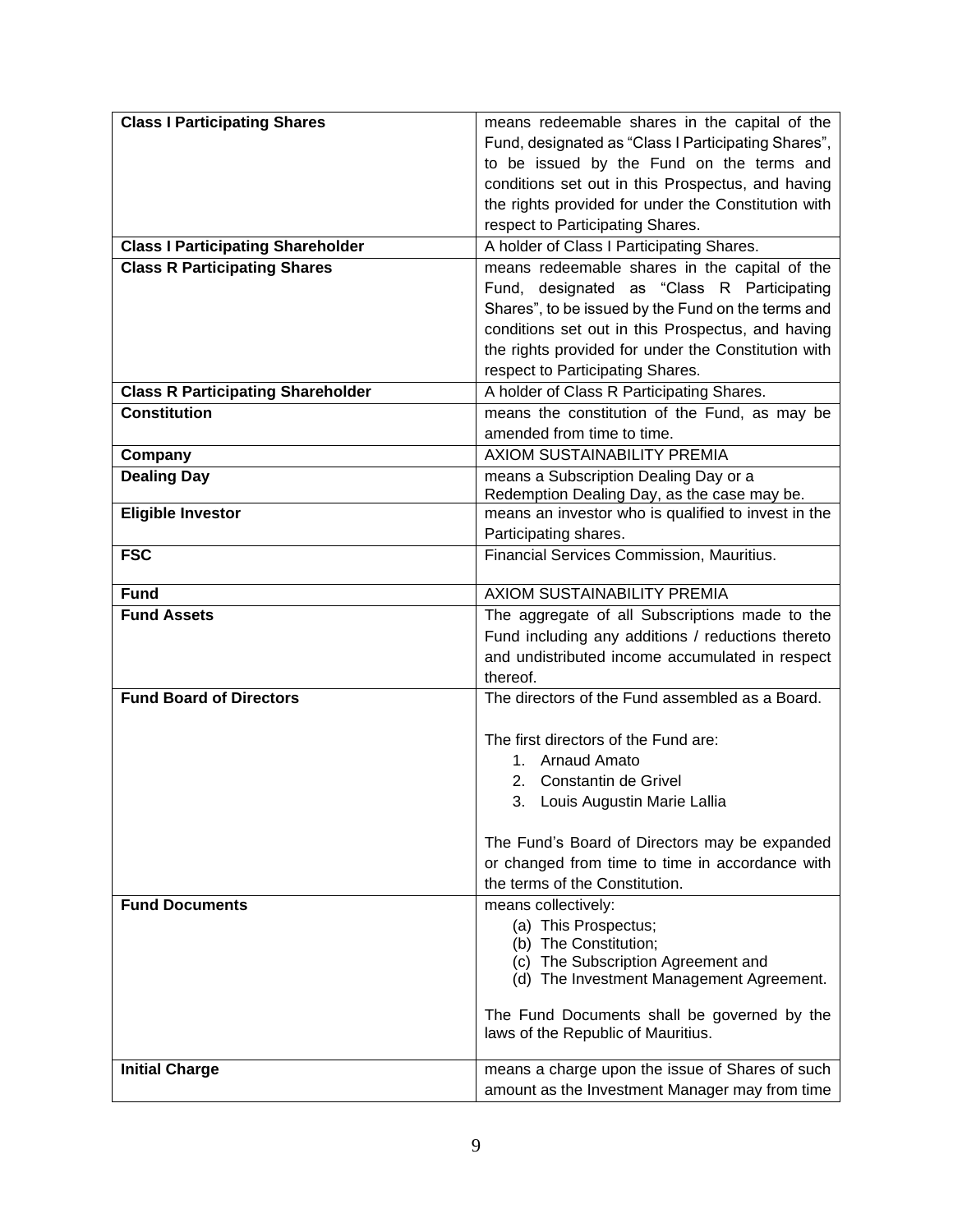|                                        | to time determine generally or in relation to any                   |
|----------------------------------------|---------------------------------------------------------------------|
|                                        | specific transaction or class of transactions, but not              |
|                                        | exceeding the maximum stipulated in this                            |
|                                        | Prospectus.                                                         |
| <b>Investment</b>                      | means any investment made by the Fund in share,                     |
|                                        | stock, bond, note, debenture, debenture stock and                   |
|                                        | any other tradable securities.                                      |
| <b>Investment Adviser</b>              | Any person, firm or corporation appointed by the                    |
|                                        | Investment Manager to act as investment adviser                     |
|                                        | to the Fund.                                                        |
| <b>Investment Manager</b>              | means AXYS INVESTMENT PARTNERS LTD, a                               |
|                                        | company incorporated under the laws of Mauritius                    |
|                                        | and acting as investment manager to the Fund.                       |
| <b>Investment Management Agreement</b> | means the investment management agreement to                        |
|                                        | be entered into between the Fund and the                            |
|                                        | Investment Manager.                                                 |
| Investor(s)                            | means any person, residing in Mauritius or outside                  |
|                                        | Mauritius, acquiring the Participating Shares and                   |
|                                        | registered in the register of shareholders of the                   |
|                                        | Company as being the holder of one or more<br>Participating Shares. |
| <b>Issue Price</b>                     | means the price per Participating share on any                      |
|                                        | Subscription Dealing Day ascertained by the                         |
|                                        | Investment Manager by:-                                             |
|                                        | (i)<br>determining the Net Asset Value at the                       |
|                                        | latest Valuation Day preceding or on                                |
|                                        | the Dealing Day of the Fund;                                        |
|                                        | (ii)<br>adding thereto:-                                            |
|                                        | (a) any Transactions Adjustment; and                                |
|                                        | any Initial Charge.<br>(b)                                          |
| <b>Key Persons</b>                     | responsible<br>for<br>the<br>person<br>means<br>any                 |
|                                        | management of the fund, including the persons                       |
|                                        | employed as portfolio managers by the Investment                    |
|                                        | Manager.                                                            |
| <b>Management Fee</b>                  | means the remuneration of the Investment                            |
|                                        | Manager which shall not exceed the maximum fee                      |
|                                        | stipulated in this Prospectus, payable out of the                   |
|                                        | capital or income of the Fund as the Investment                     |
|                                        | Manager in its discretion may decide month a                        |
|                                        | calendar month of the year.                                         |
| <b>Management Shares</b>               | shares of the Fund designated as such in the                        |
|                                        | Constitution and having the rights set forth in the                 |
|                                        | Constitution.                                                       |
| <b>Net Asset Value or NAV</b>          | has the meaning ascribed to that term in Section                    |
|                                        | VII of this Prospectus.                                             |
| <b>Ordinary Resolution</b>             | A resolution proposed and passed as an ordinary                     |
|                                        | resolution by a simple majority of the total number                 |
|                                        | of votes of those present and entitled to vote in                   |
|                                        | person or by proxy at a duly convened meeting.                      |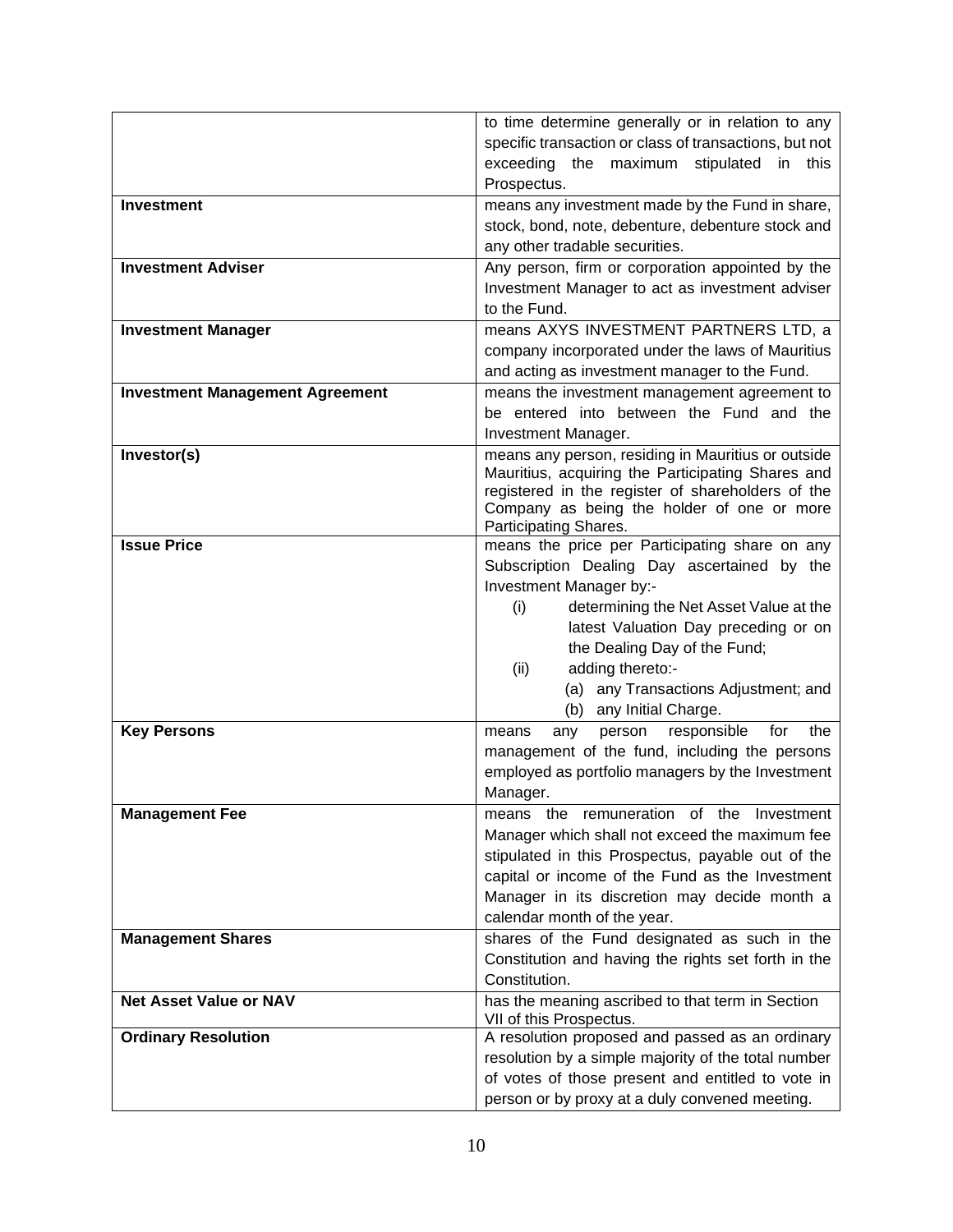| <b>Prospectus</b>                | This prospectus and all supplements hereto.                                                                                                                                                                                                                                                                                                                                                   |
|----------------------------------|-----------------------------------------------------------------------------------------------------------------------------------------------------------------------------------------------------------------------------------------------------------------------------------------------------------------------------------------------------------------------------------------------|
| <b>Participating Share(s)</b>    | means Class R Participating Shares, and/or Class<br>I Participating Shares and/or any further<br>redeemable participating shares as may be issued<br>by the Fund from time to time.                                                                                                                                                                                                           |
| <b>Participating Shareholder</b> | The holder of a Participating Share.                                                                                                                                                                                                                                                                                                                                                          |
| <b>Person</b>                    | An individual or a company or a partnership or any<br>entity which is capable of being a legal personality<br>in any jurisdiction.                                                                                                                                                                                                                                                            |
| <b>Quoted Investment</b>         | means any Investment which is for the time being<br>quoted, listed or dealt in on a Recognized Market.                                                                                                                                                                                                                                                                                        |
| <b>Recognized Market</b>         | means the securities exchange(s) where the Fund<br>is investing and such other securities exchange(s)<br>and/or markets as the Fund's Board of Directors<br>may determine from time to time.                                                                                                                                                                                                  |
| <b>Redemption Charge</b>         | means the charge upon the redemption of a<br>Participating Share, of such amount as may from<br>time to time be fixed by the Investment Manager<br>generally or in relation to any specific transaction<br>or class of transaction, but not exceeding the<br>maximum stipulated in this Prospectus.                                                                                           |
| <b>Redemption Dealing Day</b>    | means the first Business Day following the<br>Valuation Day on which a holder of Participating<br>Shares can redeem his shares, or such other day<br>as the Fund's Board of Directors may determine as<br>being a day on which Participating Shares may be<br>redeemed.                                                                                                                       |
| <b>Redemption Price</b>          | Participating<br>Share<br>the<br>price<br>per<br>means<br>ascertained by the Investment Manager by:-<br>determining the Net Asset Value, as at<br>(i)<br>the latest Valuation Day preceding or<br>on the Dealing Day on which a<br>redemption request is received, of the<br>Fund;<br>deducting there from:-<br>(ii)<br>(a) the Redemption Charge; and<br>the Transactions Adjustment.<br>(b) |
| <b>Securities Act</b>            | means the Securities Act 2005 of Mauritius, as may<br>be amended from time to time.                                                                                                                                                                                                                                                                                                           |
| <b>SEM</b>                       | means the Stock Exchange of Mauritius Ltd                                                                                                                                                                                                                                                                                                                                                     |
| <b>Subscription</b>              | The amount agreed by an Investor in writing, to be<br>contributed to the Fund in accordance with the<br>provisions of the respective Subscription<br>Agreement.                                                                                                                                                                                                                               |
| <b>Subscription Agreement</b>    | The subscription agreement to be entered into by<br>holders of Participating Shares and the Fund.                                                                                                                                                                                                                                                                                             |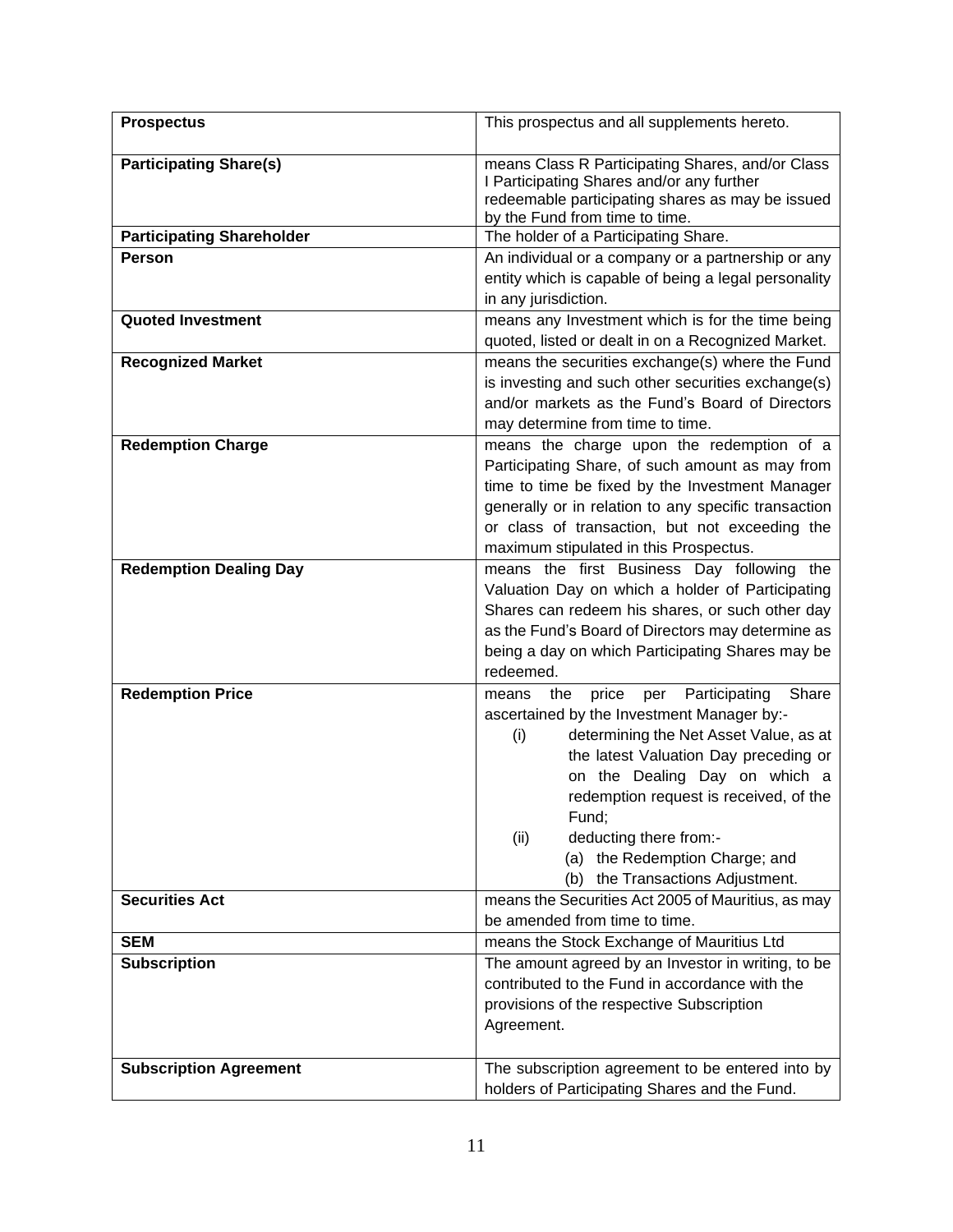| <b>Subscription Dealing Day</b> | means the first Business Day following the                                                                                                                                                                                                                         |
|---------------------------------|--------------------------------------------------------------------------------------------------------------------------------------------------------------------------------------------------------------------------------------------------------------------|
|                                 | Valuation Day on which a person can subscribe for                                                                                                                                                                                                                  |
|                                 | Participating Shares, or such other day as the                                                                                                                                                                                                                     |
|                                 | Fund's Board of Directors may determine as being                                                                                                                                                                                                                   |
|                                 | a day on which Participating Shares may be                                                                                                                                                                                                                         |
|                                 | subscribed for.                                                                                                                                                                                                                                                    |
| <b>Transactions Adjustment</b>  | means:                                                                                                                                                                                                                                                             |
|                                 | (a) in relation to the issue of a Participating<br>Share, an adjustment of up to such amount<br>(if any) as the Investment Manager<br>determines represents the duties and<br>charges which would have been payable in<br>Investments for the<br>purchasing<br>the |
|                                 | account of the Fund divided by the number<br>of Participating<br>Shares<br>issued<br>and<br>deemed to be in issue as at that time and<br>such amount shall not exceed such<br>percentage as the Investment Manager                                                 |
|                                 | may from time to time agree; and                                                                                                                                                                                                                                   |
|                                 | relation to the cancellation<br>(b) in<br>and                                                                                                                                                                                                                      |
|                                 | redemption of a Participating Share, an                                                                                                                                                                                                                            |
|                                 | adjustment of up to such amount (if any) as                                                                                                                                                                                                                        |
|                                 | Investment<br>the<br>Manager<br>determine                                                                                                                                                                                                                          |
|                                 | represents the duties and charges which                                                                                                                                                                                                                            |
|                                 | would have been payable in selling the                                                                                                                                                                                                                             |
|                                 | Investments for the account of the Fund                                                                                                                                                                                                                            |
|                                 | divided by the number of Participating                                                                                                                                                                                                                             |
|                                 | Shares in issue and deemed to be in issue                                                                                                                                                                                                                          |
|                                 | as at that time which amount shall not                                                                                                                                                                                                                             |
|                                 | such<br>percentage<br>exceed<br>as<br>the                                                                                                                                                                                                                          |
|                                 | Investment Manager may from time to time                                                                                                                                                                                                                           |
|                                 | agree.                                                                                                                                                                                                                                                             |
|                                 | Such expression when used in the context of                                                                                                                                                                                                                        |
|                                 | a given date shall refer to the amount or                                                                                                                                                                                                                          |
|                                 | amounts so determined by the Investment<br>Manager and applicable on that date.                                                                                                                                                                                    |
| <b>Total Share Capital</b>      | means the total share capital of the Fund consisting                                                                                                                                                                                                               |
|                                 | of Management Shares and Participating Shares.                                                                                                                                                                                                                     |
| <b>Valuation Day</b>            | means every Friday or if such day is not a Business                                                                                                                                                                                                                |
|                                 | Day, the immediately preceding Business Day or                                                                                                                                                                                                                     |
|                                 | such other day as the Fund's Board of Directors                                                                                                                                                                                                                    |
|                                 | may designate from time to time.                                                                                                                                                                                                                                   |
| Year                            | means any calendar year.                                                                                                                                                                                                                                           |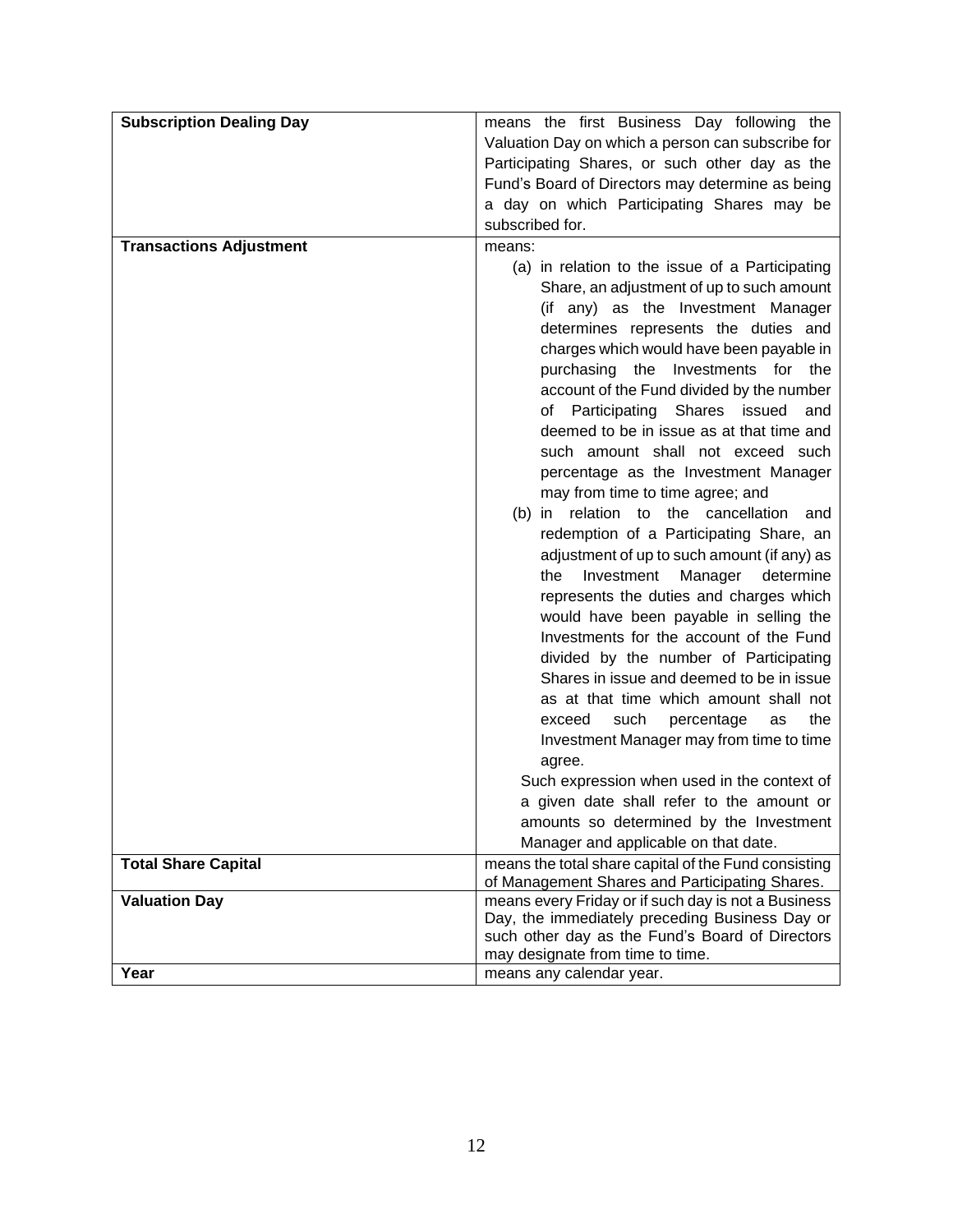### **SECTION II: COUNTRY SPECIFIC APPLICABLE LAWS**

<span id="page-12-0"></span>GENERALLY, THE DISTRIBUTION OF THIS PROSPECTUS AND THE OFFERING OF PARTICIPATING SHARES OF THE FUND MAY BE RESTRICTED IN CERTAIN JURISDICTIONS. THE INFORMATION CONTAINED IN THIS PROSPECTUS IS FOR GENERAL GUIDANCE ONLY, AND IT IS THE RESPONSIBILITY OF ANY PERSON OR PERSONS IN POSSESSION OF THIS PROSPECTUS AND WISHING TO MAKE APPLICATION FOR PARTICIPATING SHARES OF THE FUND TO INFORM THEMSELVES OF, AND TO OBSERVE, ALL APPLICABLE LAWS AND REGULATIONS OF ANY RELEVANT JURISDICTION. PROSPECTIVE INVESTORS SHOULD INFORM THEMSELVES AS TO LEGAL REQUIREMENTS APPLYING AND ANY APPLICABLE EXCHANGE CONTROL REGULATIONS AND APPLICABLE TAXES IN THE COUNTRIES OF THEIR RESPECTIVE CITIZENSHIP, RESIDENCE OR DOMICILE. THIS PROSPECTUS DOES NOT CONSTITUTE AN OFFER OR SOLICITATION TO ANY PERSON IN ANY JURISDICTION IN WHICH SUCH OFFER OR SOLICITATION IS NOT AUTHORISED OR TO ANY PERSON TO WHOM IT WOULD BE UNLAWFUL TO MAKE SUCH OFFER OR SOLICITATION.

IF YOU ARE IN DOUBT AS TO THE CONTENTS OF THIS PROSPECTUS, YOU SHOULD CONSULT YOUR ATTORNEY/SOLICITOR, ACCOUNTANT OR FINANCIAL ADVISER(S). THE CONTENTS OF THIS PROSPECTUS SHOULD NOT BE TREATED AS ADVICE RELATING TO INVESTMENT, LEGAL OR TAXATION MATTERS. PROSPECTIVE INVESTORS MUST RELY ON THEIR OWN INDEPENDENT ADVISORS AS TO LEGAL, TAX AND RELATED MATTERS CONCERNING THE FUND AND INVESTMENT THEREIN.

THE FUND WILL OFFER PARTICIPATING SHARES IN THE FOLLOWING JURISDICTION WHICH MAY BE AMENDED FROM TIME TO TIME:

### **NOTICE TO RESIDENTS OF GERMANY**

EACH PURCHASER OF SHARES ACKNOWLEDGES THAT THE FUND IS NOT AND WILL NOT BE REGISTERED FOR PUBLIC DISTRIBUTION IN GERMANY. ACCORDINGLY, NO OFFER OF THE SHARES MAY BE MADE TO THE PUBLIC IN GERMANY EXCEPT PURSUANT TO ANY OF THE EXEMPTIONS SET OUT IN SECTION 2 PARAGRAPH 11 OF THE GERMAN INVESTMENT ACT INCLUDING BUT NOT LIMITED TO IF THE SHARES ARE DISTRIBUTED EXCLUSIVELY TO CREDIT INSTITUTIONS AND FINANCIAL SERVICES PROVIDERS AS DEFINED IN THE GERMAN BANKING ACT, PRIVATE OR PUBLIC INSURANCE COMPANIES, INVESTMENT COMPANIES AND THEIR INVESTMENT MANAGERS AS WELL AS PENSION FUNDS AND THEIR ADMINISTRATORS.

### **NOTICE TO RESIDENTS OF JAPAN**

SHARES IN THE FUND ARE A SECURITY SET FORTH IN ARTICLE 2, PARAGRAPH 2, ITEM 6 OF THE FINANCIAL INSTRUMENTS AND EXCHANGE LAW OF JAPAN (THE "FIEL"). NO PUBLIC OFFERING OF SHARES IN THE FUND IS BEING MADE TO INVESTORS RESIDENT IN JAPAN AND IN ACCORDANCE WITH ARTICLE 2, PARAGRAPH 3, ITEM 3, OF THE FIEL, NO SECURITIES REGISTRATION STATEMENT PURSUANT TO ARTICLE 4, PARAGRAPH 1, OF THE FIEL HAS BEEN MADE OR WILL BE MADE IN RESPECT TO THE OFFERING OF SHARES IN THE FUND IN JAPAN. THE OFFERING OF SHARES IN THE FUND IN AND INVESTMENT MANAGEMENT FOR THE FUND IN JAPAN IS MADE AS "SPECIAL EXEMPTED BUSINESS FOR QUALIFIED INSTITUTIONAL INVESTORS, ETC." UNDER ARTICLE 63, PARAGRAPH 1, OF THE FIEL. THUS, SHARES IN THE FUND ARE BEING OFFERED ONLY TO A LIMITED NUMBER OF INVESTORS IN JAPAN. NEITHER THE FUND NOR ANY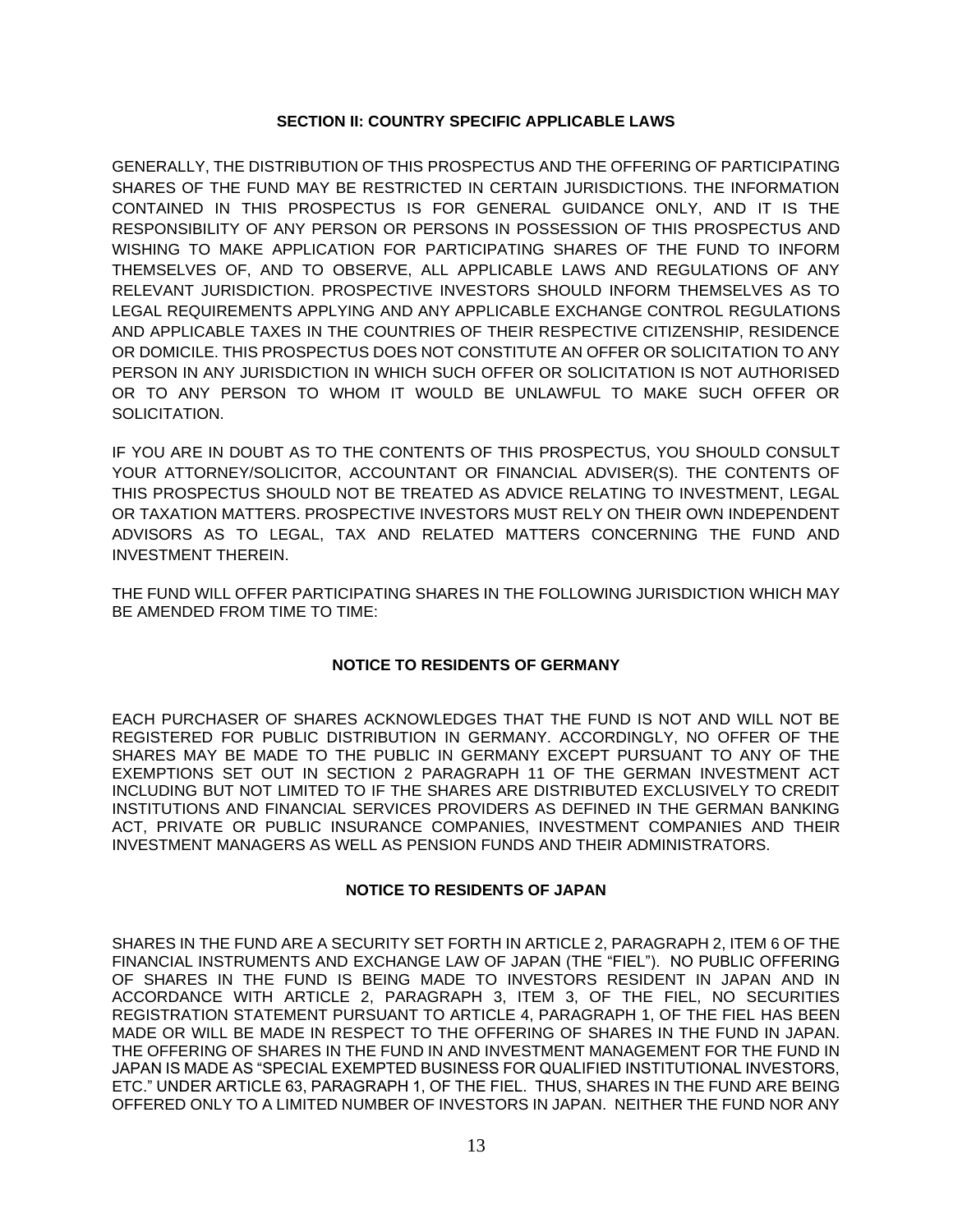OF ITS AFFILIATES IS OR WILL BE REGISTERED AS A "FINANCIAL INSTRUMENTS FIRM" PURSUANT TO THE FIEL. NEITHER THE FINANCIAL SERVICES AGENCY OF JAPAN NOR THE KANTO LOCAL FINANCE BUREAU HAS PASSED UPON THE ACCURACY OR ADEQUACY OF THIS PROSPECTUS OR OTHERWISE APPROVED OR AUTHORIZED THE OFFERING OF SHARES IN THE FUND TO INVESTORS RESIDENT IN JAPAN.

### **NOTICE TO RESIDENTS OF NETHERLANDS**

THIS PROSPECTUS IS NOT ADDRESSED TO OR INTENDED FOR ANY INDIVIDUAL OR LEGAL ENTITY IN THE NETHERLANDS EXCEPT (A) INDIVIDUALS OR LEGAL ENTITIES WHO QUALIFY AS QUALIFIED INVESTORS AS DEFINED BY ARTICLE 2 PARAGRAPH 1(E) OF THE PROSPECTUS DIRECTIVE (2003/71/EC), AS AMENDED OR (B) OTHER PERSONS TO WHOM, OR IN CIRCUMSTANCES WHERE, AN EXEMPTION OR EXCEPTION TO THE OFFERING OF SHARES IN COLLECTIVE INVESTMENT SCHEMES (BELEGGINGSINSTELLINGEN) APPLIES PURSUANT TO THE ACT ON FINANCIAL SUPERVISION (WET OP HET FINANCIEEL TOEZICHT), AND THE RULES AND REGULATIONS PROMULGATED PURSUANT THERETO, AS AMENDED. DISTRIBUTION OF THIS DOCUMENT DOES NOT TRIGGER A LICENCE REQUIREMENT FOR THE FUND IN THE NETHERLANDS AND CONSEQUENTLY NO SUPERVISION WILL BE EXERCISED OVER THE FUND BY THE NETHERLANDS AUTHORITY FOR THE FINANCIAL MARKETS (AUTORITEIT FINANCIËLE MARKTEN).

### **NOTICE TO RESIDENTS OF SWITZERLAND**

UNDER THE COLLECTIVE INVESTMENT SCHEMES ACT DATED JUNE 23, 2006 AND REVISED ON SEPTEMBER 28, 2012 (THE "CISA"), THE OFFERING, SALE AND DISTRIBUTION TO NON-QUALIFIED INVESTORS OF SHARES IN FOREIGN COLLECTIVE INVESTMENT SCHEMES IN OR FROM SWITZERLAND ARE SUBJECT TO AUTHORIZATION BY THE SWISS FINANCIAL MARKET SUPERVISORY AUTHORITY ("FINMA") AND, IN ADDITION, THE DISTRIBUTION TO CERTAIN QUALIFIED INVESTORS OF SHARES IN SUCH COLLECTIVE INVESTMENT SCHEMES MAY BE SUBJECT TO THE APPOINTMENT OF A REPRESENTATIVE AND A PAYING AGENT IN SWITZERLAND. THE CONCEPT OF "FOREIGN COLLECTIVE INVESTMENT SCHEME" COVERS, INTER ALIA, FOREIGN COMPANIES AND SIMILAR SCHEMES (INCLUDING THOSE CREATED ON THE BASIS OF A COLLECTIVE INVESTMENT CONTRACT OR A CONTRACT OF ANOTHER TYPE WITH SIMILAR EFFECT) CREATED FOR THE PURPOSE OF COLLECTIVE INVESTMENT, WHETHER SUCH COMPANIES OR SCHEMES ARE CLOSED END OR OPEN END. THERE ARE REASONABLE GROUNDS TO BELIEVE THAT THE FUND WOULD BE CHARACTERIZED AS A FOREIGN COLLECTIVE INVESTMENT SCHEME UNDER SWISS LAW. AS SHARES IN THE FUND HAVE NOT BEEN AND CAN NOT BE REGISTERED WITH OR AUTHORIZED BY FINMA FOR DISTRIBUTION TO NON-QUALIFIED INVESTORS, ANY OFFERING OF SHARES IN THE FUND, AND ANY OTHER FORM OF SOLICITATION OF INVESTORS IN RELATION TO THE FUND (INCLUDING BY WAY OF CIRCULATION OF OFFERING MATERIALS OR INFORMATION, INCLUDING THIS PROSPECTUS), MUST BE RESTRICTED TO INVESTORS CONSIDERED AS QUALIFIED INVESTORS WITHIN THE MEANING OF THE CISA AND ITS IMPLEMENTING REGULATIONS. FAILURE TO COMPLY WITH THE ABOVE-MENTIONED REQUIREMENTS MAY CONSTITUTE A BREACH OF THE CISA.

### **NOTICE TO RESIDENTS OF SINGAPORE**

THIS PROSPECTUS HAS NOT BEEN REGISTERED AND WILL NOT BE REGISTERED AS A PROSPECTUS WITH THE MONETARY AUTHORITY OF SINGAPORE, AND THE OFFER OF SHARES AND THIS FUND IS NOT AUTHORISED OR RECOGNISED BY THE MONETARY AUTHORITY OF SINGAPORE. ACCORDINGLY, THIS PROSPECTUS AND ANY OTHER DOCUMENT OR MATERIAL IN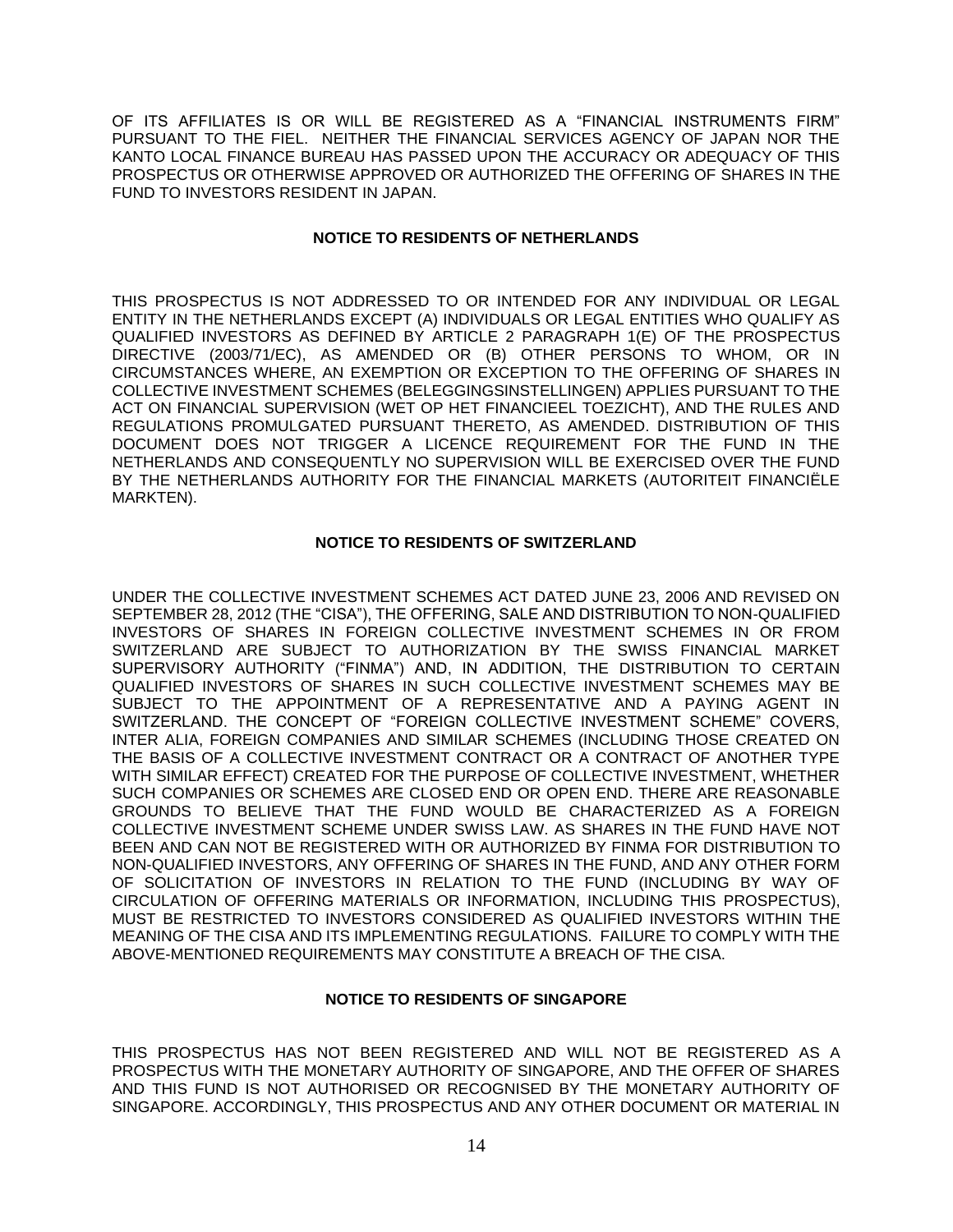CONNECTION WITH THE OFFER OR SALE OR INVITATION FOR SUBSCRIPTION OR PURCHASE OF SHARES, MAY NOT BE CIRCULATED OR DISTRIBUTED, NOR MAY SHARES BE OFFERED AND SOLD, OR BE MADE THE SUBJECT OF AN INVITATION FOR SUBSCRIPTION OR PURCHASE, WHETHER DIRECTLY OR INDIRECTLY, TO THE RETAIL PUBLIC OR ANY MEMBER OF THE RETAIL PUBLIC IN SINGAPORE. MOREOVER, THIS PROSPECTUS IS NOT A PROSPECTUS AS DEFINED IN THE SECURITIES AND FUTURES ACT, CHAPTER 289 OF SINGAPORE (THE "SFA"). ACCORDINGLY, STATUTORY LIABILITY UNDER THE SFA IN RELATION TO THE CONTENT OF PROSPECTUSES WOULD NOT APPLY. INVESTORS SHOULD CONSIDER CAREFULLY WHETHER THE INVESTMENT IS SUITABLE IN LIGHT OF THEIR OWN PERSONAL CIRCUMSTANCES. THE SHARES ARE OFFERED PURSUANT TO EXEMPTIONS FROM THE PROSPECTUS AND RECOGNITION REQUIREMENTS UNDER SECTIONS 302C AND 304 OF THE SFA. THERE MAY BE RESTRICTIONS ON THE RESALE OF SHARES, AND FURTHER, ANY RESALE OF THE SHARES MUST BE IN ACCORDANCE WITH AN APPLICABLE EXEMPTION UNDER PART XIII, DIVISION 2, SUBDIVISION 4 OF THE SFA. PROSPECTIVE SHARES SHOULD SEEK THEIR OWN LEGAL AND TAX ADVICE ON THE IMPLICATIONS AND RESTRICTIONS FOR THEM TO HOLD THE SHARES.

### **NOTICE TO RESIDENTS OF HONG KONG**

THE CONTENTS OF THIS PROSPECTUS HAVE NOT BEEN REVIEWED OR APPROVED BY ANY REGULATORY AUTHORITY IN HONG KONG. IF YOU ARE IN DOUBT ABOUT THE CONTENTS OF THIS PROSPECTUS, YOU SHOULD CONSULT YOUR BROKER, BANK MANAGER, SOLICITOR, PROFESSIONAL ACCOUNTANT, FINANCIAL ADVISOR, OR OTHER PROFESSIONAL ADVISOR. THIS PROSPECTUS DOES NOT CONSTITUTE AN OFFER OR INVITATION TO THE PUBLIC IN HONG KONG TO ACQUIRE SHARES IN THE FUND. ACCORDINGLY, NO PERSON MAY ISSUE OR HAVE IN ITS POSSESSION FOR THE PURPOSES OF ISSUING THIS PROSPECTUS OR ANY ADVERTISEMENT, INVITATION OR DOCUMENT RELATING TO THE SHARES IN THE FUND OFFERED HEREBY, WHETHER IN HONG KONG OR ELSEWHERE, WHICH IS DIRECTED AT, OR THE CONTENTS OF WHICH ARE LIKELY TO BE ACCESSED OR READ BY, THE PUBLIC IN HONG KONG, EXCEPT TO THE EXTENT PERMITTED BY THE HONG KONG COMPANIES (WINDING UP AND MISCELLANEOUS PROVISIONS) ORDINANCE AND THE HONG KONG SECURITIES AND FUTURES ORDINANCE.

THIS PROSPECTUS IS DELIVERED ONLY TO THE RECIPIENT SOLELY FOR THE PURPOSE OF EVALUATING A POSSIBLE INVESTMENT IN SHARES AND MAY NOT BE USED, COPIED, REPRODUCED OR DISTRIBUTED IN WHOLE OR IN PART, TO ANY OTHER PERSON (OTHER THAN PROFESSIONAL ADVISORS OF THE PROSPECTIVE INVESTOR RECEIVING THIS DOCUMENT). SUBSCRIPTIONS WILL NOT BE ACCEPTED FROM ANY PERSON OTHER THAN THE PERSON TO WHOM THIS PROSPECTUS HAS BEEN DELIVERED.

#### **NOTICE TO RESIDENTS OF OMAN**

THIS PROSPECTUS AND ANY ASSOCIATED OFFERING MATERIAL IS BEING SENT AT THE REQUEST OF THE INVESTOR IN OMAN AND SHOULD NOT BE DISTRIBUTED TO ANY PERSON IN OMAN OTHER THAN ITS INTENDED RECIPIENT WITHOUT THE PRIOR CONSENT OF THE CAPITAL MARKET AUTHORITY AND THEN ONLY IN ACCORDANCE WITH ANY TERMS AND CONDITIONS OF SUCH CONSENT.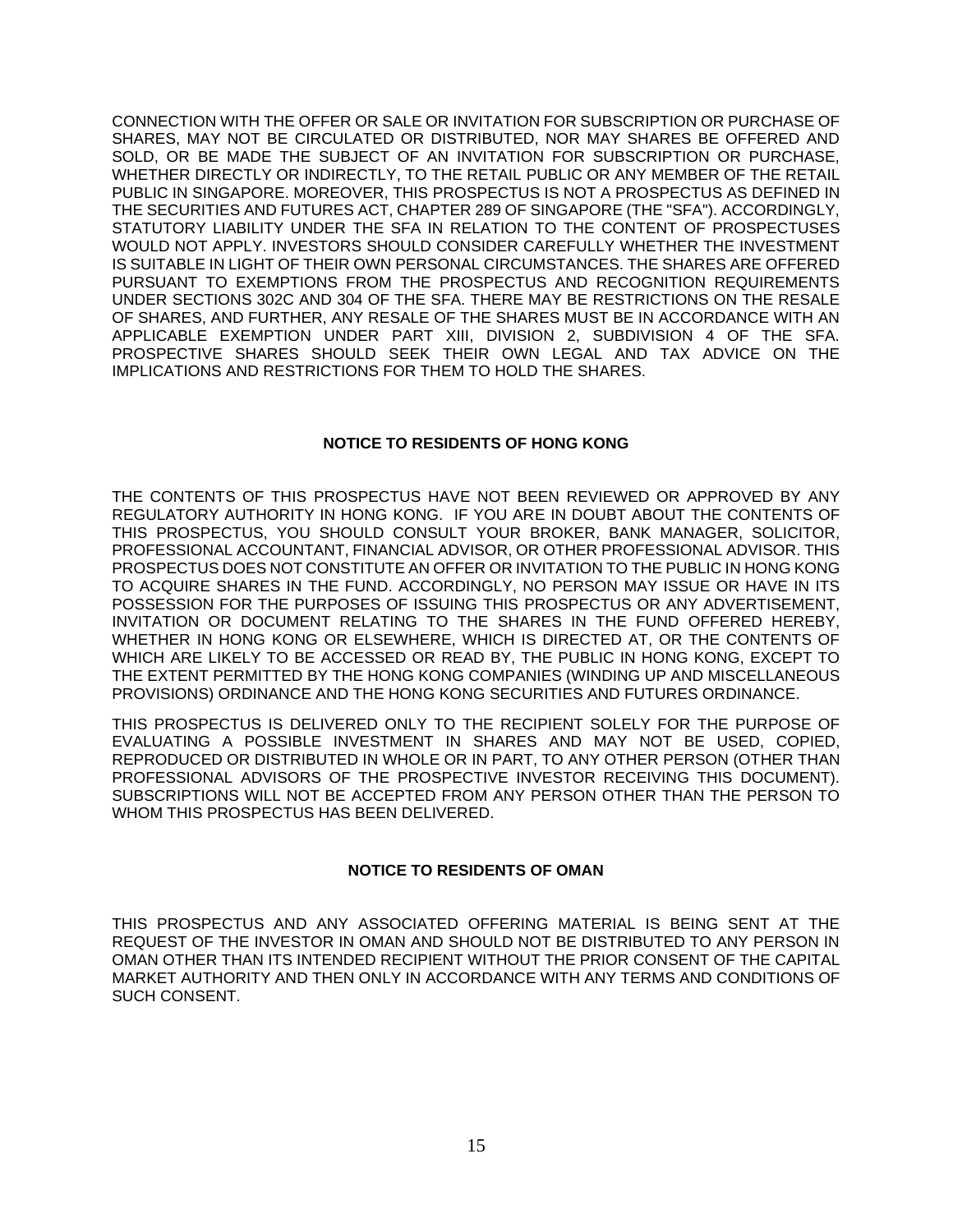### **NOTICE TO RESIDENTS OF KUWAIT**

THIS PROSPECTUS IS NOT FOR GENERAL CIRCULATION TO THE PUBLIC IN KUWAIT. THE SHARES OF THE FUND HAVE NOT BEEN LICENSED FOR OFFERING IN KUWAIT BY THE KUWAIT CAPITAL MARKETS AUTHORITY OR ANY OTHER RELEVANT KUWAITI GOVERNMENT AGENCY. THE OFFERING OF THE INTEREST IN KUWAIT ON THE BASIS A PRIVATE PLACEMENT OR PUBLIC OFFERING IS, THEREFORE, RESTRICTED IN ACCORDANCE WITH LAW NO. 7 OF 2010 AND THE BYLAWS THERETO (AS AMENDED). NO PRIVATE OR PUBLIC OFFERING OF THE INTEREST IS BEING MADE IN KUWAIT, AND NO AGREEMENT RELATING TO THE SALE OF THE SHARES WILL BE CONCLUDED IN KUWAIT. NO MARKETING OR SOLICITATION OR INDUCEMENT ACTIVITIES ARE BEING USED TO OFFER OR MARKET THE INTEREST IN KUWAIT.

### **NOTICE TO RESIDENTS OF INDIA**

THE SHARES OF THE FUND ARE NOT BEING OFFERED TO INDIAN RESIDENTS (INDIVIDUALS OR OTHERWISE) FOR SALE OR SUBSCRIPTION, BUT ARE BEING PRIVATELY PLACED WITH A LIMITED NUMBER OF SOPHISTICATED PRIVATE AND INSTITUTIONAL INVESTORS OUTSIDE INDIA AND ARE NOT AND WILL NOT BE REGISTERED AND/OR APPROVED BY THE SECURITIES AND EXCHANGE BOARD OF INDIA AND OR ANY OTHER LEGAL OR REGULATORY AUTHORITY IN INDIA.

### **NOTICE TO RESIDENTS OF QATAR**

THIS PROSPECTUS HAS NOT BEEN FILED WITH, REVIEWED OR APPROVED BY THE QATAR CENTRAL BANK OR ANY OTHER RELEVANT QATARI GOVERNMENTAL BOARD OF DIRECTORS OR SECURITIES EXCHANGE.

### **NOTICE TO RESIDENTS OF SOUTH AFRICA**

THIS PROSPECTUS AND ANY SUPPLEMENT(S) ARE NOT INTENDED TO BE AND DO NOT CONSTITUTE:

A) A SOLICITATION FOR INVESTMENTS FROM MEMBERS OF THE PUBLIC IN TERMS OF THE SOUTH AFRICAN COLLECTIVE INVESTMENT SCHEMES CONTROL ACT 45 OF 2002 (AS AMENDED); AND

B) AN OFFER TO THE PUBLIC AS CONTEMPLATED IN SECTION 142 OF THE SOUTH AFRICAN COMPANIES ACT 61 OF 1973, (AS AMENDED). IT IS ONLY DISTRIBUTED IN SOUTH AFRICA TO:

BANKS, MUTUAL BANKS OR INSURERS AS REGISTERED UNDER THE APPLICABLE SOUTH AFRICAN LEGISLATION OR A WHOLLY OWNED SUBSIDIARY OF A REGISTERED BANK, MUTUAL BANKS OR INSURERS ACTING IN AN AGENCY CAPACITY AS AN AUTHORIZED PORTFOLIO MANAGER FOR A REGISTERED PENSION FUND OR AS A MANAGER FOR A REGISTERED COLLECTIVE INVESTMENT SCHEME; AND/OR

(II) ADDRESSEES ACTING AS PRINCIPALS WHO ARE WILLING TO SUBSCRIBE FOR INTEREST TO A VALUE OF AT LEAST R 100,000.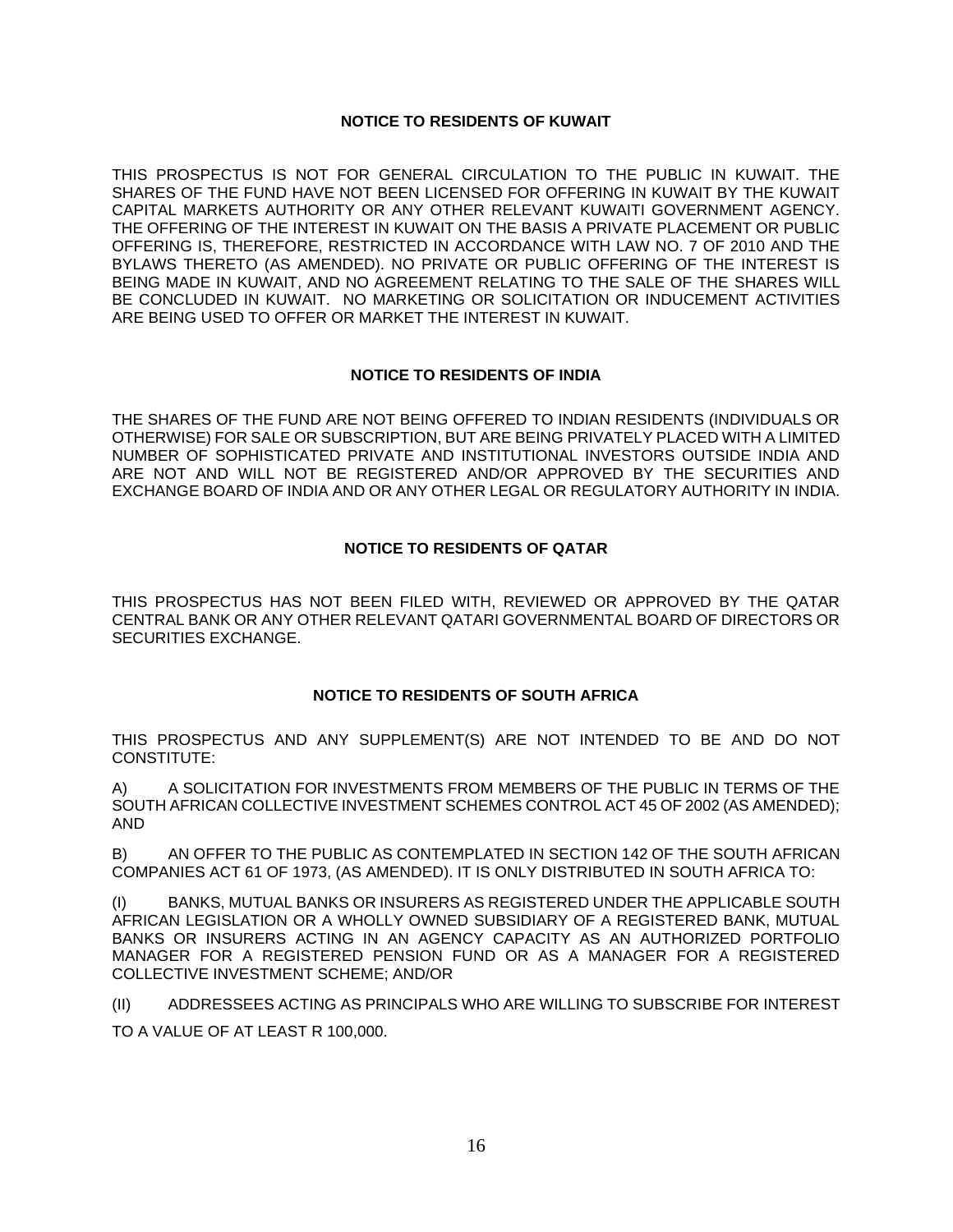### **NOTICE TO RESIDENTS OF AUSTRALIA**

THIS DOCUMENT IS NOT A "PRODUCT DISCLOSURE STATEMENT" OR "DISCLOSURE DOCUMENT" FOR THE PURPOSES OF THE AUSTRALIAN CORPORATIONS ACT 2001 (CTH) (THE "CORPORATIONS ACT") AND IS NOT REQUIRED TO BE LODGED WITH THE AUSTRALIAN SECURITIES AND INVESTMENTS COMMISSION ("ASIC"). THIS OFFER IS MADE IN CIRCUMSTANCES THAT WOULD NOT REQUIRE DISCLOSURE UNDER THE CORPORATIONS ACT. THIS DOCUMENT IS NOT REQUIRED TO, AND DOES NOT, CONTAIN ALL THE INFORMATION WHICH WOULD BE REQUIRED IN A PRODUCT DISCLOSURE STATEMENT OR A DISCLOSURE DOCUMENT, OR ALL THE INFORMATION THAT A PROSPECTIVE INVESTOR MAY DESIRE OR SHOULD OBTAIN IN ORDER TO MAKE AN INFORMED INVESTMENT DECISION. BY ACCEPTING THIS DOCUMENT, YOU REPRESENT AND WARRANT THAT YOU ARE A "WHOLESALE CLIENT", "SOPHISTICATED INVESTOR", "PROFESSIONAL INVESTOR" (WHICHEVER IS APPLICABLE), OR OTHERWISE SATISFY ONE OF THE REQUIREMENTS OF SECTION 708 OF THE CORPORATIONS ACT AS DEFINED UNDER THE CORPORATIONS ACT. A 'MANAGED INVESTMENT SCHEME' HAS NOT BEEN REGISTERED WITH ASIC UNDER THE CORPORATIONS ACT IN RELATION TO ANY FINANCIAL PRODUCT CONSTITUTED BY THIS DOCUMENT. THIS PROSPECTUS WILL NOT BE LODGED WITH THE ASIC.

### **NOTICE TO RESIDENTS OF NEW ZEALAND**

NO OFFEREE OF THE INTEREST SHALL DIRECTLY OR INDIRECTLY OFFER, SELL OR DELIVER ANY INTEREST, OR DISTRIBUTE THIS PROSPECTUS OR ANY ADVERTISEMENT IN RELATION TO ANY OFFER OF THE INTEREST, IN NEW ZEALAND OTHER THAN TO PERSONS WHOSE PRINCIPAL BUSINESS IS THE INVESTMENT OF MONEY OR WHO, IN THE COURSE OF AND FOR THE PURPOSES OF THEIR BUSINESS, HABITUALLY INVEST MONEY OR WHO IN ALL THE CIRCUMSTANCES CAN PROPERLY BE REGARDED AS HAVING BEEN SELECTED OTHERWISE THAN AS MEMBERS OF THE PUBLIC OR IN OTHER CIRCUMSTANCES WHERE THERE IS NO CONTRAVENTION OF THE SECURITIES ACT 1978 OF NEW ZEALAND.

#### **NOTICE TO RESIDENTS OF BAHRAIN**

THIS PROSPECTUS HAS NOT BEEN APPROVED BY THE CENTRAL BANK OF BAHRAIN WHICH TAKES NO RESPONSIBILITY FOR ITS CONTENTS. NO OFFER TO THE PUBLIC TO PURCHASE THE INTEREST WILL BE MADE IN THE KINGDOM OF BAHRAIN AND THIS PROSPECTUS IS INTENDED TO BE READ BY THE ADDRESSEE ONLY AND MUST NOT BE PASSED TO, ISSUED TO, OR SHOWN TO THE PUBLIC GENERALLY.

#### **NOTICE TO RESIDENTS OF UAE**

THE OFFERING OF SHARES HAS NOT BEEN APPROVED OR LICENSED BY THE UAE CENTRAL BANK, THE UAE SECURITIES AND COMMODITIES AUTHORITY (SCA), THE DUBAI FINANCIAL SERVICES AUTHORITY (DFSA) OR ANY OTHER RELEVANT LICENSING AUTHORITIES IN THE UAE, AND ACCORDINGLY DOES NOT CONSTITUTE A PUBLIC OFFER OF SECURITIES IN THE UAE IN ACCORDANCE WITH THE COMMERCIAL COMPANIES LAW, FEDERAL LAW NO. 2 OF 2015 (AS AMENDED), SCA RESOLUTION NO.(37) OF 2012 (AS AMENDED) OR OTHERWISE. ACCORDINGLY, THE SHARES MAY NOT BE OFFERED TO THE PUBLIC IN THE UAE (INCLUDING THE DUBAI INTERNATIONAL FINANCIAL CENTRE (DIFC)).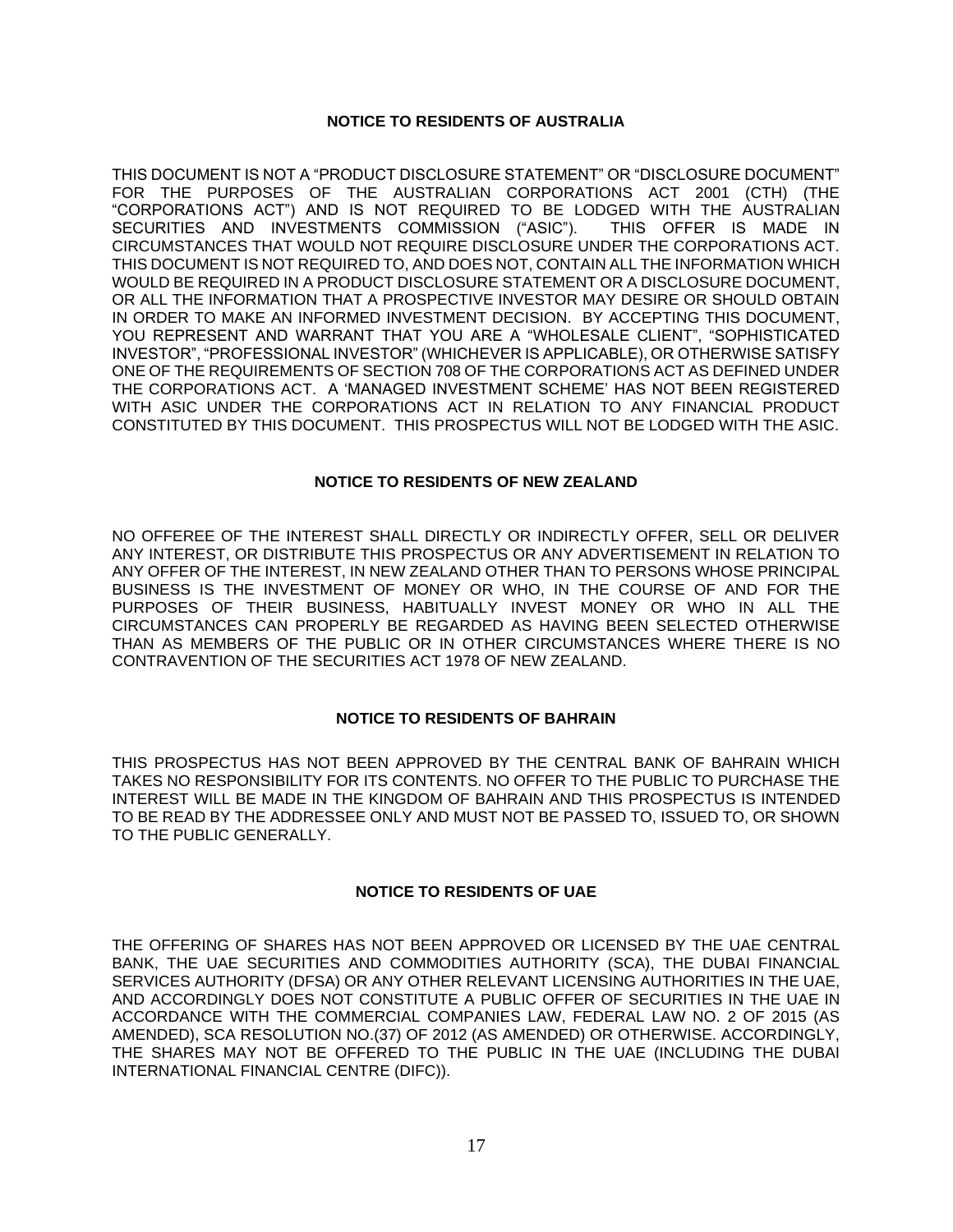THIS PROSPECTUS IS STRICTLY PRIVATE AND CONFIDENTIAL AND IS BEING ISSUED TO A LIMITED NUMBER OF INSTITUTIONAL AND INDIVIDUAL INVESTORS:

(A) WHO FALL WITHIN WITH THE EXCEPTIONS TO SCA RESOLUTION NO.(37) OF 2012 (AS AMENDED) OR WHO QUALIFY AS SOPHISTICATED INVESTORS;

UPON THEIR REQUEST AND CONFIRMATION THAT THEY UNDERSTAND THAT FUND HAS NOT BEEN APPROVED OR LICENSED BY OR REGISTERED WITH THE UAE CENTRAL BANK, THE SCA, DFSA OR ANY OTHER RELEVANT LICENSING AUTHORITIES OR GOVERNMENTAL AGENCIES IN THE UAE; AND

(C) MUST NOT BE PROVIDED TO ANY PERSON OTHER THAN THE ORIGINAL RECIPIENT, AND MAY NOT BE REPRODUCED OR USED FOR ANY OTHER PURPOSE.

# **NOTICE TO RESIDENTS OF DUBAI INTERNATIONAL FINANCIAL CENTRE (DIFC)**

THIS PROSPECTUS RELATES TO A FUND WHICH IS NOT SUBJECT TO ANY FORM OF REGULATION OR APPROVAL BY THE DUBAI FINANCIAL SERVICES AUTHORITY ("DFSA")

THE DFSA HAS NO RESPONSIBILITY FOR REVIEWING OR VERIFYING THIS PROSPECTUS OR OTHER DOCUMENTS IN CONNECTION WITH THIS FUND. ACCORDINGLY, THE DFSA HAS NOT APPROVED THIS PROSPECTUS OR ANY OTHER ASSOCIATED DOCUMENTS NOR TAKEN ANY STEPS TO VERIFY THE INFORMATION SET OUT IN THIS PROSPECTUS, AND HAS NO RESPONSIBILITY FOR IT.

THE SHARES TO WHICH THIS PROSPECTUS RELATES MAY BE ILLIQUID AND/OR SUBJECT TO RESTRICTIONS ON THEIR RESALE. PROSPECTIVE PURCHASERS SHOULD CONDUCT THEIR OWN DUE DILIGENCE ON THE SHARES.

IF YOU DO NOT UNDERSTAND THE CONTENTS OF THIS DOCUMENT YOU SHOULD CONSULT AN AUTHORISED FINANCIAL ADVISER.

#### **NOTICE TO RESIDENTS OF SAUDI ARABIA**

THIS PROSPECTUS INCLUDES THE PARTICULARS SUBMITTED TO THE CAPITAL MARKET AUTHORITY IN ACCORDANCE WITH THE "OFFERS OF SECURITIES REGULATIONS" ("REGULATIONS"). THE PROSPECTUS SHALL NOT BE DISTRIBUTED EXCEPT TO THOSE PERSONS TO WHOM SUCH OFFERING CAN BE MADE PURSUANT TO THE REGULATIONS. THE PROSPECTUS SHALL NOT BE DISTRIBUTED TO AND MAY NOT BE RELIED UPON BY ANY OTHER PERSON.

THE CAPITAL MARKET AUTHORITY IS NOT RESPONSIBLE FOR THE CONTENTS OF THE PROSPECTUS NOR DOES IT CONFIRM THE ACCURACY OR CORRECTNESS OF SAME. THE CAPITAL MARKET AUTHORITY EXPRESSLY RELEASES ITSELF FROM ANY LIABILITY WHATSOEVER IN CONNECTION WITH ANY LOSS CAUSED BY THE CONTENTS OF THIS PROSPECTUS OR BY RELYING ON ANY PART THEREOF. INVESTORS WHO ARE INTERESTED IN INVESTING IN THE SECURITIES OFFERED PURSUANT TO THIS PROSPECTUS MUST VERIFY THE ACCURACY OF THE INFORMATION RELATING TO THE SECURITIES. IN THE EVENT THAT AN INVESTOR IS UNABLE TO UNDERSTAND THE CONTENTS OF THIS PROSPECTUS, AN AUTHORISED INVESTMENT ADVISOR SHOULD BE CONSULTED.

### **NOTICE TO RESIDENTS OF KENYA**

THIS PROSPECTUS AND THE OFFER OF INTEREST CONTAINED WITHIN IT HAVE NOT BEEN AND WILL NOT BE APPROVED BY THE CAPITAL MARKETS AUTHORITY IN KENYA AND THE SHARES WILL NOT BE LISTED ON THE NAIROBI STOCK EXCHANGE. THE OFFER OF INTEREST AND THE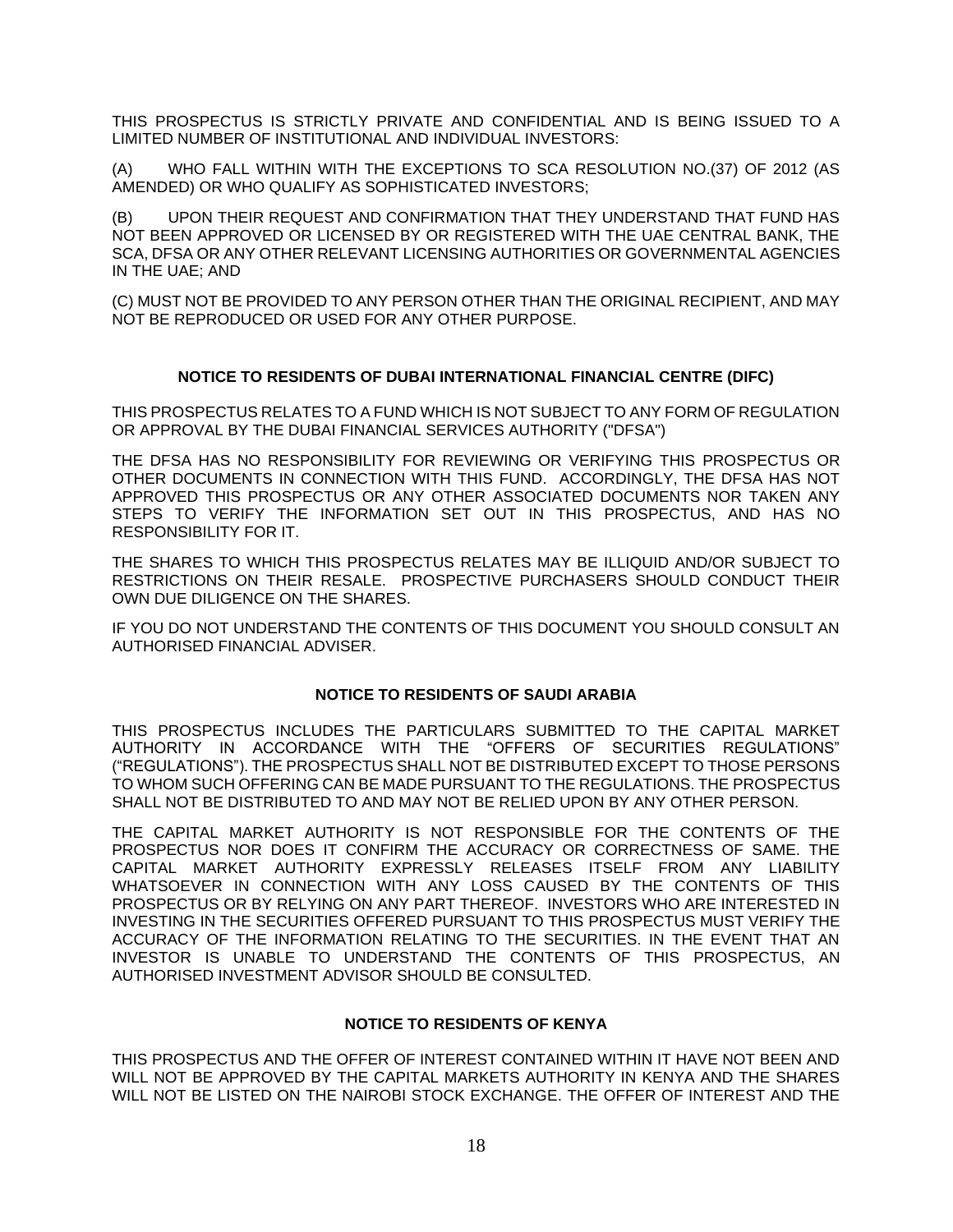INTEREST DO NOT CONSTITUTE AN OFFER OF INTEREST TO THE PUBLIC WITHIN THE MEANING OF SECTION 57 OF THE COMPANIES ACT (CHAPTER 486 OF THE LAWS OF KENYA). THE OFFER OF INTEREST WILL BE CARRIED OUT AS A "PRIVATE" OFFER WITHIN THE MEANING OF REGULATION 21 OF THE CAPITAL MARKETS (SECURITIES) (PUBLIC OFFERS, LISTING AND DISCLOSURES) REGULATIONS, 2002. THIS PROSPECTUS IS STRICTLY PRIVATE AND CONFIDENTIAL AND IS BEING DISTRIBUTED TO A LIMITED NUMBER OF INVESTORS AND MUST NOT BE PROVIDED TO ANY PERSON OTHER THAN THE ORIGINAL RECIPIENT, AND MAY NOT BE REPRODUCED OR USED FOR ANY OTHER PURPOSE. THE SHARES IN THE SHARES MAY NOT BE OFFERED OR SOLD DIRECTLY OR INDIRECTLY TO THE PUBLIC IN KENYA.

### **NOTICE TO RESIDENTS OF THE UNITED STATES OF AMERICA**

The Shares have not been and will not be registered under the US Securities Act of 1933, as amended ("**1933 Act**"), or the securities laws of any state, and may not be offered, sold or otherwise transferred directly or indirectly in the US or to or for the account or benefit of any US Person as defined in Regulation S under the 1933 Act except pursuant to an exemption from, or in a transaction not subject to, the registration requirements of the 1933 Act and any applicable state laws.

The Shares offered herein have not been approved or disapproved by the US Securities and Exchange Commission ("**SEC**"), any state securities commission or other regulatory authority, nor have any of the foregoing authorities passed upon or endorsed the merits of this offering or the accuracy or adequacy of this Prospectus. Any representation to the contrary is a criminal offence.

The Fund has not been and will not be registered under the US Investment Company Act of 1940, as amended ("**1940 Act**"). Based on interpretations of the 1940 Act by the staff of the SEC, the Fund would be required to register under the 1940 Act if more than 100 beneficial owners of Shares of the Fund were US Persons, calculated in accordance with Section 3(c)(1) of the 1940 Act. The Fund will not knowingly permit the number of beneficial owners of Shares that are US Persons to be more than 75. The Directors may at any time in their sole discretion decline to register any transfer of Shares or compulsorily redeem Shares, as the Directors consider necessary for purposes of compliance with United States laws.

The Directors do not intend to permit shares acquired by investors subject to the US Employee Retirement Income Security Act of 1974, as amended ("**ERISA**"), and by other benefit plan investors to equal or exceed 25% of the value of the Shares of the Fund. Accordingly, each prospective investor will be required to represent and warrant as to whether he is a "benefit plan investor" for purposes of the plan asset regulations under ERISA.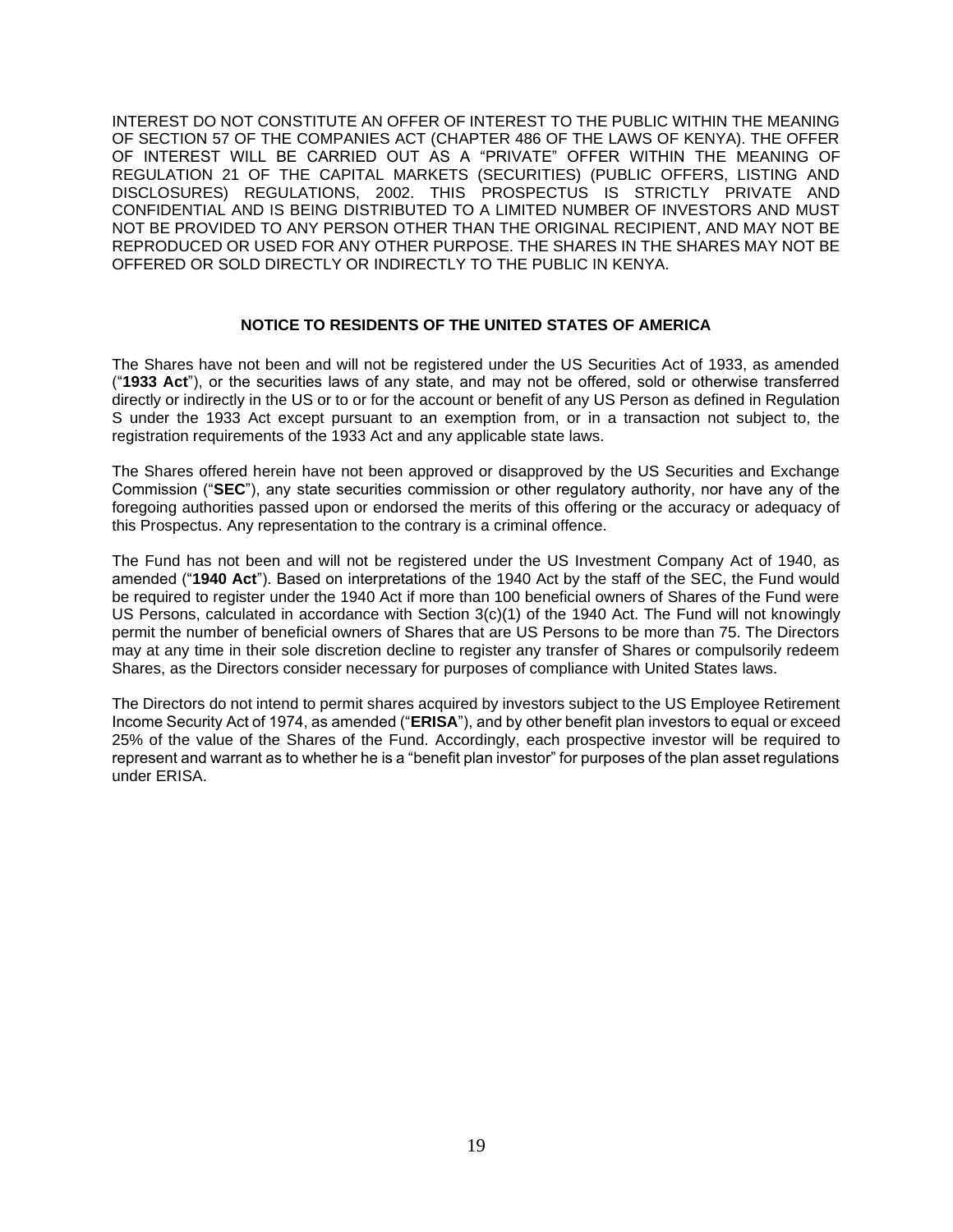# **SECTION III: EXECUTIVE SUMMARY**

The following summary is qualified in its entirety by reference to the detailed information contained elsewhere in this Prospectus and the Fund Documents (which will be provided to the Investor upon request).

| <b>Fund Structure</b>       | The Fund has been incorporated in Mauritius as a public limited liability<br>company with unlimited life pursuant to the Companies Act 2001 of                                                                                               |
|-----------------------------|----------------------------------------------------------------------------------------------------------------------------------------------------------------------------------------------------------------------------------------------|
|                             | Mauritius, for the purpose of making investments and its registered<br>office is at 6 <sup>th</sup> /7th Floor, Dias Pier Building, Le Caudan Waterfront,<br>Caudan, Port Louis, 11307, Mauritius.                                           |
|                             | The Fund shall hold a Global Business License issued by the FSC and<br>shall be authorized as an open ended collective investment scheme<br>under the Securities Act 2005 and shall operate as a Global Scheme.                              |
|                             | The Fund shall be managed by the Fund Board of Directors, which will<br>receive recommendations for investment or divestment from the<br>Investment Manager.                                                                                 |
|                             | The Fund may appoint an investment advisor to provide the Fund with<br>non-binding advice.                                                                                                                                                   |
| <b>Investment Objective</b> | The investment objective of the Fund is to deliver an absolute<br>performance to investors, by exploiting the structural risk premiums of<br>market (Implied Risk Premia Strategy) through a proven semi-<br>quantitative management method. |
| <b>Benchmark</b>            | The Fund will not have a defined benchmark since it focuses on<br>absolute performance.                                                                                                                                                      |
| <b>Term of the Fund</b>     | The Fund shall have unlimited life and may be wound up subject to<br>applicable laws.                                                                                                                                                        |
| <b>Minimum Subscription</b> | The minimum subscription, subject to the Fund's Board of Directors<br>and/or Investment Manager's discretion and the applicable laws, shall<br>be:                                                                                           |
|                             | For Class R Participating Shares: EUR 1,000 or equivalent in USD,<br>GBP and MUR.                                                                                                                                                            |
|                             | For Class I Participating Shares: EUR 100,000, or equivalent in USD,<br>GBP and MUR or at the discretion of the Fund's Board of Directors<br>and/or Investment Manager.                                                                      |
| <b>Dividend Policy</b>      | The Fund has no intention to declare any dividends.                                                                                                                                                                                          |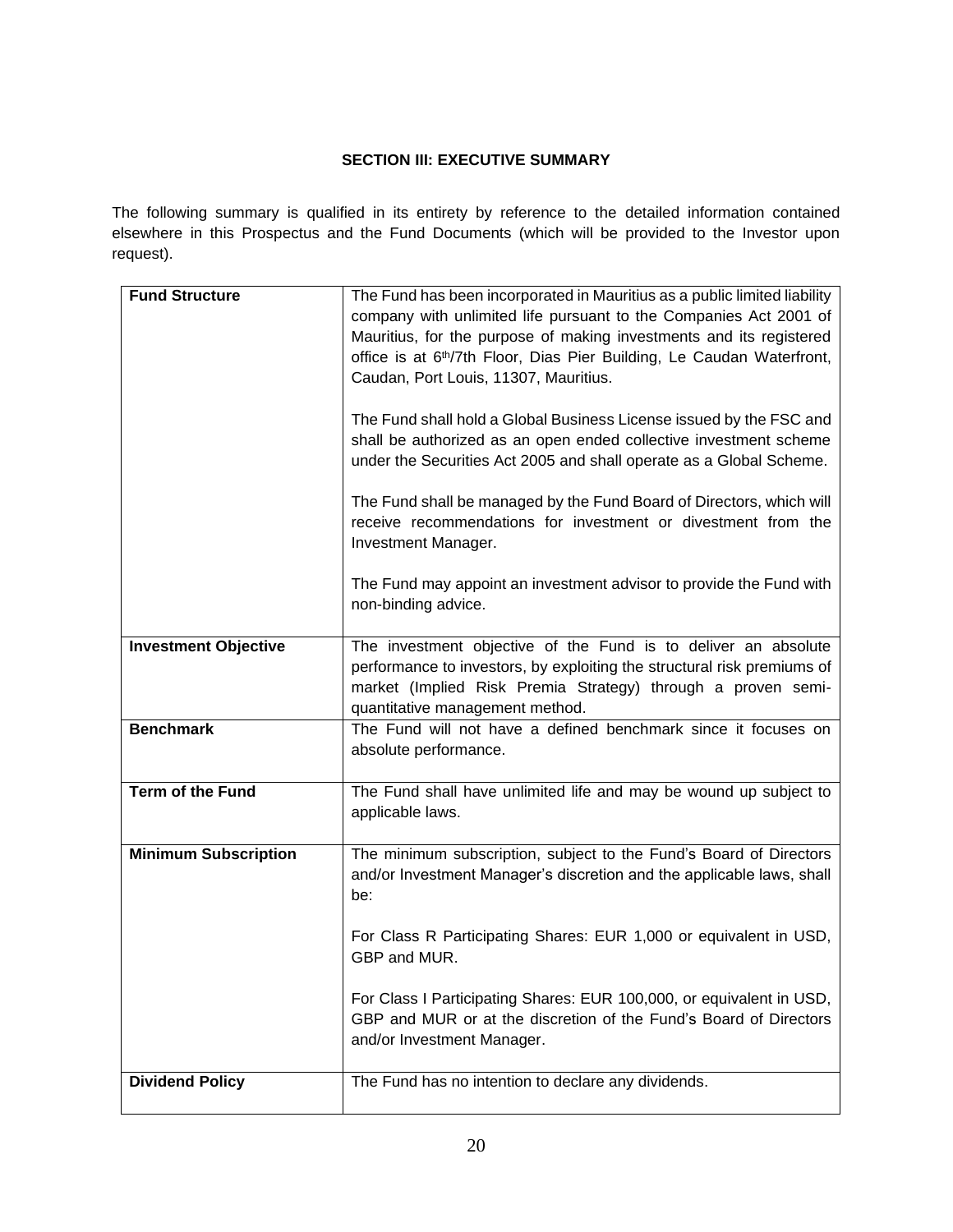| <b>Valuation</b>               | Every Friday or if such day is not a Business Day, the immediately<br>preceding Business Day or such other day as the Fund's Board of<br>Directors may designate from time to time.                                                                                                                               |
|--------------------------------|-------------------------------------------------------------------------------------------------------------------------------------------------------------------------------------------------------------------------------------------------------------------------------------------------------------------|
| <b>Liquidity</b>               | Participating Shares may be purchased or redeemed on any Dealing<br>Day. The issue and redemption prices are based on Net Asset Value<br>per share, subject to provisions of an initial charge and a redemption<br>charge, if any.                                                                                |
| <b>Initial Charge</b>          | Up to a maximum of 2% of the Subscription amount.                                                                                                                                                                                                                                                                 |
| <b>Redemption Charge</b>       | Up to a maximum of 2% of the redemption amount.                                                                                                                                                                                                                                                                   |
| <b>Management Fees</b>         | Up to 1.0% of NAV for Class R Participating Shares.<br>Up to 0.50% of NAV for Class I Participating Shares.                                                                                                                                                                                                       |
| <b>Performance Fee</b>         | 20% of positive performance above its High Water Mark for Class R<br>Participating Shares.<br>15% of positive performance above its High Water Mark for Class I<br>Participating Shares.<br>The High Water Mark being the highest previously observed Net Asset<br>Value of the Fund since inception of the Fund, |
| <b>Fund Administration Fee</b> | 0.15% of the Net Asset Value of the Fund per annum, with a minimum<br>of EUR4,500 equivalent per annum.                                                                                                                                                                                                           |
| <b>Custodian Fee</b>           | Currently 0.15% of the Net Asset Value of the Fund per annum, with<br>maximum of 0.25% per annum.                                                                                                                                                                                                                 |

[*This space is intentionally left blank.*]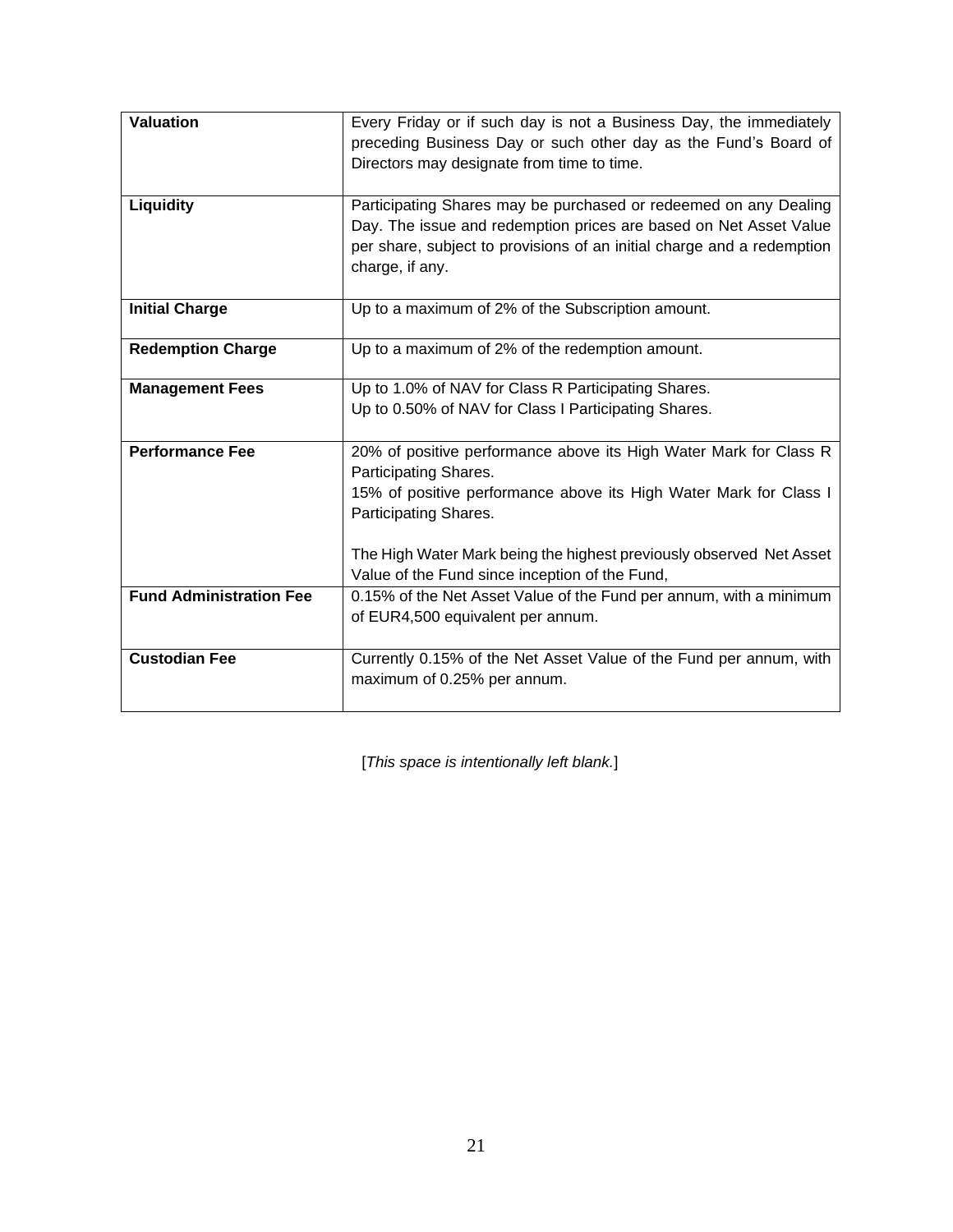### **THE FUND**

The Fund is a company registered under the Act, as a public company limited by shares, created for the purpose of making investments and having its registered office at 7th Floor, Dias Pier Building, Le Caudan Waterfront, Caudan, Port Louis, Mauritius.

The Fund shall hold a Global Business License issued by the FSC, shall be authorized as an open ended collective investment scheme under the Securities Act 2005 and shall operate as a Global Scheme.

The Fund shall offer Participating Shares to Investors.

The Investment Manager shall provide recommendations for investment or divestment to the Fund Board of Directors.

The Fund may appoint an Investment Advisor to provide the Fund with non-binding and recommendatory investment advice. The Fund's Board of Directors shall take final investment / divestment decisions regarding the Fund's investment, from time to time.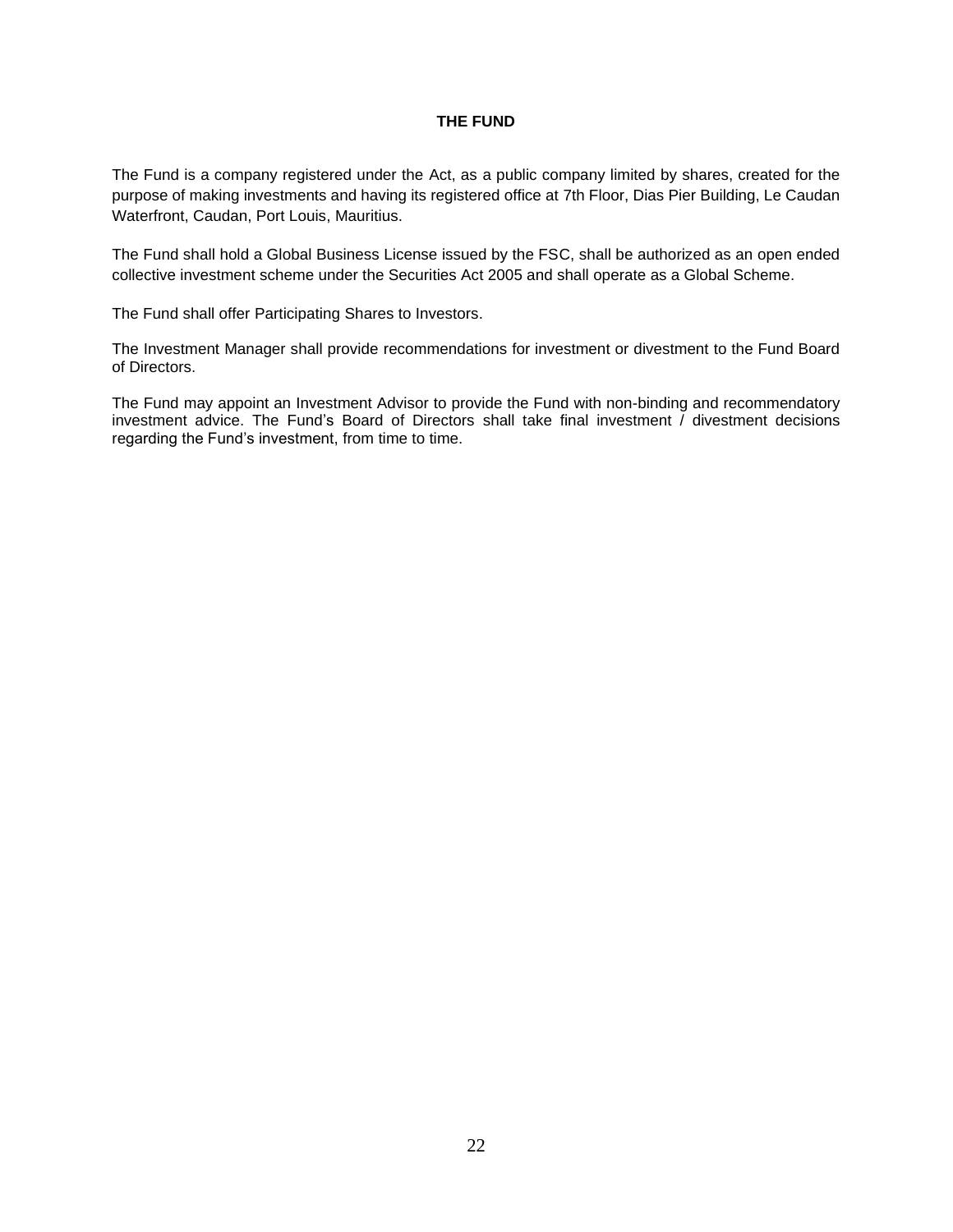### **SECTION IV: SHARE CAPITAL, RIGHTS OF SHARES AND DISTRIBUTIONS**

<span id="page-22-0"></span>It is proposed that the Fund shall issue an unlimited number of Participating Shares to Investors. The Fund shall also issue Management Shares to the Investment Manager.

Without prejudice to the above, the Fund is authorized under its Constitution to issue further Classes/sub-Class/es of shares from time to time, which may inter alia have differential rights, variable fee / charge structure, etc. as decided by the Fund Board of Directors.

All Shares shall be fully paid for at the time of issue. No partly paid Shares may be issued and no credit shall be granted to Investors or potential investors.

#### *Participating Shares:*

The Participating Shares shall consist of:

- Class I Participating Shares having the rights as set out in the Constitution and to be issued at Issue Price and
- Class R Participating Shares, having the rights as set out in the Constitution and to be issued at Issue Price.

Each subscriber of Participating Shares shall be required to make a minimum Subscription as specified in Section III: Executive Summary.

The Participating Shares being offered to Investors shall be non-voting shares and be redeemable at the option of the Investors. Notwithstanding the above, the holders of Participating Shares shall only vote on matters affecting their rights at class meetings in accordance with the Constitution and on winding up shall be entitled to the distribution proceeds of that Class in accordance with the manner specified in the Constitution.

#### *Management Shares:*

Management Shares shall be issued to the Investment Manager and shall be non-redeemable. The Management Shares shall carry voting rights and shall not have any right to distributions and dividends. On winding up of the Fund, the Management Shares shall be entitled to a return of its share of paid-up capital.

For more information, please refer to "**SECTION VII: SUMMARY OF PRINCIPAL TERMS"**.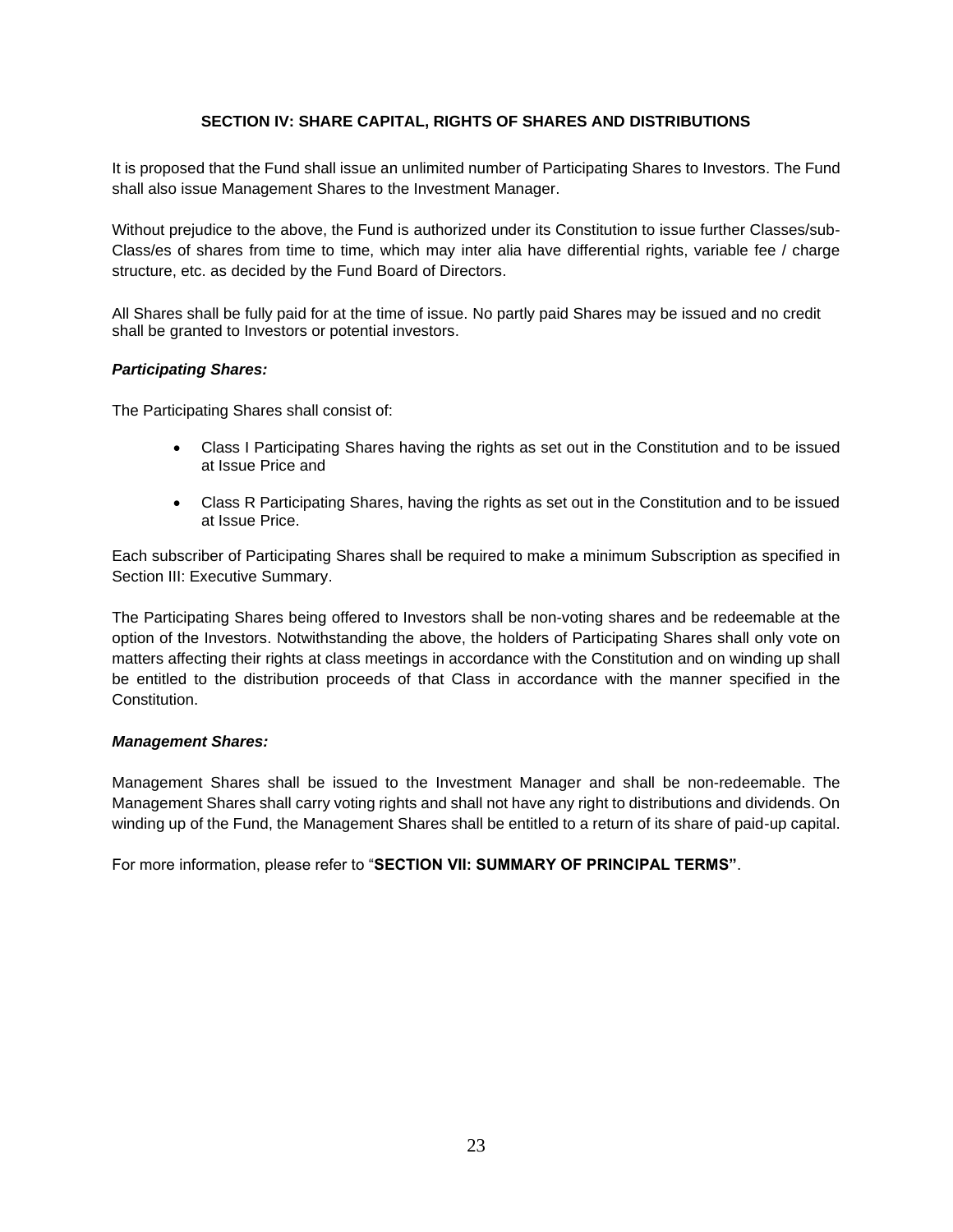### **SECTION V: INVESTMENT OBJECTIVES AND INVESTMENT STRATEGIES**

#### <span id="page-23-0"></span>**1. Investment Objective**

The investment objective of the Fund is to deliver an absolute performance to investors, by exploiting the structural risk premiums of market (Implied Risk Premia Strategy) through a proven semiquantitative management method.

### **2. Investment Strategy and Process of the Fund**

The Fund's investment strategy has an investment horizon of three (3) years and is targeted towards investors with moderate risk profile.

#### *Investment approach and allocation*

The Investment Manager aims to achieve the investment objective of the Fund through investing mainly in Eurostoxx 50 futures and listed options.

### **3. Type of Investors**

Investment in the Participating shares is open to high net worth individuals and clients operating under discretionary and advisory mandates. These may also include institutional clients and family offices.

#### **4. Benchmark**

The Fund will not have a defined benchmark since it focuses on absolute performance.

#### **5. Investment Conditions & Restrictions**

The Fund shall not :

- (a) purchase a security of an issuer where, immediately after the purchase, the Fund would hold more than 10% of a class of securities of that issuer;
- (b) purchase real estate;
- (c) purchase a mortgage;
- (d) purchase a security for the purpose of exercising control or management of the issuer of the security;
- (e) purchase an illiquid asset if, immediately after the purchase more than 10% of the net assets of the collective investment scheme, taken at market value at the time of the purchase, would consist of illiquid assets;
- (f) purchase or sell a physical commodity, including precious metals.

Additionally, the Fund shall not :

(a) borrow money or provide for the creation of any encumbrance on its assets except in the two following situations –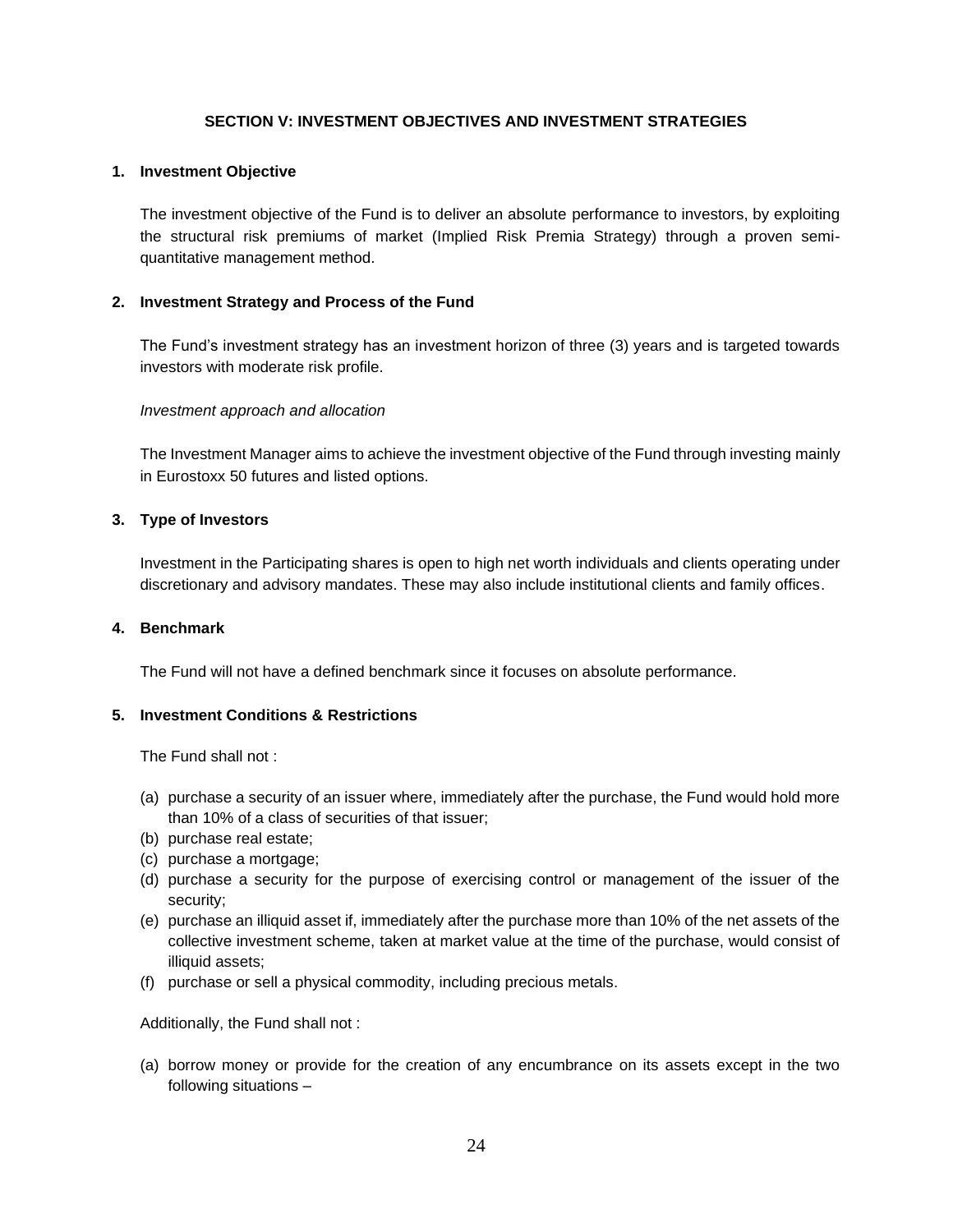- i. the transaction is a temporary measure to accommodate requests for the redemption of Shares of the Fund while the Fund effects an orderly liquidation of its assets, and, after giving effect to the transaction, the outstanding: amount of all borrowings of the Fund does not exceed 5% of the net assets of the Fund taken at market value at the time of the borrowing;
- ii. the encumbrance secures a claim for the fees and expenses of the custodian or a subcustodian for services rendered in that capacity;
- (b) subscribe securities offered by a company under formation;
- (c) engage in the business of underwriting or marketing securities of any other issuer;
- (d) subject to applicable law, lend money, securities or other assets,
- (e) guarantee securities or obligations of another person;
- (f) purchase or sell securities other than through market facilities where these securities are normally bought and sold unless the transaction price approximates the prevailing market price or is negotiated on an arm's length basis;
- (g) purchase a security from, or sell a security to, one of the following persons
	- i. the Investment Manager or the custodian;
	- ii. an officer of the Investment Manager or the custodian;
	- iii. an affiliate of a person referred to in subparagraphs  $(q)(i)$  and (ii), unless the purchase from or sale to the affiliate is carried out at arm's length.

Where the FSC is satisfied that the Fund has sufficient justification to depart from the abiove restrictions, the Fund may be exempted from the application of such restrictions subject to such terms and conditions as the FSC deems appropriate and as long as the Prospectus of the Fund shall describe –

- (a) the investment rules that the collective investment scheme shall follow;
- (b) the nature of the risks, including minimum exposure to stock market, sensitivity to of interest risk, exposure to currency, concentration risk, derivative risk foreign investment risk, in illiquid securities risk; and
- (c) the degree of specialisation, in a geographic region or in a particular class or kind of industry.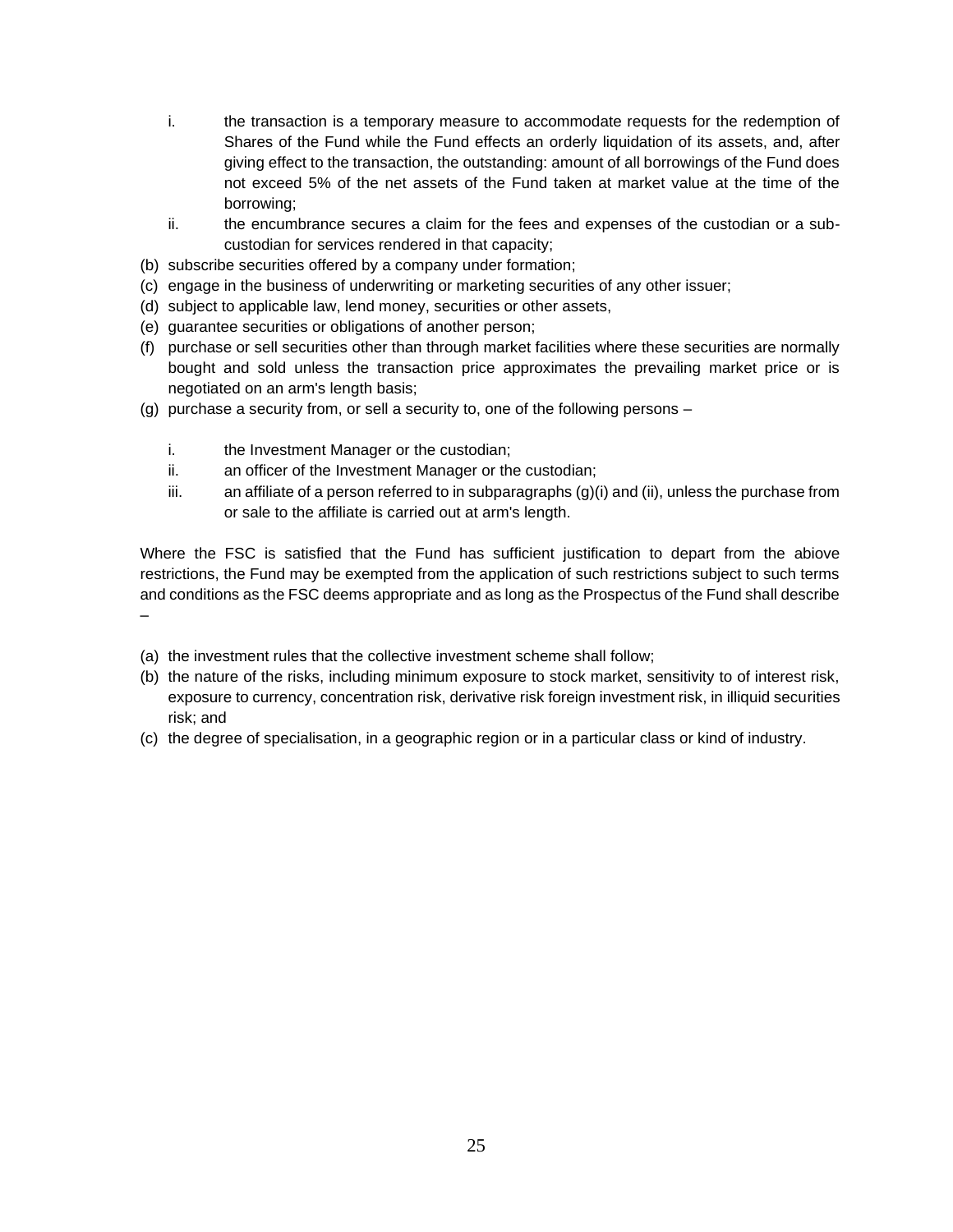# **SECTION VI: FUND STRUCTURE**

<span id="page-25-0"></span>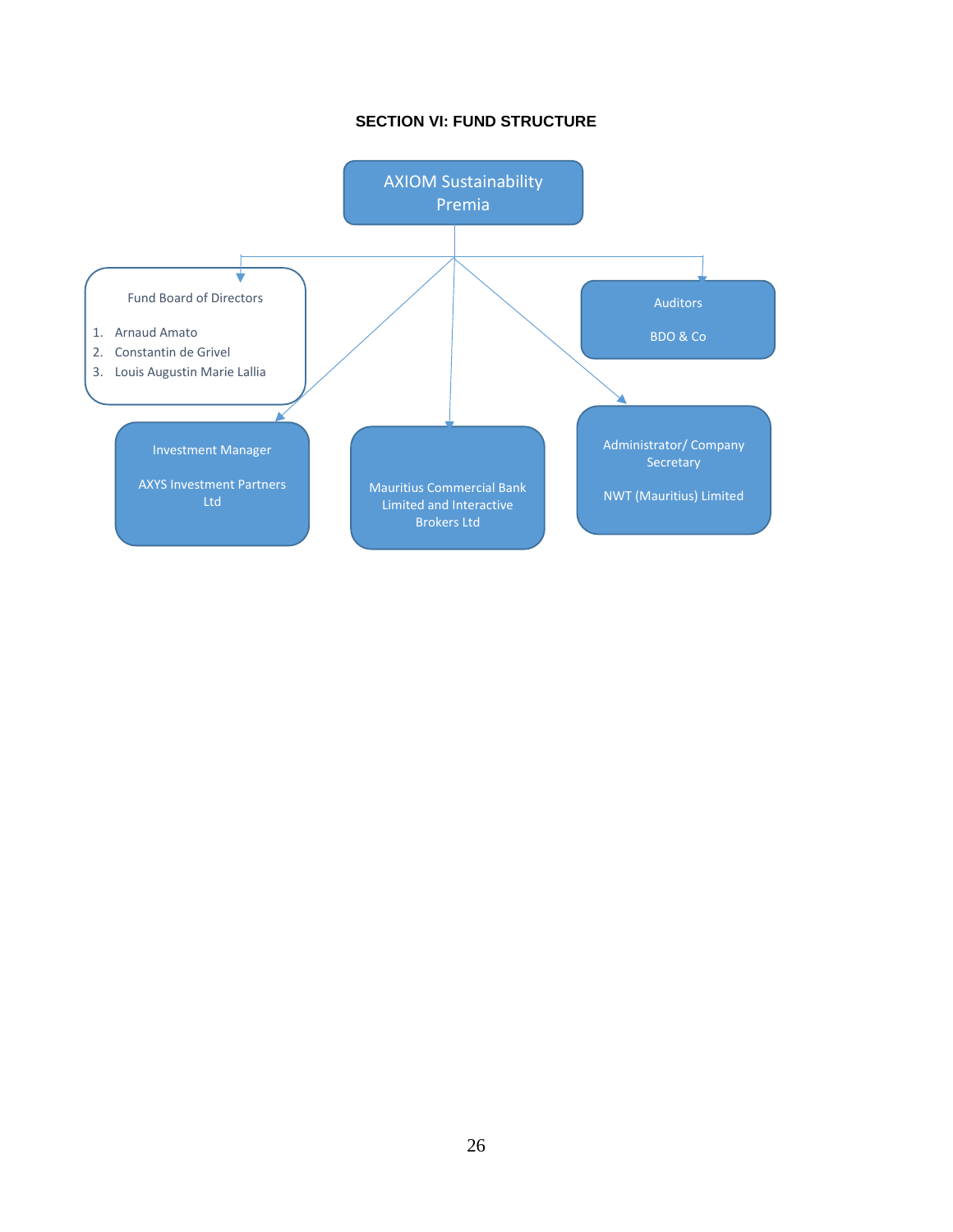# **SECTION VII: SUMMARY OF PRINCIPAL TERMS**

<span id="page-26-0"></span>The following summary is qualified in its entirety by reference to the more detailed information included elsewhere in the Fund Documents (which will be provided to each of the Investors upon request). The terms hereof are subject to modification or withdrawal.

| <b>Fund Structure</b>                            | The Fund is a company registered under the Companies Act, 2001 of<br>Mauritius, as a public company limited by shares and having its registered<br>office at 6/7th Floor, Dias Pier Building, Le Caudan Waterfront, Caudan, Port<br>Louis, Mauritius.<br>The Fund shall hold a Global Business License issued by the FSC, shall be<br>authorized as an open ended collective investment scheme under the<br>Securities Act 2005 and shall operate as a Global Scheme.<br>The Fund shall be managed by the Fund Board of Directors, which will<br>receive recommendations for investment or divestment from the Investment<br>Manager.<br>The Fund may appoint an investment advisor to provide the Fund with non-<br>binding advice. |
|--------------------------------------------------|--------------------------------------------------------------------------------------------------------------------------------------------------------------------------------------------------------------------------------------------------------------------------------------------------------------------------------------------------------------------------------------------------------------------------------------------------------------------------------------------------------------------------------------------------------------------------------------------------------------------------------------------------------------------------------------------------------------------------------------|
| <b>Term</b>                                      | The Fund shall have unlimited life and may be wound up subject to applicable<br>laws.                                                                                                                                                                                                                                                                                                                                                                                                                                                                                                                                                                                                                                                |
|                                                  |                                                                                                                                                                                                                                                                                                                                                                                                                                                                                                                                                                                                                                                                                                                                      |
| <b>Minimum Fund Size</b>                         | In any case, the Fund must receive a minimum aggregate subscription of<br>EUR 1,000,000 from the Investors so as to begin operating the Fund.<br>If at any time the Net Asset Value on each Dealing Day falling within a period<br>of six (6) consecutive months shall be less than EUR 1,000,000, the Fund<br>may by four (4) weeks' notice (the "Termination Notice") to all holders of<br>Participating Shares buy back or otherwise acquire on the Dealing Day<br>nominated in such Termination Notice, all (but not some) of the Shares not<br>previously redeemed.                                                                                                                                                             |
| <b>Investment Objective</b>                      | The investment objective of the Fund is to deliver an absolute performance<br>to investors, by exploiting the structural risk premiums of market (Implied Risk<br>Premia Strategy) through a proven semi-quantitative management method.<br>For more details, please refer to Section V titled "Investment Objectives and<br><b>Investment Strategies."</b>                                                                                                                                                                                                                                                                                                                                                                          |
| <b>Investment Conditions</b><br>and Restrictions | For more details, please refer to Section V titled "Investment Objectives and<br><b>Investment Strategies."</b>                                                                                                                                                                                                                                                                                                                                                                                                                                                                                                                                                                                                                      |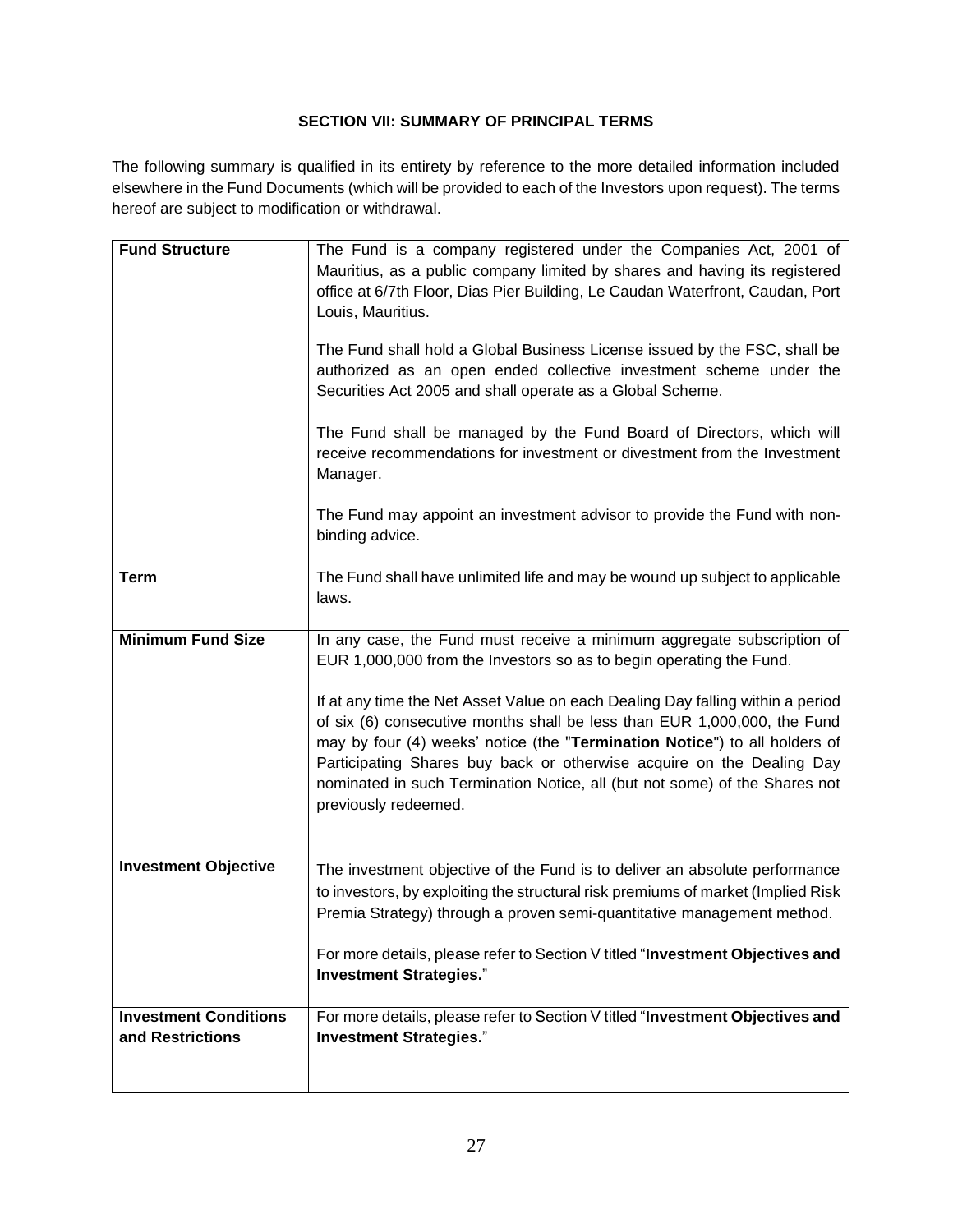| <b>Investment Manager</b>   | AXYS INVESTMENT PARTNERS LTD, a private company limited by shares                                                                                          |
|-----------------------------|------------------------------------------------------------------------------------------------------------------------------------------------------------|
|                             | and incorporated under the laws of the Republic of Mauritius bearing license                                                                               |
|                             | number CM13000024, shall act as the Investment Manager to the Fund.                                                                                        |
|                             | The Investment Manager's appointment is proposed to be made pursuant to                                                                                    |
|                             | and is to be governed by the terms of the Investment Management                                                                                            |
|                             | Agreement entered into by the Fund and the Investment Manager, as may                                                                                      |
|                             | be amended from time-to-time, according to which the Investment Manager                                                                                    |
|                             | will manage the Fund's assets.                                                                                                                             |
|                             | The Investment Manager shall take decisions on investments and                                                                                             |
|                             | divestments for the Fund and the operations of the Fund in accordance with                                                                                 |
|                             | the powers delegated by the Fund under the Investment Management                                                                                           |
|                             | Agreement and in compliance with applicable laws.                                                                                                          |
| <b>Share Capital of the</b> | The Fund will issue Participating Shares and Management Shares as follows:                                                                                 |
| <b>Fund</b>                 |                                                                                                                                                            |
|                             | (a) Class I Participating Shares to be issued at Issue Price;<br>(b) Class R Participating Shares to be issued at Issue Price; and                         |
|                             | (c) Management Shares.                                                                                                                                     |
|                             |                                                                                                                                                            |
|                             | However, the Fund Board of Directors, upon the advice of the Investment                                                                                    |
|                             | Manager, may further issue such other Classes of Shares, having differential                                                                               |
|                             | terms and characteristics, as the Fund's Board of Directors may decide from<br>time-to-time provided that the issuance of such Classes of Shares shall not |
|                             | prejudice the interests of the existing Investors.                                                                                                         |
|                             |                                                                                                                                                            |
|                             | All Shares shall be fully paid for at the time of issue.                                                                                                   |
| <b>Participating Shares</b> | Subject to the provisions of the Fund constitution, the Participating Shares                                                                               |
|                             | shall be redeemable at the option of the Investor.                                                                                                         |
|                             | The Participating Shares shall not be entitled to any distribution or dividend                                                                             |
|                             | rights.                                                                                                                                                    |
|                             | The Participating Shares shall be non-voting shares, subject to the holders of                                                                             |
|                             | Participating Shares being entitled to vote on matters affecting their rights at                                                                           |
|                             | Class meetings (in accordance with the Constitution) and on winding up shall                                                                               |
|                             | be entitled to the proceeds of their respective Class.                                                                                                     |
| <b>Management Shares</b>    | Management Shares shall be issued to the Investment Manager with rights                                                                                    |
|                             | set out in this Prospectus and the Constitution.                                                                                                           |
|                             |                                                                                                                                                            |
|                             | The Management Shares will carry voting rights and shall have no right to<br>dividend and on winding up shall be entitled to a return of paid-up capital.  |
|                             |                                                                                                                                                            |
| <b>Currency of</b>          | Subscriptions to the Fund from all the Investors will be denominated in EUR.                                                                               |
| <b>Subscriptions</b>        |                                                                                                                                                            |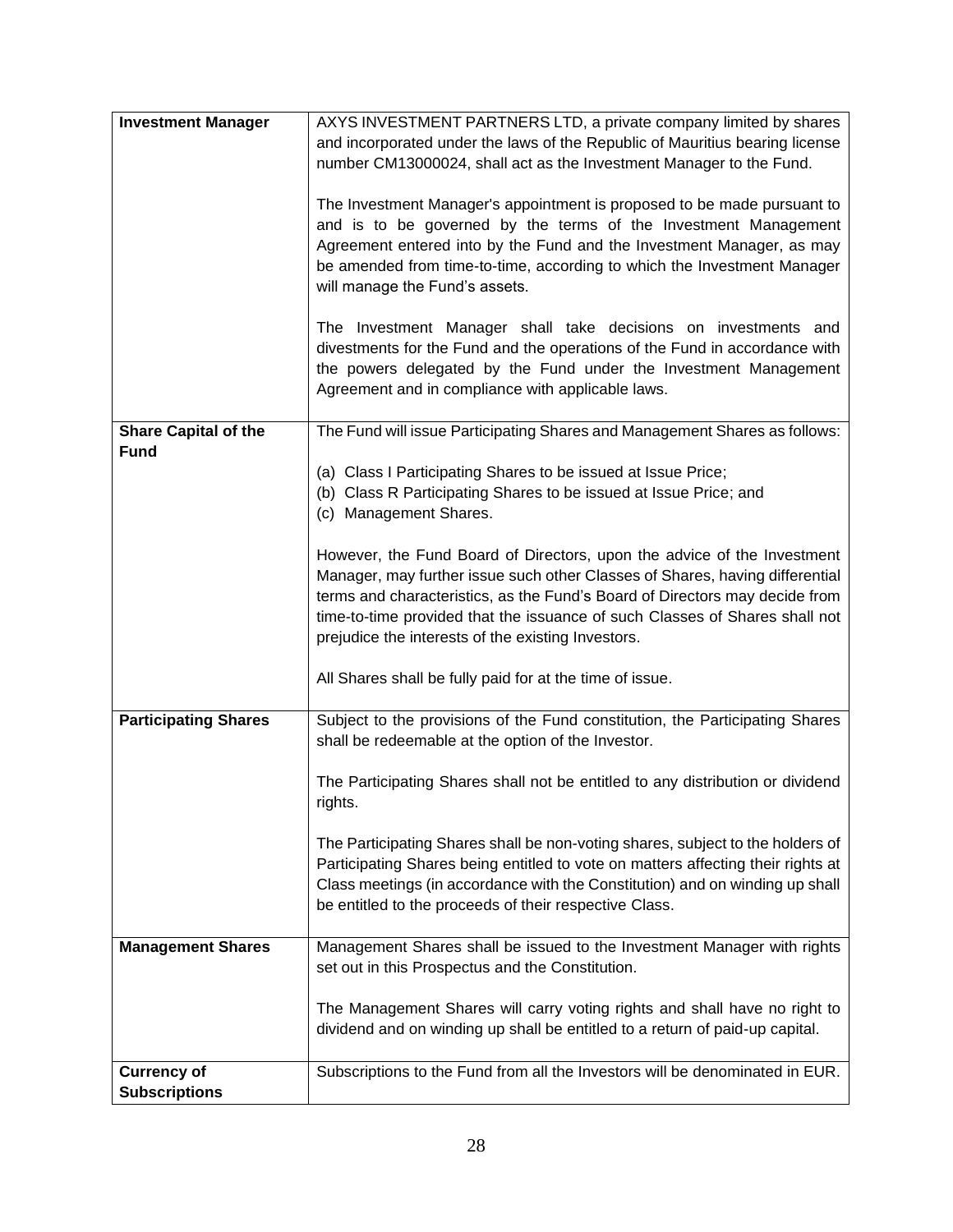| <b>Minimum Subscription</b>              | The minimum Subscription for each Investor subscribing to Class R<br>Participating Shares is EUR 1,000.                                                                                                                                                                                                                                                                                                                                                                                                                                                                                                                                                                                                                                                                                                                                                                                                                                                                                                                                                                                                                                                                                                                                                 |
|------------------------------------------|---------------------------------------------------------------------------------------------------------------------------------------------------------------------------------------------------------------------------------------------------------------------------------------------------------------------------------------------------------------------------------------------------------------------------------------------------------------------------------------------------------------------------------------------------------------------------------------------------------------------------------------------------------------------------------------------------------------------------------------------------------------------------------------------------------------------------------------------------------------------------------------------------------------------------------------------------------------------------------------------------------------------------------------------------------------------------------------------------------------------------------------------------------------------------------------------------------------------------------------------------------|
|                                          | The minimum Subscription for each Investor subscribing to Class I<br>Participating Shares is EUR 100,000.                                                                                                                                                                                                                                                                                                                                                                                                                                                                                                                                                                                                                                                                                                                                                                                                                                                                                                                                                                                                                                                                                                                                               |
| <b>Calculation of Net Asset</b><br>Value | The Net Asset Value of the Fund (the "Net Asset Value") shall be<br>determined on every Valuation Day. The Net Asset Value shall be based<br>on the gross asset value as defined below (the "Gross Asset Value") less<br>gross liabilities as defined below (the "Gross Liabilities") less expenses<br>which would consist of charges or claims of any and every kind and nature,<br>fixed, accrued, non-matured or contingent, including without limitation, the<br>estimated accrued expenses of the Investment Manager, the Administrator<br>and the Custodian and any provisions or charges for any or all of the<br>foregoing, whether for taxes, expenses, contingencies or otherwise.                                                                                                                                                                                                                                                                                                                                                                                                                                                                                                                                                            |
|                                          | The assets of the Fund shall be deemed to include:                                                                                                                                                                                                                                                                                                                                                                                                                                                                                                                                                                                                                                                                                                                                                                                                                                                                                                                                                                                                                                                                                                                                                                                                      |
|                                          | j.<br>all cash in hand, on loan or on deposit, or on call including any<br>interest accrued thereon;<br>ii.<br>all bills, demand notes, promissory notes and accounts receivable;<br>iii.<br>all bonds, time notes, shares, stocks, debentures, debenture stock,<br>subscription rights, warrants, options and other investments and<br>securities owned or contracted for by the Fund other than rights and<br>securities issued by it;<br>all stock and cash dividends and cash distributions to be received<br>iv.<br>by the Fund and not yet received by it but declared payable to<br>stockholders of record on a date on or before the day as of which<br>the Net Asset Value is being determined;<br>all interest accrued on any interest-bearing securities owned by the<br>ν.<br>Fund except to the extent that the same is included or reflected in<br>the principal value of such security;<br>all other Investments;<br>vi.<br>all expenses relating to the Fund in so far as the same have not been<br>VII.<br>written off, except for management and performance fees; and<br>all other assets of every kind and nature including prepaid expenses<br>viii.<br>as valued and defined from time to time by the Fund Board of<br>Directors. |
|                                          | (The Gross Asset Value shall be valued as follows:<br>securities traded on a stock exchange or other regulated market are<br>j.                                                                                                                                                                                                                                                                                                                                                                                                                                                                                                                                                                                                                                                                                                                                                                                                                                                                                                                                                                                                                                                                                                                         |
|                                          | to be valued generally at the latest closing price quoted on the<br>relevant exchange or market on or before the day preceding the<br>relevant Valuation Day;<br>unlisted equity securities will be valued initially at cost and thereafter<br>ii.                                                                                                                                                                                                                                                                                                                                                                                                                                                                                                                                                                                                                                                                                                                                                                                                                                                                                                                                                                                                      |
|                                          | with any reduction or increase in value (as the case may be) as the                                                                                                                                                                                                                                                                                                                                                                                                                                                                                                                                                                                                                                                                                                                                                                                                                                                                                                                                                                                                                                                                                                                                                                                     |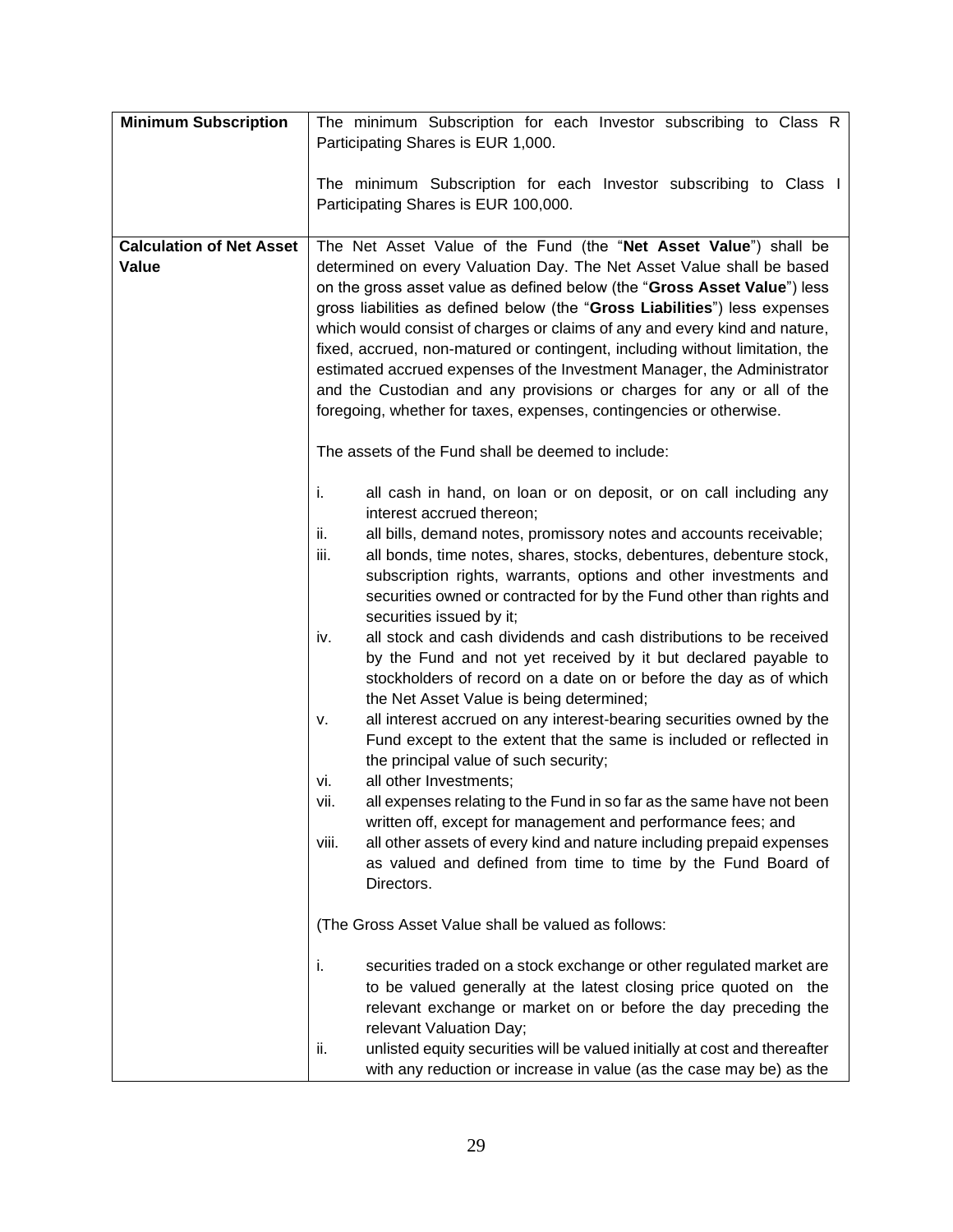| Fund's Board of Directors shall in its absolute discretion deem                  |
|----------------------------------------------------------------------------------|
| appropriate in the light of the circumstances;                                   |
| unlisted securities (other than equities) for which there is an<br>iii.          |
| ascertainable market value are to be valued generally at the last                |
| known price dealt on the market on which the securities are traded               |
| on or before the day preceding the relevant Valuation Day;                       |
| unlisted securities (other than equities) for which there is no<br>iv.           |
| ascertainable market value will be valued at cost plus interest (if any)         |
| accrued from purchase to (but excluding) the relevant Valuation Day              |
| plus or minus the premium or discount (if any) from par value written            |
| off over the life of the security;                                               |
| any value otherwise than in EUR shall be converted into EUR at the<br>ν.         |
| prevailing market rate;                                                          |
| the value of any cash in hand or on deposit, bills and demand notes<br>vi.       |
| and accounts receivable, prepaid expenses, cash dividends and                    |
| interest accrued and not yet received shall be deemed to be the full             |
| amount thereof, unless it is unlikely to be paid or received in full, in         |
| which case the value thereof shall be arrived at after making such               |
| deduction or discount as the Fund's Board of Directors may consider              |
| appropriate to reflect the true value thereof; and                               |
| the value of preference shares or other security in any preference<br>vii.       |
| share trust, mutual fund, investment corporation, or other similar               |
| investment vehicle or collective investment scheme shall be derived              |
| from the last prices published by the managers thereof on or before              |
| the day preceding the relevant Valuation Day.                                    |
|                                                                                  |
| Notwithstanding the foregoing, the Fund's Board of Directors may, in its         |
| absolute discretion, permit some other method of valuation to be used if         |
| they consider that such valuation better reflects the fair value, and for the    |
| purpose of valuing the Fund's assets as aforesaid the Fund's Board of            |
| Directors of the Fund may rely upon the opinions of any persons who              |
| appear to them to be competent to value assets of the Fund by reason of          |
| any appropriate professional qualification or of experience of any relevant      |
| market.                                                                          |
| Notwithstanding the foregoing, where at the time of any valuation any asset      |
| of the Fund has been realised or contracted to be realised there shall be        |
| included in the assets of the Fund in place of such asset the net amount         |
| receivable by the Fund in respect hereof PROVIDED THAT if such amount            |
| receivable is not payable until some future time after the time of any           |
| valuation the Fund's Board of Directors may make such allowance as it            |
| considers appropriate.                                                           |
| The gross liabilities of the Fund shall be deemed to include all its liabilities |
| and such provisions and allowances for contingencies (including tax)             |
| payable by the Fund but not liabilities represented by Participating Shares      |
| in the Fund. In determining the amount of such liabilities the Fund's Board      |
| of Directors may calculate any liabilities of a regular or recurring nature on   |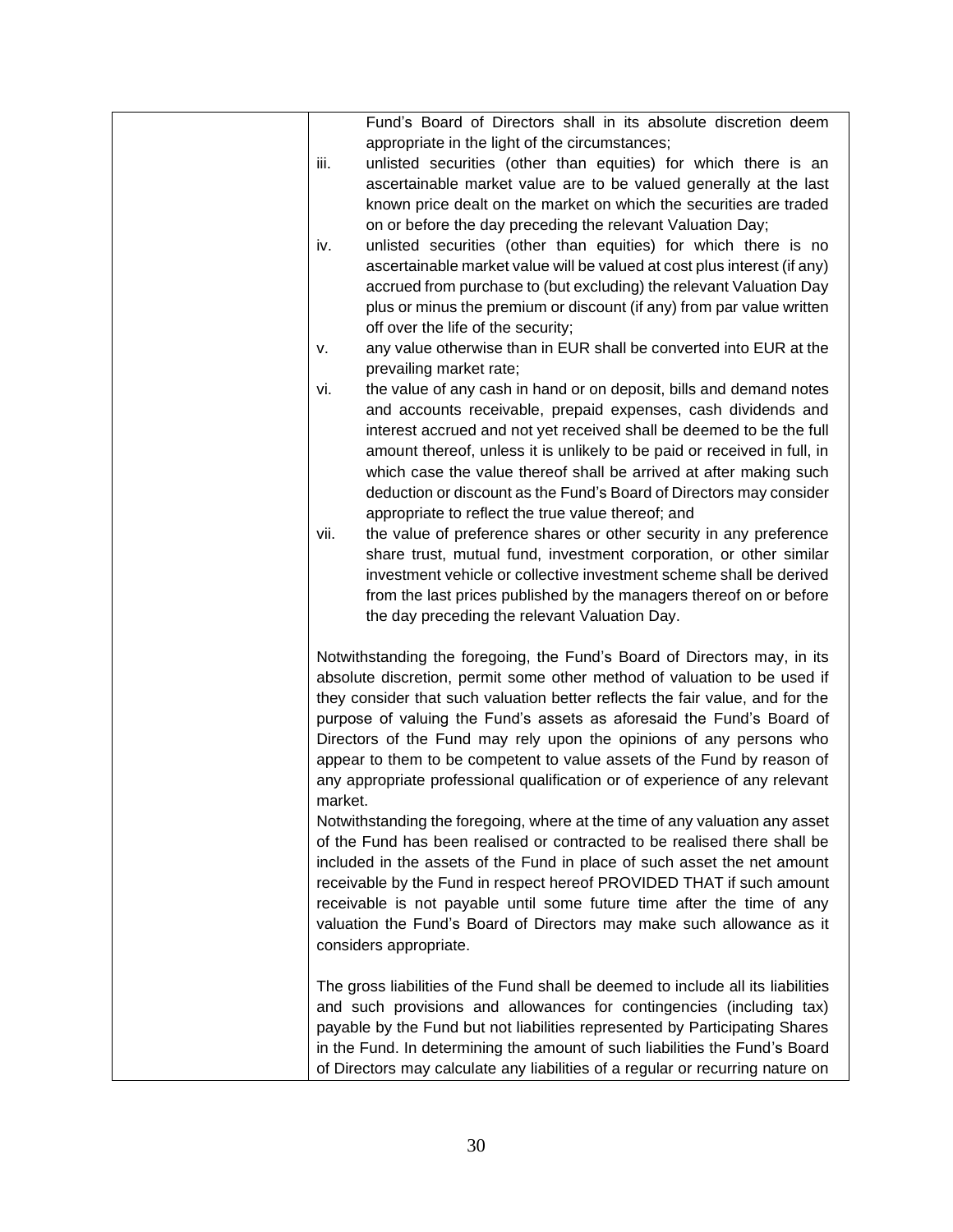|                                                      | an estimated figure for yearly or other periods in advance and accrue the                                                                                                                                                                                                                                                                                                                                                                                                                                                                                                                                                                                                    |
|------------------------------------------------------|------------------------------------------------------------------------------------------------------------------------------------------------------------------------------------------------------------------------------------------------------------------------------------------------------------------------------------------------------------------------------------------------------------------------------------------------------------------------------------------------------------------------------------------------------------------------------------------------------------------------------------------------------------------------------|
|                                                      | same in equal proportions over any such period.                                                                                                                                                                                                                                                                                                                                                                                                                                                                                                                                                                                                                              |
|                                                      | The Net Asset Value per Participating Share shall be calculated by dividing<br>the Net Asset Value by the number of Participating Shares in issue.                                                                                                                                                                                                                                                                                                                                                                                                                                                                                                                           |
|                                                      | Any calculations made pursuant to this Prospectus shall be made by or on<br>behalf of the Fund's Board of Directors and shall (except in the case of<br>manifest error) be binding on all Investors.                                                                                                                                                                                                                                                                                                                                                                                                                                                                         |
| Subscription and issue<br>of Participating Shares    | Investors may apply for Participating Shares by completing a Subscription<br>Agreement and submitting the executed Subscription Agreement to the<br>Investment Manager at their registered office address or through their<br>distributors. The application for Participating Shares must be accompanied<br>by such documents as may be required by the Investment Manager set out<br>in the Subscription Agreement, and the subscription monies in full. Investors<br>may pay for Participating Shares by cheque, cashier's order, bank draft or<br>bank transfer.                                                                                                          |
|                                                      | The dealing deadline is 4.00 p.m. Mauritian time on each Subscription<br>Dealing Day.                                                                                                                                                                                                                                                                                                                                                                                                                                                                                                                                                                                        |
|                                                      | The number of Participating Shares allotted to an Investor will be calculated<br>once the Issue Price has been ascertained.                                                                                                                                                                                                                                                                                                                                                                                                                                                                                                                                                  |
|                                                      | The Investment Manager may from time to time give a discount or discounts<br>on the Issue Price payable by an Investor by varying the amount of the Initial<br>Charge. The Investment Manager reserves the right to differentiate between<br>investors as to the quantum of discount or discounts given to them provided<br>that no such discount shall exceed the Initial Charge.                                                                                                                                                                                                                                                                                           |
|                                                      | A subscription confirmation note will be sent to Investors within 15 Business<br>Days of the receipt of the Subscription Agreement by the Investment<br>Manager.                                                                                                                                                                                                                                                                                                                                                                                                                                                                                                             |
|                                                      | The Fund's Board of Directors shall have the exclusive right to effect the<br>creation and issue of Shares of the Fund as provided in this Prospectus and<br>the acceptance and non-acceptance of applications for Shares shall be at the<br>absolute discretion of the Fund Board of Directors, acting in consultation with<br>the Investment Manager and in the best interest of the Fund. If any application<br>is rejected by Fund Board of Directors, the subscription monies will be<br>refunded (without interest) to the applicant within a reasonable period of time<br>and in such manner as the Investment Manager in their absolute discretion<br>may determine. |
| Participating<br><b>Price</b><br>оf<br><b>Shares</b> | The Net Asset Value of a Participating Share, the Issue Price and the<br>Redemption Price will be published on the website of the Fund - www.axys-<br>group.com                                                                                                                                                                                                                                                                                                                                                                                                                                                                                                              |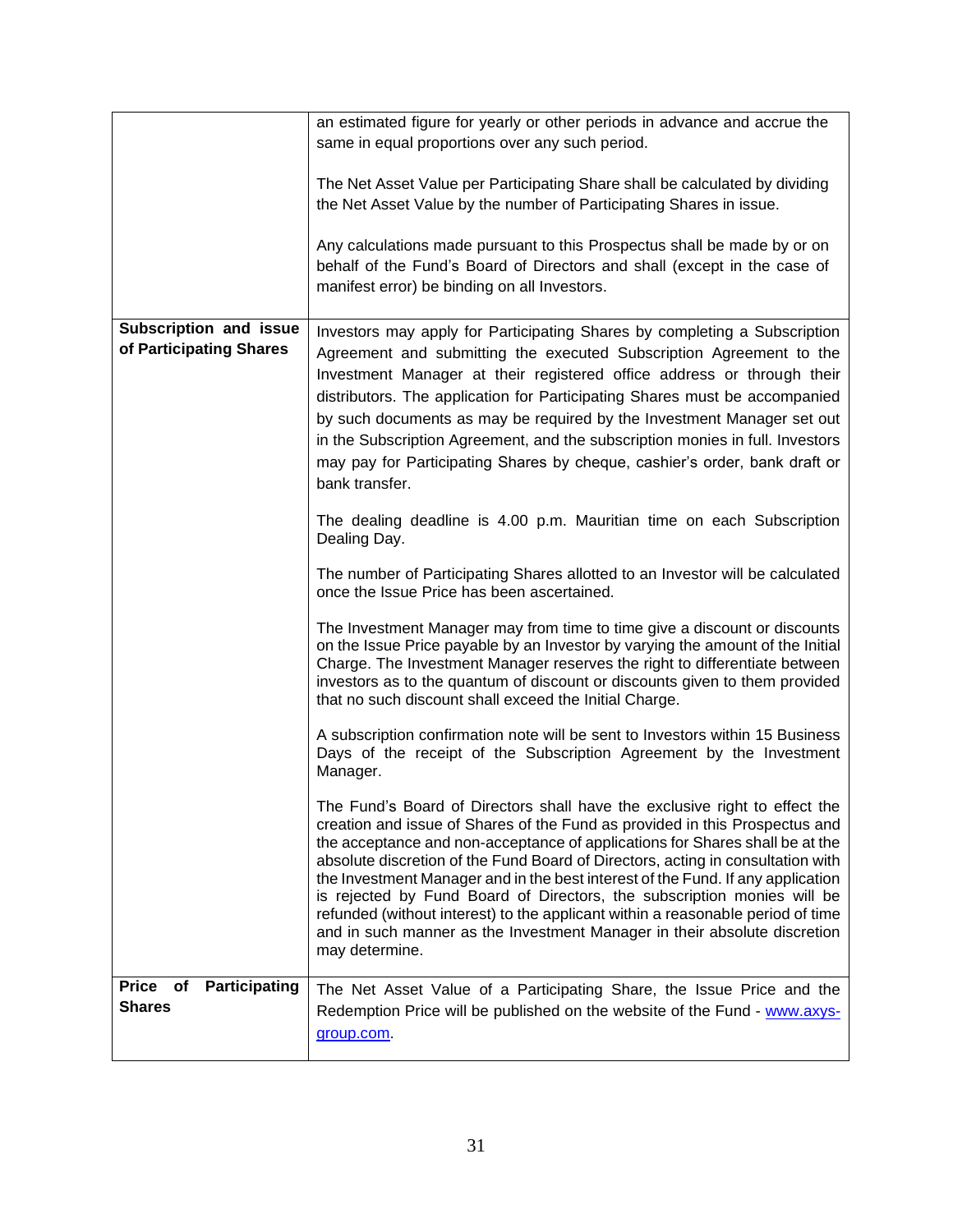| <b>Suspension of</b>       | The Fund's Board of Directors may at any time, suspend the calculation of                                                                                                                                                                                                                                                                                                                                                                                                                                                             |
|----------------------------|---------------------------------------------------------------------------------------------------------------------------------------------------------------------------------------------------------------------------------------------------------------------------------------------------------------------------------------------------------------------------------------------------------------------------------------------------------------------------------------------------------------------------------------|
| <b>Valuations/Dealings</b> | the Net Asset Value of the Fund, the issue of any Shares, or the right of                                                                                                                                                                                                                                                                                                                                                                                                                                                             |
|                            | Investors to require the redemption of Participating Shares:                                                                                                                                                                                                                                                                                                                                                                                                                                                                          |
|                            |                                                                                                                                                                                                                                                                                                                                                                                                                                                                                                                                       |
|                            | (i) during any period when any market in which a material proportion of the<br>investments for the time being constituting the Fund are listed or dealt in is                                                                                                                                                                                                                                                                                                                                                                         |
|                            | closed otherwise than for ordinary holidays;                                                                                                                                                                                                                                                                                                                                                                                                                                                                                          |
|                            | (ii) during any period when dealings on any such market are restricted or<br>suspended;                                                                                                                                                                                                                                                                                                                                                                                                                                               |
|                            | (iii) during any period when, in the opinion of the Investment Manager, there                                                                                                                                                                                                                                                                                                                                                                                                                                                         |
|                            | exists any state of affairs as a result of which withdrawal of deposits held for                                                                                                                                                                                                                                                                                                                                                                                                                                                      |
|                            | the account of the Fund or the realisation of any material proportion of the                                                                                                                                                                                                                                                                                                                                                                                                                                                          |
|                            | Investments for the time being held for the account of the Fund cannot be                                                                                                                                                                                                                                                                                                                                                                                                                                                             |
|                            | effected normally or without seriously prejudicing the interests of Investors as<br>a whole;                                                                                                                                                                                                                                                                                                                                                                                                                                          |
|                            | (iv) during any period where there is, in the opinion of the Investment                                                                                                                                                                                                                                                                                                                                                                                                                                                               |
|                            | Manager, any breakdown in the means of communication normally employed                                                                                                                                                                                                                                                                                                                                                                                                                                                                |
|                            | in determining the value of any of the Investments or the amount of any cash                                                                                                                                                                                                                                                                                                                                                                                                                                                          |
|                            | for the time being held for the account of the Fund, or the amount of any                                                                                                                                                                                                                                                                                                                                                                                                                                                             |
|                            | liability of the Custodian for the account of the Fund or when for any other                                                                                                                                                                                                                                                                                                                                                                                                                                                          |
|                            | reason the value of any such Investment or the amount of any such cash or                                                                                                                                                                                                                                                                                                                                                                                                                                                             |
|                            | liability cannot be promptly and accurately ascertained;                                                                                                                                                                                                                                                                                                                                                                                                                                                                              |
|                            | (v) during any period when, in the opinion of the Investment Manager, the                                                                                                                                                                                                                                                                                                                                                                                                                                                             |
|                            | transfer of funds which will or may be involved in the redemption of any<br>material proportion of the Investments for the time being held for the account<br>of the Fund cannot be effected promptly at normal rates of exchange;<br>(vi) for 48 hours (or such longer period as the Fund's Board of Directors may<br>agree) prior to the date of any annual or special meeting of Investors, as                                                                                                                                     |
|                            | Shareholders of the Fund, (or any adjourned meeting thereof) convened in                                                                                                                                                                                                                                                                                                                                                                                                                                                              |
|                            | accordance with the Constitution; or                                                                                                                                                                                                                                                                                                                                                                                                                                                                                                  |
|                            | (vii) for any period pursuant to an order or direction by the FSC.                                                                                                                                                                                                                                                                                                                                                                                                                                                                    |
|                            | For the purposes of this paragraph, "material proportion" means such<br>proportion of the Investments which when sold would in the opinion of the<br>Fund's Board of Directors cause the Net Asset Value of the Fund to be<br>significantly reduced.                                                                                                                                                                                                                                                                                  |
|                            | Notwithstanding the above and subject to applicable law, any period of<br>suspension shall not exceed 30 days unless the FSC expressly authorizes<br>the Fund in writing to extend such suspension period.                                                                                                                                                                                                                                                                                                                            |
|                            | Any payment for any Participating Shares redeemed before the<br>commencement of any suspension but for which payment has not been made<br>before its commencement may, if the Investment Manager agrees, be<br>deferred until immediately after the end of the suspension. A suspension will<br>take effect immediately upon the declaration in writing to the Administrator by<br>the Investment Manager and shall terminate on the first Business Day<br>following the day on which the Investment Manager have by a declaration in |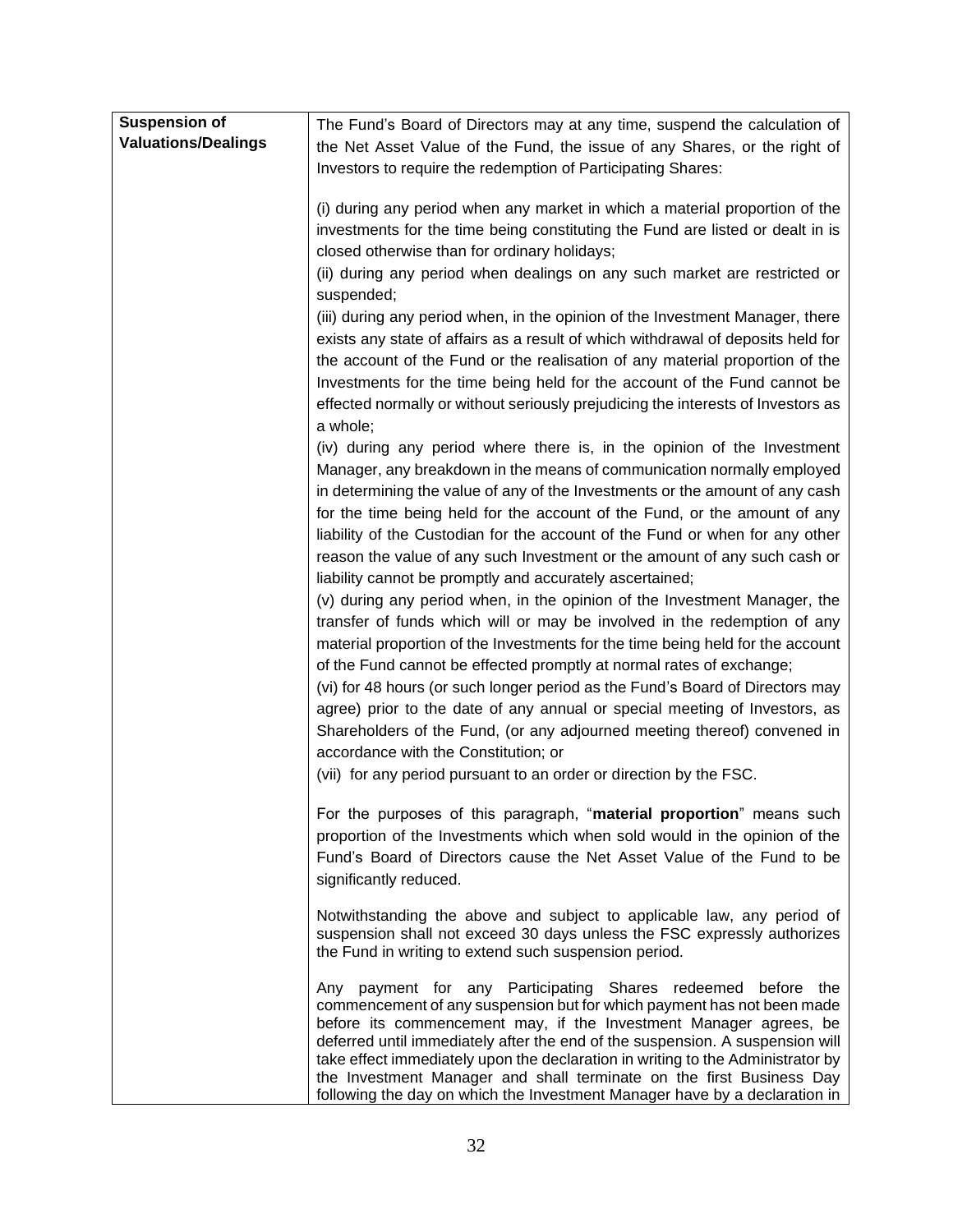|                         | writing confirmed that the condition giving rise to the suspension has ceased<br>to exist.                                                                                                                                                                                                                                                                                                                                                                                               |  |
|-------------------------|------------------------------------------------------------------------------------------------------------------------------------------------------------------------------------------------------------------------------------------------------------------------------------------------------------------------------------------------------------------------------------------------------------------------------------------------------------------------------------------|--|
| <b>Fees and Charges</b> | The following are the fees and charges payable in relation to the Fund:<br>Fees payable by Investors                                                                                                                                                                                                                                                                                                                                                                                     |  |
|                         | Initial Charge:<br>Up to a maximum of 2% of the Subscription amount.<br>Redemption Charge:<br>Up to a maximum 2% of the redemption amount.                                                                                                                                                                                                                                                                                                                                               |  |
|                         | Fees payable by the Fund                                                                                                                                                                                                                                                                                                                                                                                                                                                                 |  |
|                         | Management fees:                                                                                                                                                                                                                                                                                                                                                                                                                                                                         |  |
|                         | Up to 1.0% of NAV for Class R Participating Shares.<br>Up to 0.50% of NAV for Class I Participating Shares.                                                                                                                                                                                                                                                                                                                                                                              |  |
|                         | Performance Fees:                                                                                                                                                                                                                                                                                                                                                                                                                                                                        |  |
|                         | 20% of positive performance above its High Water Mark for Class R<br>Participating Shares.<br>15% of positive performance above its High Water Mark for Class I<br>Participating Shares.                                                                                                                                                                                                                                                                                                 |  |
|                         | The High Water Mark being the highest previously observed Net Asset Value<br>of the Fund since inception of the Fund. The Initial Net Asset Value of the<br>Fund is EUR10.                                                                                                                                                                                                                                                                                                               |  |
|                         | <b>Fund Administration Fee</b>                                                                                                                                                                                                                                                                                                                                                                                                                                                           |  |
|                         | 0.15% of the Net Asset Value of the Fund per annum, with a minimum of EUR<br>4,500 per annum.                                                                                                                                                                                                                                                                                                                                                                                            |  |
|                         | Custodian Fee                                                                                                                                                                                                                                                                                                                                                                                                                                                                            |  |
|                         | Currently 0.15% of the Net Asset Value of the Fund per annum, with<br>maximum of 0.25% per annum.                                                                                                                                                                                                                                                                                                                                                                                        |  |
|                         | The Initial Charge and the Redemption Charge (if any) will be retained by the<br>Investment Manager for their own benefit. Any rounding adjustments arising<br>from calculating the price of Participating Shares will be credited to the Fund.<br>Any commission, remuneration or other sum payable to agents in respect of<br>the issue or sale of any Participating Shares will not be added to the price of<br>such Participating Shares but will be paid by the Investment Manager. |  |
|                         | The Investment Manager may at any time differentiate between investors as<br>to the amount of the Initial Charge and the Redemption Charge payable or<br>allow discounts on such basis or on such scale as the Investment Manager<br>may deem fit.                                                                                                                                                                                                                                       |  |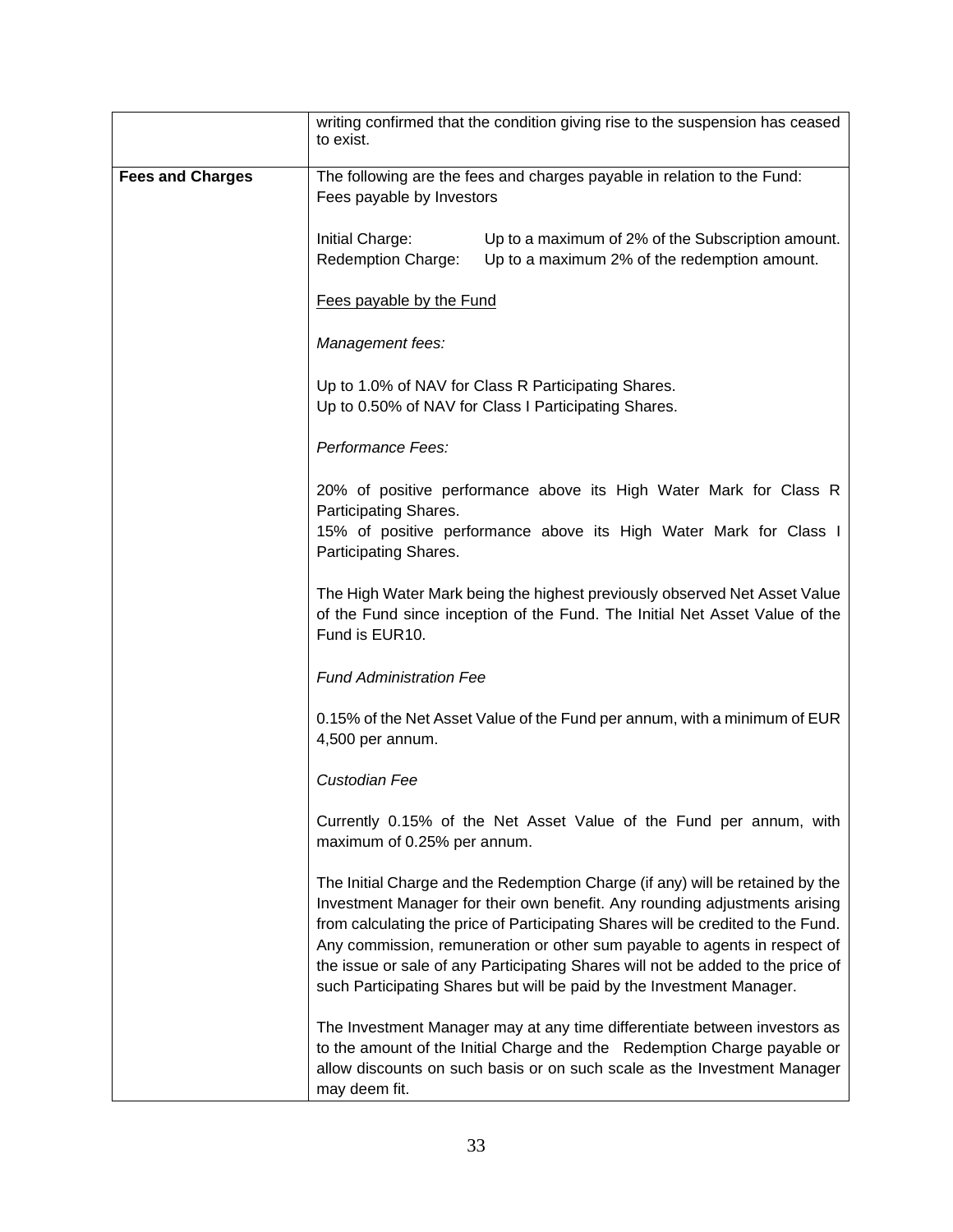|                                            | All marketing, promotional and advertising expenses in relation to the Fund<br>will be borne by the Investment Manager and will not be charged to the Fund.                                                                                                                                                                                                                                                                                                                                                                                                                                                                                                                                                                                                                                                                                                                                                                    |
|--------------------------------------------|--------------------------------------------------------------------------------------------------------------------------------------------------------------------------------------------------------------------------------------------------------------------------------------------------------------------------------------------------------------------------------------------------------------------------------------------------------------------------------------------------------------------------------------------------------------------------------------------------------------------------------------------------------------------------------------------------------------------------------------------------------------------------------------------------------------------------------------------------------------------------------------------------------------------------------|
|                                            | The Investment Manager may charge for any additional expenses incurred<br>where Investors are resident outside Mauritius and to deduct such additional<br>amounts from the subscription moneys paid by such investors or the<br>realization proceeds due to them, as the case may be.                                                                                                                                                                                                                                                                                                                                                                                                                                                                                                                                                                                                                                          |
|                                            | <b>Expense ratio</b>                                                                                                                                                                                                                                                                                                                                                                                                                                                                                                                                                                                                                                                                                                                                                                                                                                                                                                           |
|                                            | The following expenses are excluded from the calculation of the expense<br>ratio:                                                                                                                                                                                                                                                                                                                                                                                                                                                                                                                                                                                                                                                                                                                                                                                                                                              |
|                                            | (a) brokerage and other transaction costs associated with the purchase and<br>sales of investments;                                                                                                                                                                                                                                                                                                                                                                                                                                                                                                                                                                                                                                                                                                                                                                                                                            |
|                                            | (b) foreign exchange gains and losses, whether realised or unrealised;<br>(c) front or back-end loads arising from the purchase or sale of a foreign<br>preference share trust or a mutual fund of underlying investments;<br>(d) tax deducted at source or arising from Income received, including<br>withholding tax;<br>(e) interest expense;                                                                                                                                                                                                                                                                                                                                                                                                                                                                                                                                                                               |
|                                            | (f) dividends and other distributions paid to shareholders (where applicable);<br>and                                                                                                                                                                                                                                                                                                                                                                                                                                                                                                                                                                                                                                                                                                                                                                                                                                          |
|                                            | (g) Any other fees or costs associated with investments or day to day<br>running of the Fund.                                                                                                                                                                                                                                                                                                                                                                                                                                                                                                                                                                                                                                                                                                                                                                                                                                  |
| <b>Trading Cycle</b>                       | Participating Shares in the Fund may be purchased or redeemed on every<br>Dealing Day at the Issue Price and Redemption Price respectively.                                                                                                                                                                                                                                                                                                                                                                                                                                                                                                                                                                                                                                                                                                                                                                                    |
| <b>Transferability of</b><br><b>Shares</b> | Investors shall not transfer any of their Shares, interests, rights or obligations<br>with regard to the Fund except (a) as may be provided in the Fund Documents<br>and subject to applicable laws, and (b) with the prior written consent of the<br>Fund's Board of Directors and the Investment Manager.                                                                                                                                                                                                                                                                                                                                                                                                                                                                                                                                                                                                                    |
|                                            | In certain very limited circumstances as set out in the Fund Documents,<br>including where confidentiality obligations have been breached by an Investor<br>(or one of its associates) or where such Investor's continuing presence in the<br>Fund would create or continue regulatory, tax or other issues that are<br>materially adverse to the interests of the Fund and / or any other Investors,<br>the Fund Board of Directors, on the recommendation of the Investment<br>Manager may require such Investor to withdraw from the Fund or to transfer<br>its interest therein to a transferee designated by the Fund's Board of Directors<br>on the recommendation of the Investment Manager and such withdrawal or<br>transfer shall be at the then market value of such interest. The market value<br>shall be calculated based on the latest reported Net Asset Value of the<br>relevant class of shares of the Fund. |
| <b>Pledging of Shares</b>                  | No Shares may be pledged without the prior written consent of the Fund<br>Board of Directors. An Investor shall inform the Investment Manager of its                                                                                                                                                                                                                                                                                                                                                                                                                                                                                                                                                                                                                                                                                                                                                                           |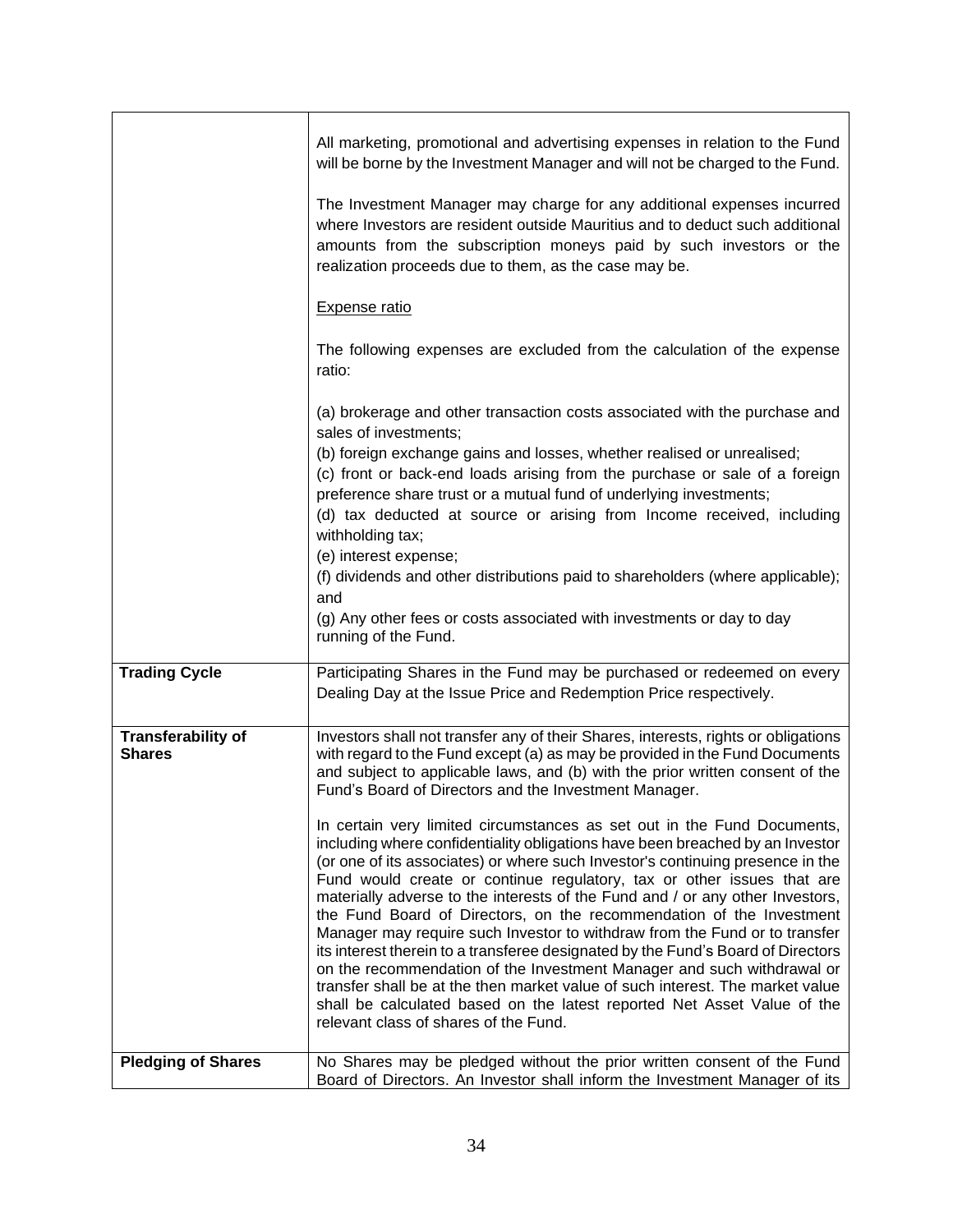|                                                     | intention to pledge its Shares and seek approval accordingly. Upon approval,<br>the Administrator shall update the register of charges accordingly.                                                                                                                                                                                                                                                                                                                                                                                                                                                                                                      |
|-----------------------------------------------------|----------------------------------------------------------------------------------------------------------------------------------------------------------------------------------------------------------------------------------------------------------------------------------------------------------------------------------------------------------------------------------------------------------------------------------------------------------------------------------------------------------------------------------------------------------------------------------------------------------------------------------------------------------|
| <b>Redemption of</b><br><b>Participating Shares</b> | Subject to the minimum Subscription, any holder of Participating Shares may<br>in writing request the Fund to (and the Fund shall, subject to this Prospectus<br>or the Constitution, be obliged to) redeem all or any of the Participating<br>Shares which he/she/it holds by completing and submitting to the Investment<br>Manager a redemption notice form (the "Redemption Notice") to that effect.                                                                                                                                                                                                                                                 |
|                                                     | An Investor will not be entitled to redeem his/her/its Participating Shares<br>without the approval of the Investment Manager if due to such redemption<br>his/her/its holding will be reduced to less than the minimum Subscription.<br>There is no minimum redemption amount.                                                                                                                                                                                                                                                                                                                                                                          |
|                                                     | With a view to protecting the interest of Investors, the Fund or the Investment<br>Manager may, in certain instances stipulated in the Constitution, limit the total<br>number of Participating Shares which Investors may redeem on any<br>Redemption Dealing Day to ten (10) per cent of the total number of<br>Participating Shares then in issue. If so, requests for redemption of<br>Participating Shares on such Redemption Dealing Day will be reduced<br>rateably and be treated as if made in respect of each subsequent Redemption<br>Dealing Day until all Participating Shares to which the original request related<br>have been redeemed. |
|                                                     | The shareholders, or its authorised agent, may redeem their Shares by giving<br>written notice on any Redemption Dealing Day of a duly signed Redemption<br>Notice with all requisite documents and information provided always that the<br>Fund shall not give effect to a Redemption Notice where the redemption of<br>Participating Shares has been suspended in accordance with this Prospectus<br>or with the Constitution                                                                                                                                                                                                                          |
|                                                     | The redemption dealing deadline is 4.00 p.m. Mauritian time on the<br><b>Redemption Dealing Da</b><br>As Participating Shares are priced on a forward pricing basis, the Redemption<br>Price of Participating Shares will not be available at the time of submission of<br>the Redemption Notice. The Redemption Price as at the date of the<br>Redemption Notice shall apply.                                                                                                                                                                                                                                                                           |
|                                                     | Redemption proceeds (the "Redemption Proceeds") will be calculated to be<br>the product of the number of Participating Shares redeemed and the<br>Redemption Price.                                                                                                                                                                                                                                                                                                                                                                                                                                                                                      |
|                                                     | The Investment Manager shall within 10 Business Days after the Redemption<br>Dealing Day on which the request for redemption has been effected pay to<br>Investors the Redemption Proceeds.                                                                                                                                                                                                                                                                                                                                                                                                                                                              |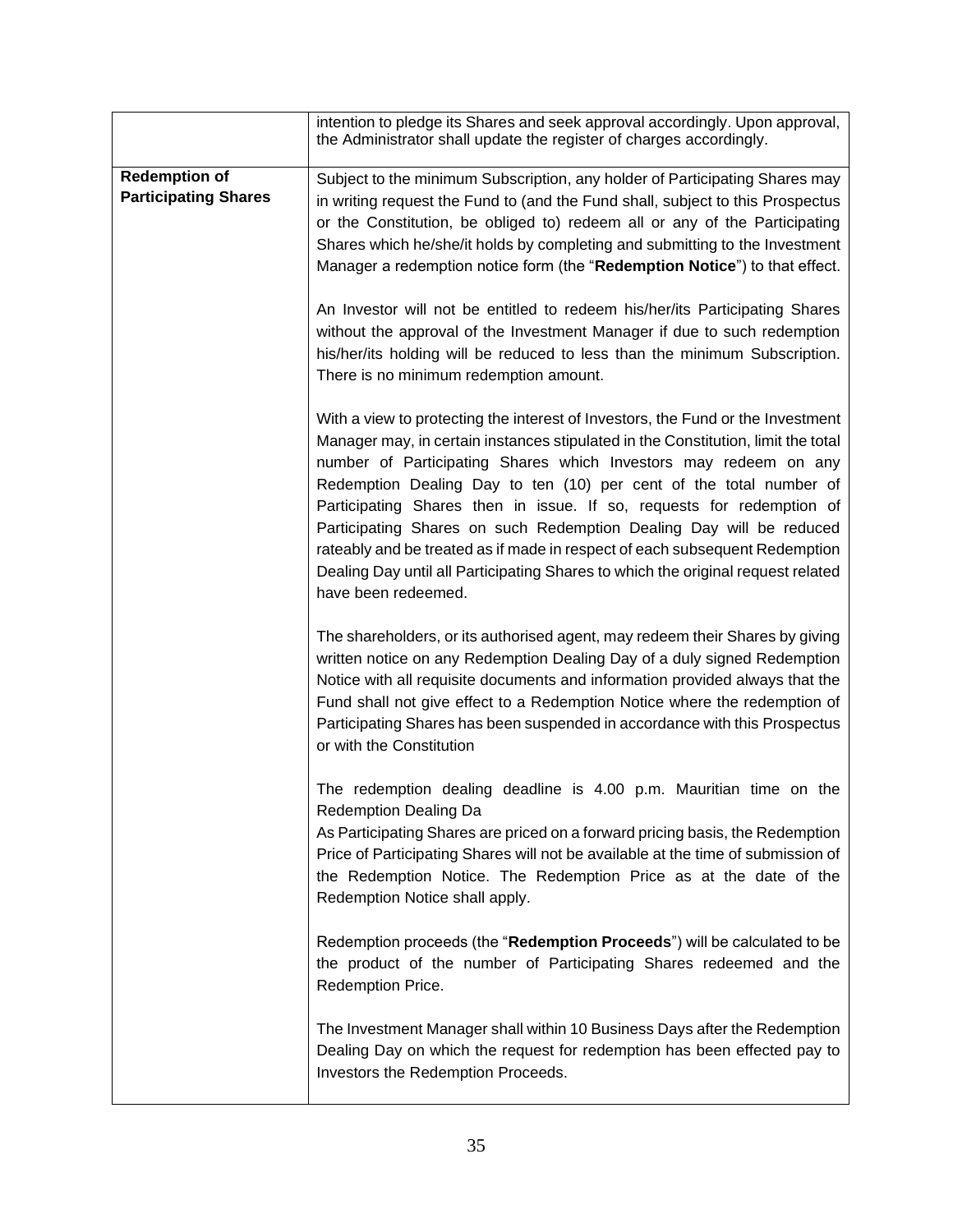|                                                    | Redemption Proceeds will be paid by telegraphic transfer to a nominated                                                                                                                                                                                                                                                                                                                                                                                          |
|----------------------------------------------------|------------------------------------------------------------------------------------------------------------------------------------------------------------------------------------------------------------------------------------------------------------------------------------------------------------------------------------------------------------------------------------------------------------------------------------------------------------------|
|                                                    | bank account                                                                                                                                                                                                                                                                                                                                                                                                                                                     |
|                                                    | If an Investor is resident outside Mauritius, the Investment Manager may                                                                                                                                                                                                                                                                                                                                                                                         |
|                                                    | deduct an amount equal to the excess of the expenses actually incurred over                                                                                                                                                                                                                                                                                                                                                                                      |
|                                                    | the amount of expenses which would have been incurred if the Investor had<br>been resident in Mauritius.                                                                                                                                                                                                                                                                                                                                                         |
|                                                    |                                                                                                                                                                                                                                                                                                                                                                                                                                                                  |
| <b>Borrowings</b>                                  | Subject to applicable laws, the Fund Board of Directors, upon the advice of<br>the Investment Manager, may cause the Fund to borrow money from or to<br>enter into transactions with any person for meeting 'temporary funding<br>requirements' (in accordance with regulation 66(a)(i) of The Securities<br>(Collective Investment Schemes and Closed-end Funds) Regulations 2008)<br>for not more than 30 days, not more than four occasions in a year and not |
|                                                    | more than 10% of the aggregate Subscriptions.                                                                                                                                                                                                                                                                                                                                                                                                                    |
| <b>Distribution</b>                                | The Fund has no intention to declare any dividends. However, subject to                                                                                                                                                                                                                                                                                                                                                                                          |
|                                                    | applicable laws, the Fund's Board of Directors has full discretion to effect                                                                                                                                                                                                                                                                                                                                                                                     |
|                                                    | distribution of income and capital gains and also decide on the method for<br>distribution.                                                                                                                                                                                                                                                                                                                                                                      |
|                                                    |                                                                                                                                                                                                                                                                                                                                                                                                                                                                  |
| <b>Termination of</b><br><b>Investment Manager</b> | The Fund may terminate the Investment Management Agreement as set out<br>in the Investment Management Agreement.                                                                                                                                                                                                                                                                                                                                                 |
|                                                    | Under the terms and conditions of the Investment Management Agreement<br>between the Investment Manager and the Fund, the Fund may terminate the<br>appointment of the Investment Manager under the following conditions:                                                                                                                                                                                                                                        |
|                                                    | with the approval of the Fund's Board of Directors provided the<br>(i)<br>required notice period as expressed in the investment management<br>agreement is given;                                                                                                                                                                                                                                                                                                |
|                                                    | with the approval of the Fund's Board of Directors in the event of<br>(ii)<br>breach of its obligations provided the required notice period as expressed in<br>the investment management agreement is given; or                                                                                                                                                                                                                                                  |
|                                                    | at any time without any notice period if the Investment Manager goes<br>(iii)<br>into liquidation (as per conditions in the investment management agreement)<br>or if the operation of the Fund becomes illegal or in the event of fraud or gross<br>negligence by the Investment Manager.                                                                                                                                                                       |
| Indemnification                                    | To the fullest extent permitted by law, the Investment Manager, the Fund                                                                                                                                                                                                                                                                                                                                                                                         |
|                                                    | Board of Directors, the Administrator and their respective affiliates and each<br>officer, director, partner, member, manager, employee, shareholder, agent                                                                                                                                                                                                                                                                                                      |
|                                                    | or representative of the foregoing (each, an "Indemnified Person") shall not                                                                                                                                                                                                                                                                                                                                                                                     |
|                                                    | be liable to the Fund for damages arising from any action taken or omitted to                                                                                                                                                                                                                                                                                                                                                                                    |
|                                                    | be taken by such Indemnified Person, unless such damages result from such                                                                                                                                                                                                                                                                                                                                                                                        |
|                                                    | Indemnified Person's act or omission constituting (a) material breach of Fund<br>Documents in case of persons other than the Trustee; (b) breach of trust; (c)                                                                                                                                                                                                                                                                                                   |
|                                                    | fraud; (d) gross negligence; or (e) wilful misconduct in each case, as                                                                                                                                                                                                                                                                                                                                                                                           |
|                                                    | determined by a final, non-appealable judgment of a court of competent<br>jurisdiction.                                                                                                                                                                                                                                                                                                                                                                          |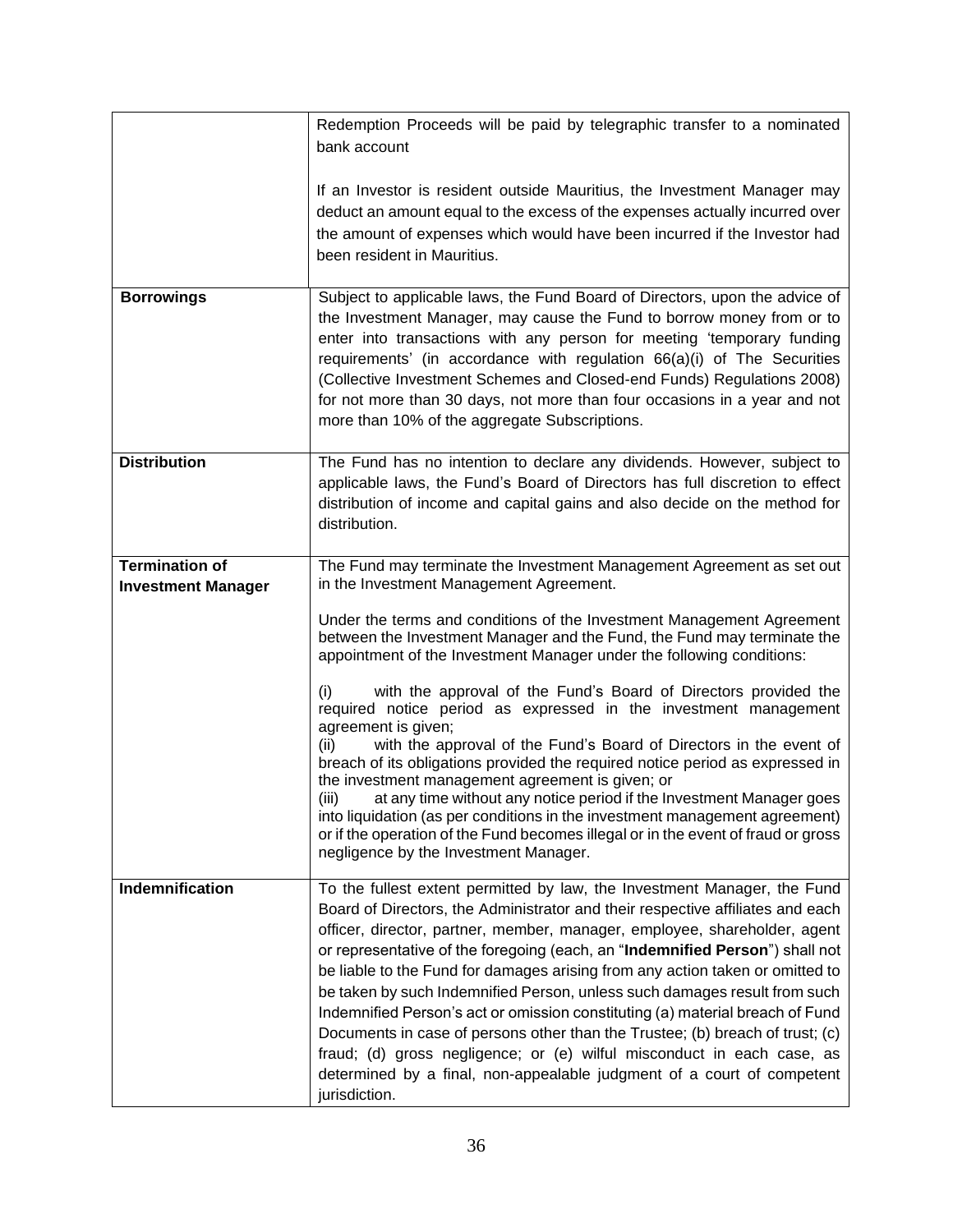|                                                  | To the fullest extent permitted by law, the Fund will be required to indemnify<br>each Indemnified Person for any losses, claims, damages, actions,<br>proceedings, costs, demands, expenses and liabilities incurred by such<br>Indemnified Person or to which such Indemnified Person may be subject by<br>reason of its activities on behalf of the Fund or in furtherance of the interests<br>of the Fund or otherwise arising out of or in connection with the Fund's<br>Investments, unless such losses result from an Indemnified Person's act or<br>omission constituting:                                                                                                                                                                                        |
|--------------------------------------------------|---------------------------------------------------------------------------------------------------------------------------------------------------------------------------------------------------------------------------------------------------------------------------------------------------------------------------------------------------------------------------------------------------------------------------------------------------------------------------------------------------------------------------------------------------------------------------------------------------------------------------------------------------------------------------------------------------------------------------------------------------------------------------|
|                                                  | (a) material breach of Fund Documents in case of persons other than<br>the directors of the Fund;<br>(b) breach of trust;<br>(c) fraud;<br>(d) gross negligence; or<br>(e) wilful misconduct,                                                                                                                                                                                                                                                                                                                                                                                                                                                                                                                                                                             |
|                                                  | in each case, as determined by a final, non-appealable judgment of a court<br>of competent jurisdiction.                                                                                                                                                                                                                                                                                                                                                                                                                                                                                                                                                                                                                                                                  |
|                                                  | Notwithstanding the foregoing, it is clarified the foregoing provisions are not<br>intended to imply a release of the Investment Manager, the Fund Board of<br>Directors, the Administrator, or any of their affiliates from any legal<br>obligations that are not eligible to be waived as a matter of applicable law.                                                                                                                                                                                                                                                                                                                                                                                                                                                   |
| <b>Mandatory Redemption /</b><br><b>Transfer</b> | The Fund may affect the mandatory redemption or transfer of all the<br>Participating Shares registered in the name of any Investor if the Fund<br>determines in good faith that as a result of the application of any law, such<br>Investor's investment in the Fund will have or is likely to have a material<br>adverse effect on the Fund, other Investors or any of the portfolio investments<br>in the absence of such withdrawal. The terms and conditions of such<br>mandatory redemption will be determined by the Fund Board of Directors,<br>exercising its absolute and sole discretion. Any taxes arising on account of<br>redemption shall be on account of the Investor. Further, the Fund may<br>withhold taxes at the time of remittance to the Investor. |
|                                                  | Upon redemption of any of the Participating Shares being effected, the<br>Investor shall cease to be entitled to any rights in respect thereof (excepting<br>always the right to receive a dividend which has been declared in respect<br>thereof prior to such redemption being effected) and accordingly the<br>Investor's name shall be removed from the register of members with respect<br>thereto and the redeemed shares shall be cancelled.                                                                                                                                                                                                                                                                                                                       |
|                                                  | The Participating Shares will also be subject to mandatory redemption /<br>transfer in situations such as default by the Investor, liquidation of the Fund,<br>or distribution by the Fund of its income or such other circumstances, which<br>in the opinion of the Fund's Board of Directors warrant such redemption.                                                                                                                                                                                                                                                                                                                                                                                                                                                   |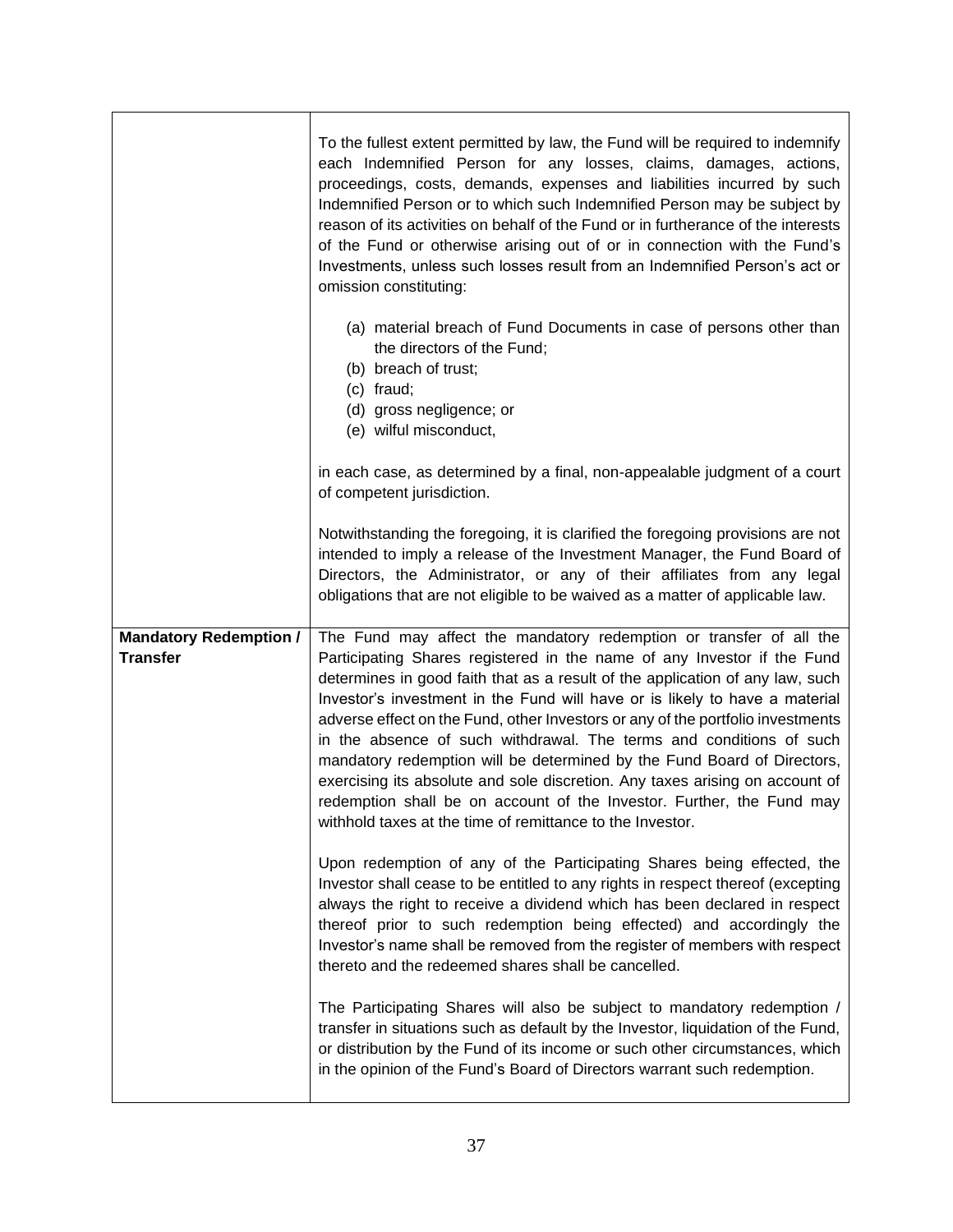| Listing                | Initially, the shares of the Fund will not be listed on the SEM or on any other                                                                                                                                                                                                                                                                                                                                                                |
|------------------------|------------------------------------------------------------------------------------------------------------------------------------------------------------------------------------------------------------------------------------------------------------------------------------------------------------------------------------------------------------------------------------------------------------------------------------------------|
|                        | exchange. The Fund may, at a later date, with the approval of the FSC apply                                                                                                                                                                                                                                                                                                                                                                    |
|                        | to the SEM or its successor or other exchanges to list the shares issued by                                                                                                                                                                                                                                                                                                                                                                    |
|                        | the Fund.                                                                                                                                                                                                                                                                                                                                                                                                                                      |
| <b>Accounting Year</b> | The accounting year of the Fund shall be a period ending 30th June.                                                                                                                                                                                                                                                                                                                                                                            |
| <b>Risk Factors</b>    | There are numerous risk factors associated with the Fund. The prospective                                                                                                                                                                                                                                                                                                                                                                      |
|                        | Investor shall refer "Section X: Risk Factors and Conflict of Interest" for                                                                                                                                                                                                                                                                                                                                                                    |
|                        | detailed provisions.                                                                                                                                                                                                                                                                                                                                                                                                                           |
| <b>Reports</b>         | The Fund will furnish such reports to the Investors including annual audited<br>financial statements as may be required under applicable laws. It is clarified<br>that the audited financial statements will be prepared in accordance with<br>accounting principles as provided under applicable law. Reports to Investors<br>may, in the Investment Manager's discretion, be provided electronically.                                        |
| <b>Fund Documents</b>  | The following contracts / documents constitute the "Fund Documents":                                                                                                                                                                                                                                                                                                                                                                           |
|                        | This Prospectus;<br>(a)<br>the Constitution of the Fund;<br>(b)<br>Subscription Agreement as executed between the Fund, the<br>(c)<br>Investment Manager and each Investor; and<br>(d)<br>Investment Management Agreement executed between the Fund<br>and the Investment Manager.<br>A copy of the final Prospectus shall be provided to the Investors. Copies of<br>other Fund Documents (except Subscription Agreements) shall be available |
|                        | for inspection at the Registered Office by the investor and/ or prospective<br>investor in the Fund. Any prospective investor desirous of obtaining a copy<br>of the Fund Documents should forward their request to the Investment<br>Manager.                                                                                                                                                                                                 |
| <b>Amendments</b>      | This Prospectus may be amended in whole or in part by the Fund's Board of<br>Directors (on the advice of the Investment Manager) only with the written<br>consent of Investors in the Fund having made Subscriptions, in the sum of<br>which equals or exceeds 50% of the aggregate Subscriptions.                                                                                                                                             |
|                        | However, subject to applicable laws, the Fund's Board of Directors (on the<br>advice of the Investment Manager) may amend the Fund Documents without<br>the consent of any Investor where such amendment does not (in the<br>reasonable opinion of the Fund Board of Directors) materially adversely<br>affect the interests of any of the Investor and does not increase the costs and<br>charges payable from the Fund.                      |
|                        | Notwithstanding the foregoing, no amendment to this Prospectus shall be<br>made:                                                                                                                                                                                                                                                                                                                                                               |
|                        | which shall amend the terms of this paragraph;<br>(a)<br>(b)<br>which would, in the reasonable opinion of the Fund Board of<br>Directors, otherwise materially adversely affect the rights and interests of any                                                                                                                                                                                                                                |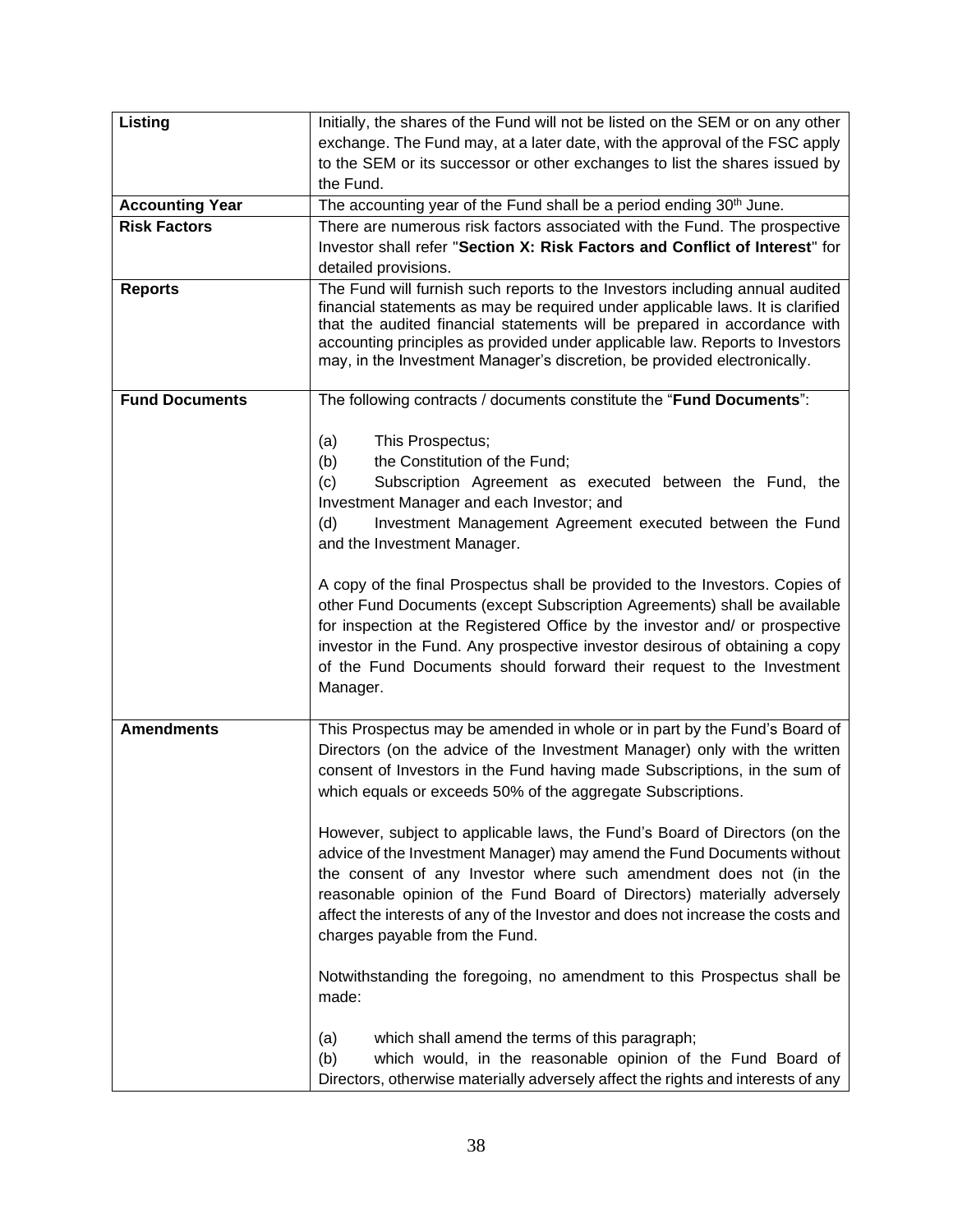| of the Investors (including without limitation any change in the allocation of<br>income and/or capital); or<br>without the affirmative consent of each of the Investors so affected<br>(c)<br>thereby. |
|---------------------------------------------------------------------------------------------------------------------------------------------------------------------------------------------------------|
| The procedure for amendment of the various Fund Documents shall be in the<br>manner prescribed for amendment in the relevant Fund Documents.                                                            |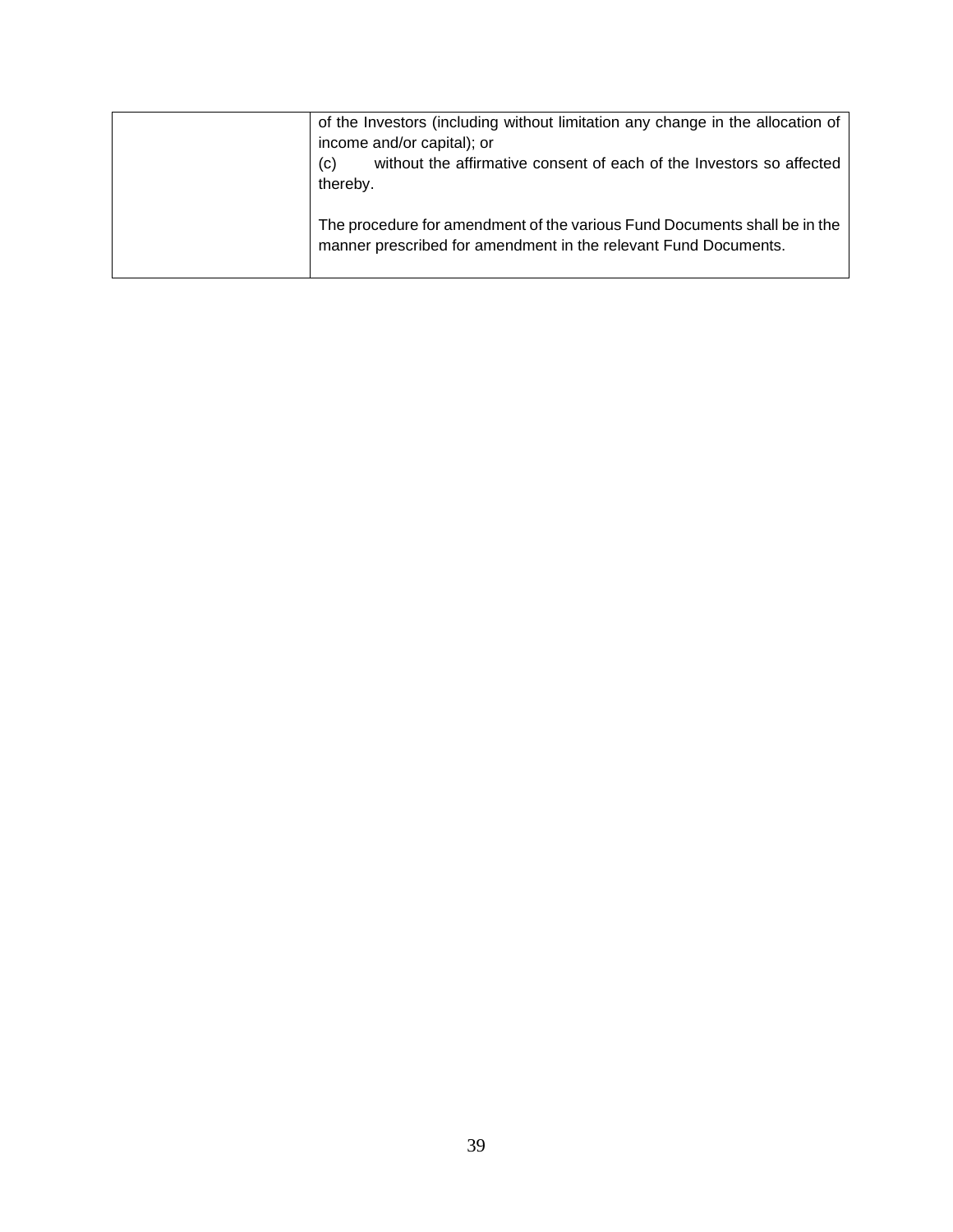### **SECTION VIII: MANAGEMENT AND ADMINISTRATION**

<span id="page-39-0"></span>The Fund's Board of Directors will be tasked with the management of the Fund.

#### **1. Management of the Fund**

The names of the initial directors of the Fund are as follows:

### **Mr. Arnaud Amato, CFA**

Arnaud has 19 years of experience in the financial markets industry with a genuine cross asset, cash and derivative expertise and is Aurora Consurgens Capital's Founder. Previously working at Natixis CIB, where he was since 2013 to 2016 High Yield Credit Trader. He joined Natixis CIB in 2010 as Portfolio Manager at Natixis CIB proprietary equity derivative division as specialized in fundamental analysis & Sector Specialist Banking. Prior to that Arnaud Amato worked as Fund Manager – Analyst from 2005 to 2009 for the Long Short Equity at Alpstar (Alternative Management company based in Paris and then in Geneva, Switzerland). Applied a fundamental approach based on heavy due diligence and specialized in Europe Equity Market. From 2000 to 2005, Arnaud Amato worked as Portfolio Manager at Dexia for diversified & absolute return accounts (HNWI) (100M AUM). Arnaud was Banking investment committee's member. From 1999 to 2000 Arnaud joined as Trader on the Equity cash & derivative market for proprietary trading and clients at Dexia Banque. Arnaud is CFA member (2004) and in addition is very active for the CFA Institute in France and is mentor of several French business schools like ESCP Europe and HEC and grader for the Investment Research Challenge. Arnaud holds a MASTER "DESS" in Banking & Finance with honors from Paris I Sorbonne University (1999)

### **Constantin de Grivel**

Constantin holds a MSc in Civil Engineering from Ecole Speciale des Travaux Publics in Paris and a M.A in Finance from Ecole Superieure de Commerce de Paris. As from 2005 he spent 4 years with JPMorgan in London in the European Derivatives Corporate Group where he was responsible for structuring and marketing derivative products for both European corporates and HNW individuals. Constantin joined AXYS in 2010 to develop the business within the region and for the structuring of new financial products. He then became the Managing Director of AIPL. He is the Managing Director of AXYS Investment Partners Ltd.

### **Louis Augustin Marie Lallia**

Louis Augustin Marie Lallia holds a B.A in Modern Literature from the 'Université de la Sorbonne-Nouvelle' and is an Alumni of l'Institut des Etudes Politiques de Paris (Sciences-Po Paris)' from which he holds an M.A in Finance and Strategy. Louis started his career in 2005 as an investment analyst with Silchester International Investors, a London based 'Long Term Equity Investment Fund' with over USD 20bn under management. In 2008 he became a Director at AlphaOne Associates, an Independent Wealth Manager based in London. He moved to Mauritius in 2009 and set up the Front Office in the region for Plurigestion S.A., a Swiss-based Financial Advisory firm with some USD 2bn under management. Louis joined AXYS in 2012 and is responsible for the international development of the Group.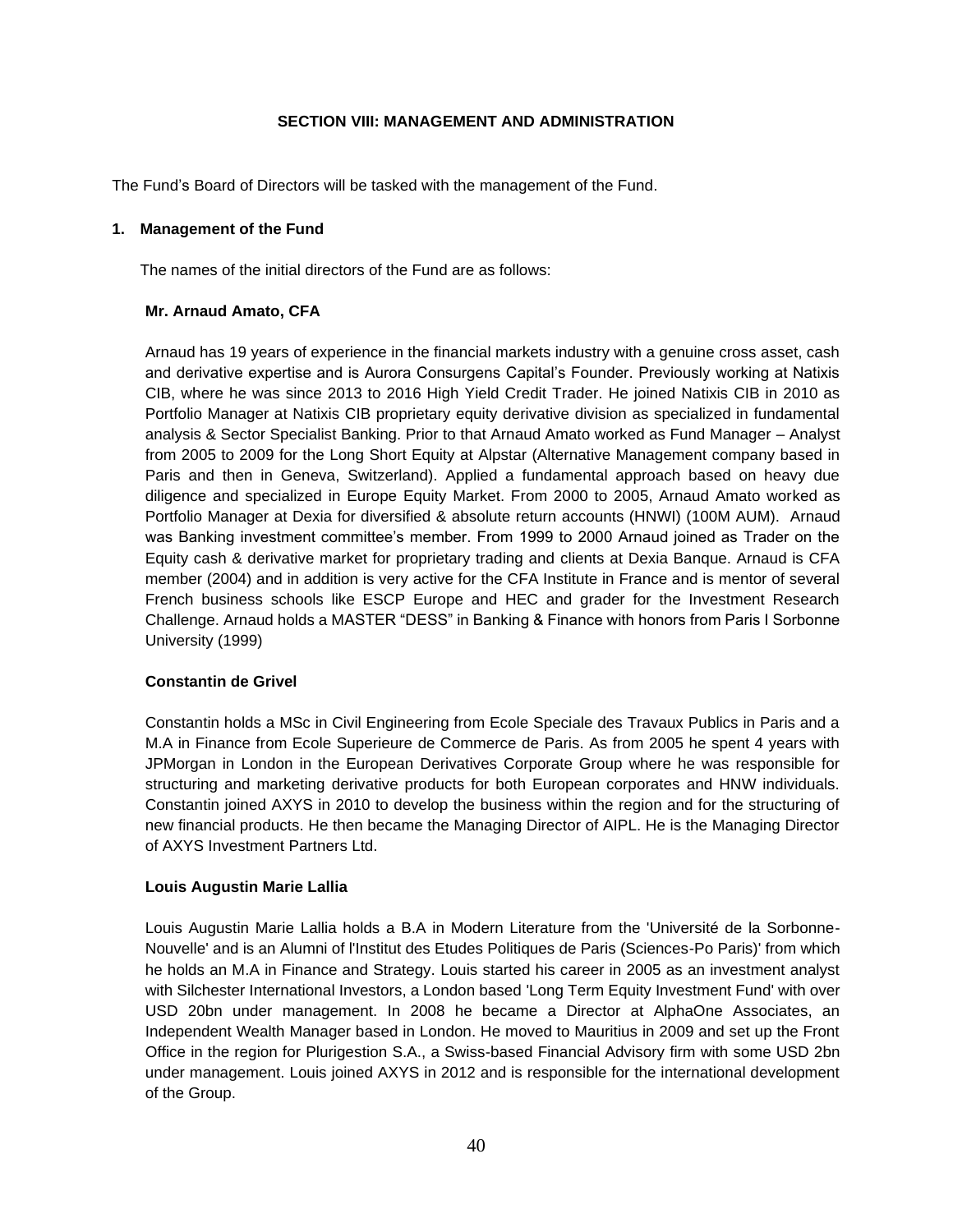#### **2. Investment Manager**

The Investment Manager of the Fund is AXYS INVESTMENT PARTNERS LTD, having its registered office address at 6<sup>th</sup>/7th Floor, Dias Pier Building, Le Caudan Waterfront, Caudan, Port Louis 11307, Mauritius.

AXYS INVESTMENT PARTNERS LTD ("**AIPL**") consists of a team of professionals with an extended experience in asset, wealth and financial management. The company provides an investment and fund management service to both corporates such as pension funds, insurance companies, investment companies and High Net Worth individuals. AIPL has built a solid reputation for delivering performance across major asset classes and investment regions.

AIPL is licensed by the Financial Services Commission as Investment Advisor, CIS Manager and Distributor of Financial Products.

The Investment Manager's appointment is to be made pursuant to and is to be governed by the terms of the Investment Management Agreement, as may be amended from time-to-time, according to which the Investment Manager will manage the Fund's assets.

The Investment Manager shall take decisions on investments and divestments for the Fund and administer the operations of the Fund in accordance with the powers delegated by the Fund under the Investment Management Agreement and in compliance with applicable laws.

| <b>Name</b>           |  |
|-----------------------|--|
| RIVALLAND, Michel Guv |  |
| <b>DOVE Christine</b> |  |
| MERVEN, Didier        |  |
| <b>LALLIA Louis</b>   |  |
| DE GRIVEL, Constantin |  |

The Board of directors of AIPL consists of 5 members, namely:

#### *Team of portfolio managers*

AIPL has a dynamic team of investment professionals to assist them in delivering quality service to their clients. The main specialists who will be dedicated to the Fund shall be:

### **Sanjay Goolab, MSc Econ,**

Sanjay is an MSc Economics graduate of the University of Pune. He was the head of a reputed stock broking company in Mauritius for over 4 years. He joined AXYS Capital management in 2007 where he managed a number client's portfolios both individual and institutional as well as Pension Funds as Fund Manager and was in charge of all operations as well as client reporting. He is currently the Senior Fund Manager at AXYS Investment Partners Ltd.

AIP CIS managers will be shouldered by extensive experience of Mr Arnaud Amato.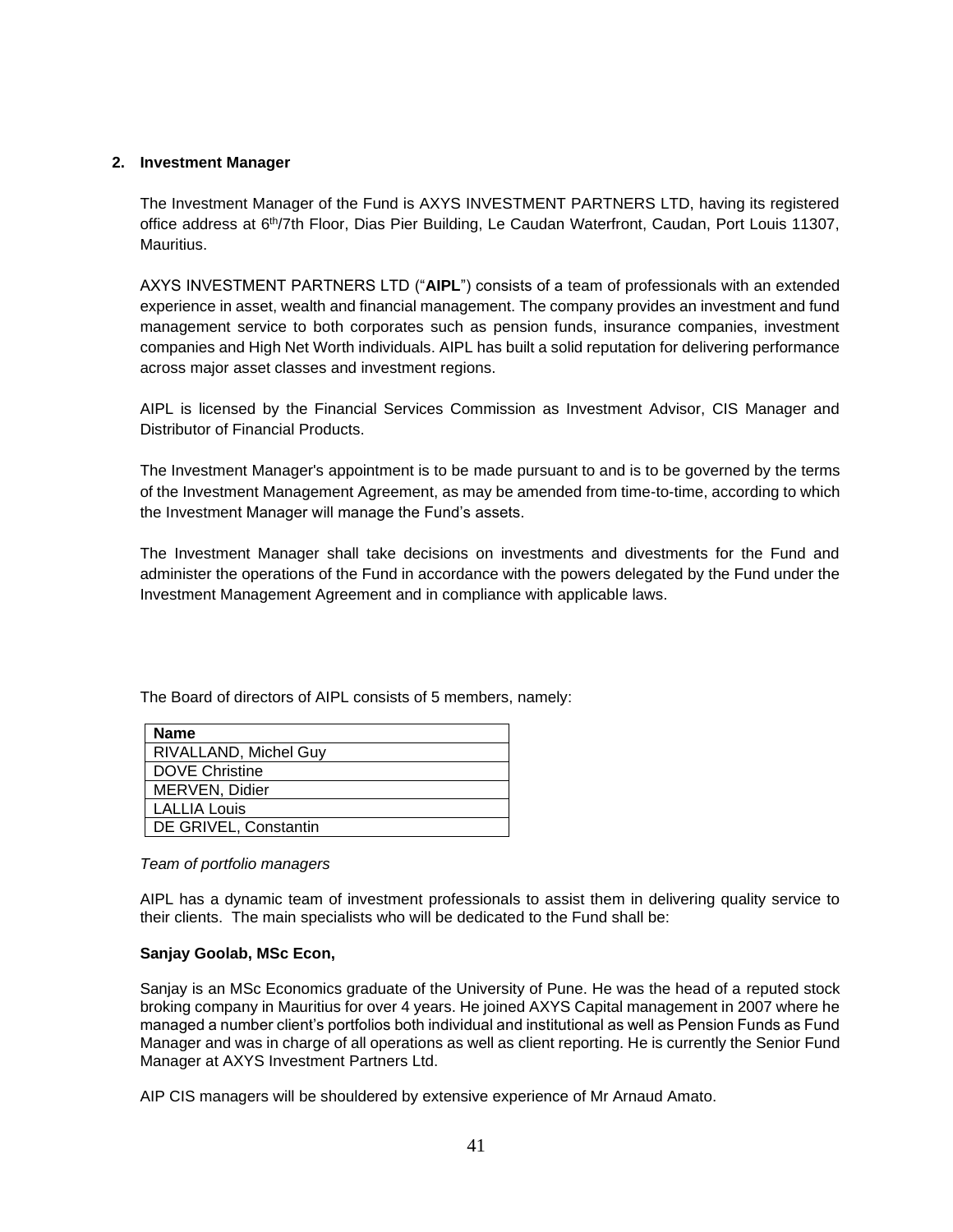### **Arnaud Amato, CFA**

Arnaud has 19 years of experience in the financial markets industry with a genuine cross asset, cash and derivative expertise and is Aurora Consurgens Capital's Founder. Previously working at Natixis CIB, where he was since 2013 to 2016 High Yield Credit Trader. He joined Natixis CIB in 2010 as Portfolio Manager at Natixis CIB proprietary equity derivative division as specialized in fundamental analysis & Sector Specialist Banking. Prior to that Arnaud Amato worked as Fund Manager – Analyst from 2005 to 2009 for the Long Short Equity at Alpstar (Alternative Management company based in Paris and then in Geneva, Switzerland). Applied a fundamental approach based on heavy due diligence and specialized in Europe Equity Market. From 2000 to 2005, Arnaud Amato worked as Portfolio Manager at Dexia for diversified & absolute return accounts (HNWI) (100M AUM). Arnaud was Banking investment committee's member. From 1999 to 2000 Arnaud joined as Trader on the Equity cash & derivative market for proprietary trading and clients at Dexia Banque. Arnaud is CFA member (2004) and in addition is very active for the CFA Institute in France and is mentor of several French business schools like ESCP Europe and HEC and grader for the Investment Research Challenge. Arnaud holds a MASTER "DESS" in Banking & Finance with honours from Paris I Sorbonne University (1999).

#### **3. Appointment of an investment advisor**

The Fund's Board of Directors shall have the power to appoint an investment advisor for the Fund at any time in future.

#### **4. Administrator**

The Administrator for the Fund is NWT (MAURITIUS) LIMITED ("**NWT**" or the "**Administrato**r"), having its registered office address 6<sup>th</sup>/7th Floor, Dias Pier Building, Le Caudan Waterfront, Caudan, Port Louis 11307, Mauritius. NWT specializes in the incorporation and administration of offshore companies and cross border trusts. They also provide comprehensive global business solutions to foreign companies and high net worth individuals.

#### Duties of the Administrator

The Fund has entered into the Administration Agreement with the Administrator pursuant to which the Administrator provides administration services to the Fund and on its behalf for each class of Shares created and that may be created by the Fund Board of Directors. The Administrator performs all duties as may be required for the proper and efficient administration and conduct of the activities and affairs of the Fund under its powers and upon such direction as the Fund's Board of Directors may give from time to time. These duties include various administrative and registrar and transfer agency and company secretarial services for the Fund, including:

- (i) maintain accounting records that correctly record and explain the transactions of the Fund which enable the financial position of the Fund to be determined with reasonable accuracy at any time, Net Asset Value calculation and so as to enable the preparation of the financial statements that comply with the Act, liaise with the auditors in respect of such financial statements and coordinate the smooth and timely completion of the statutory audit, and deal generally with the FSC and Mauritius Revenue Authority;
- (ii) as registrar agent, in relation to each class of Shares, maintaining the register of Shareholders of the Fund and generally performing all actions related to the issuance and transfer of Shares and the safe-keeping of certificates, if any; performing all acts related to the redemption and/or purchase of the Shares; maintaining a record of dividends declared, if any, and dividends paid on behalf of the Fund, dealing with and replying to all correspondence and other communications addressed to the Fund in relation to the replacement or transfer of Shares; and performing all other incidental services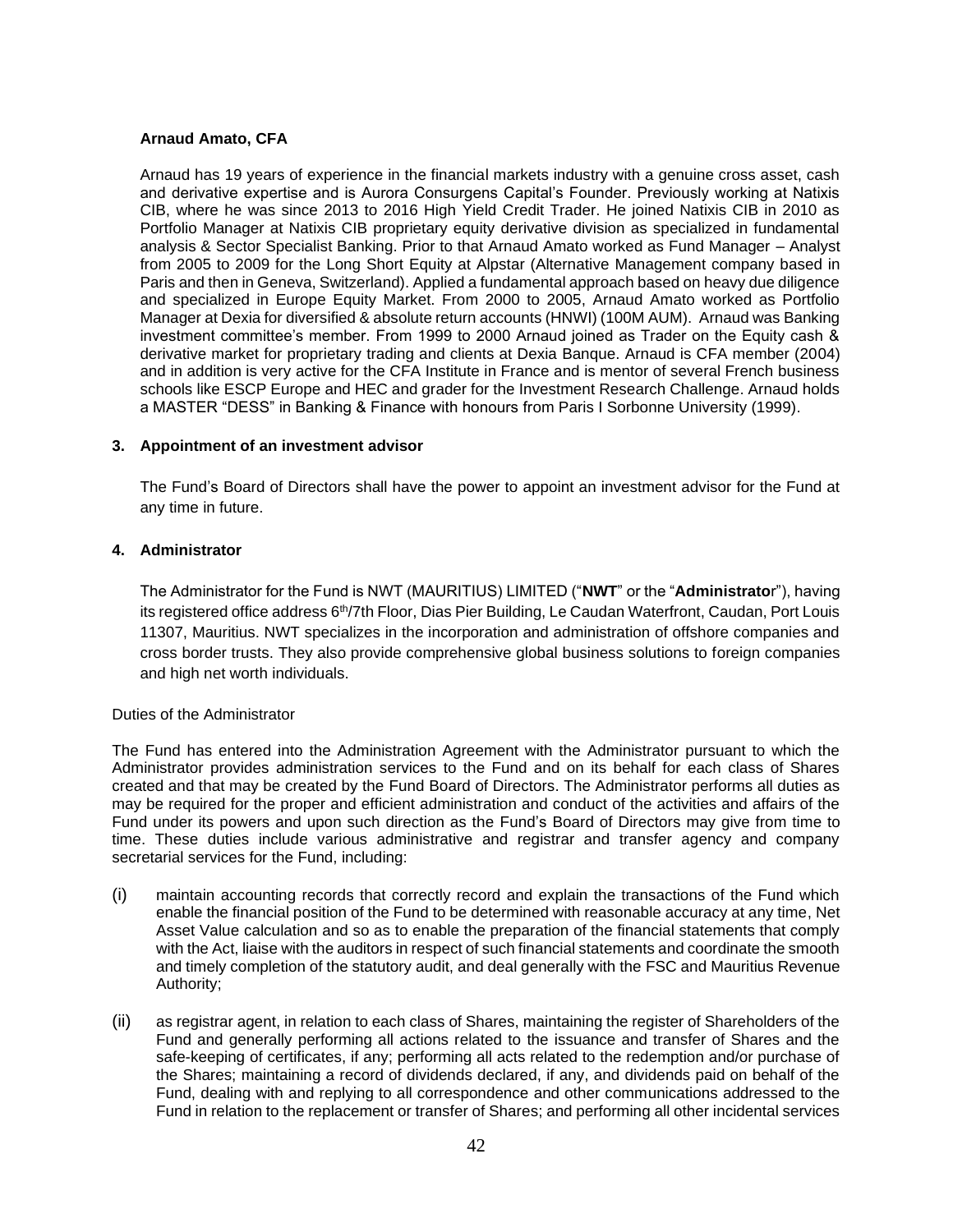necessary to its duties, which duties shall be set out in the Administration Agreement or pursuant to any registrar and transfer agent agreement (if any);

(iii) as company secretary: (a) providing guidance to the Fund's Board of Directors relating on their duties, responsibilities and powers; (b) informing the Fund's Board of Directors of all legislation pertaining to meetings of the Shareholders and the Fund Board of Directors; (c) ensuring that the minutes of all meetings of Shareholders and Fund's Board of Directors are properly recorded, and that all statutory registers are properly maintained; (d) certifying in the annual financial statements, that the Fund has filed with the registrar of companies all such returns as are required under the Act as may be amended from time to time; and (e) managing the Fund's tax affairs in Mauritius.

# **5. Custodian**

The cash custodian for the Fund is The Mauritius Commercial Bank Ltd ("MCB" or the "Cash Custodian"), 5th Floor, Harbour Front Building, President John Kennedy Street, Port Louis, Mauritius

The Fund has appointed MCB to act as Cash Custodian to the Fund to hold the cash of the Fund on its account for safekeeping purposes. As custodian, MCB will upon receipt of instructions, receive and hold cash delivered to it. It will further under receipt of appropriate instructions and pursuant to steps and procedures required by local settlement and market practice or otherwise effect such Instructions, transfer, exchange or deliver the properties in the required form and manner.

The security custodian for the Fund is Interactive Broker LLC ("IB" or the "Security Custodian"), whose address is One Pickwick Plaza, Greenwich, CT 06830, United States of America.

Interactive Brokers LLC is an automated global electronic broker that caters to financial professionals by offering state-of-the-art trading technology, superior execution capabilities, worldwide electronic access, and sophisticated risk management tools at exceptionally low costs. Interactive Brokers offers complete prime broker solutions, including custody, execution and clearing, and reporting. Innovative trading technology lets you trade on over 100 market centers in 24 countries, and gives you direct market access to stocks, options, futures, forex, bonds, ETFs and CFDs from a single account.

The Fund has appointed Interactive Broker to act as Security Custodian to the Fund to hold the asset of the Fund on its account for safekeeping purposes.

### **6. Auditor**

The Auditor for the Fund is BDO & Co BDO & Co of 10, Frere Felix de Valois Street, Port Louis, Mauritius. The auditor shall carry out the audit of the accounts on an annual basis and provide an auditor's report certifying whether the accounts complies with applicable accounting standards and laws and whether they show a true and fair view of the financial position of the Fund.

### **7. Meetings**

The meetings of the Fund's Board of Directors and the meetings of shareholders of the Fund shall be held in Mauritius or such other place as the Fund's Board of Directors may determine in accordance with the Constitution.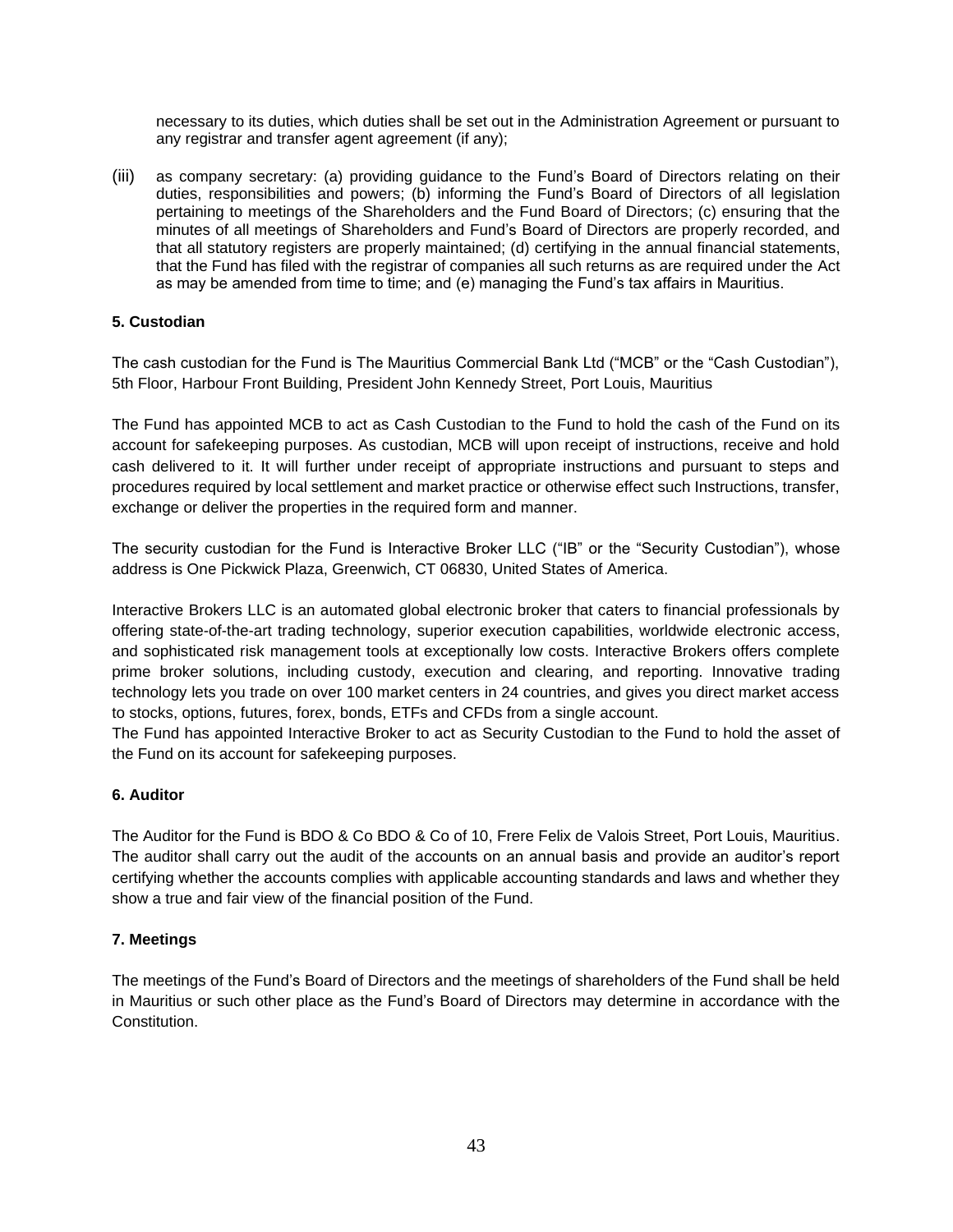#### **SECTION IX: FEES AND EXPENSES**

<span id="page-43-0"></span>The following are the fees and charges payable in relation to the Fund:

#### Fees payable by Investor(s)

Initial Charge: Up to a maximum of 2% of the Subscription amount. Redemption Charge: Up to a maximum 2% of the redemption amount.

#### Fees payable by the Fund

#### *Management fees:*

Up to 1.0% of NAV for Class R Participating Shares. Up to 0.50% of NAV for Class I Participating Shares.

#### *Performance Fees:*

20% of positive performance above its High Water Mark for Class R Participating Shares 15% of positive performance above its High Water Mark for Class I Participating Shares

The High Water Mark shall be the highest previously observed Net Asset Value of the Fund since inception of the Fund.

#### *Fund Administration Fee*

0.15% of the Net Asset Value of the Fund per annum, with a minimum of MUR 175,000 per annum

#### *Custodian Fee*

Currently 0.15% of the Net Asset Value of the Fund per annum, with maximum of 0.25% per annum

The Initial Charge and the Redemption Charge (if any) will be retained by the Investment Manager for their own benefit. Any rounding adjustments arising from calculating the price of Participating Shares will be credited to the Fund. Any commission, remuneration or other sum payable to agents in respect of the issue or sale of any Participating Shares will not be added to the price of such Participating Shares but will be paid by the Investment Manager.

The Investment Manager may at any time differentiate between investors as to the amount of the Initial Charge and the Redemption Charge payable or allow discounts on such basis or on such scale as the **Investment** Manager may deem fit.

All marketing, promotional and advertising expenses in relation to the Fund will be borne by the Investment Manager and will not be charged to the Fund.

The Investment Manager may charge for any additional expenses incurred where Investors are resident outside Mauritius and to deduct such additional amounts from the subscription moneys paid by such investors or the realization proceeds due to them, as the case may be.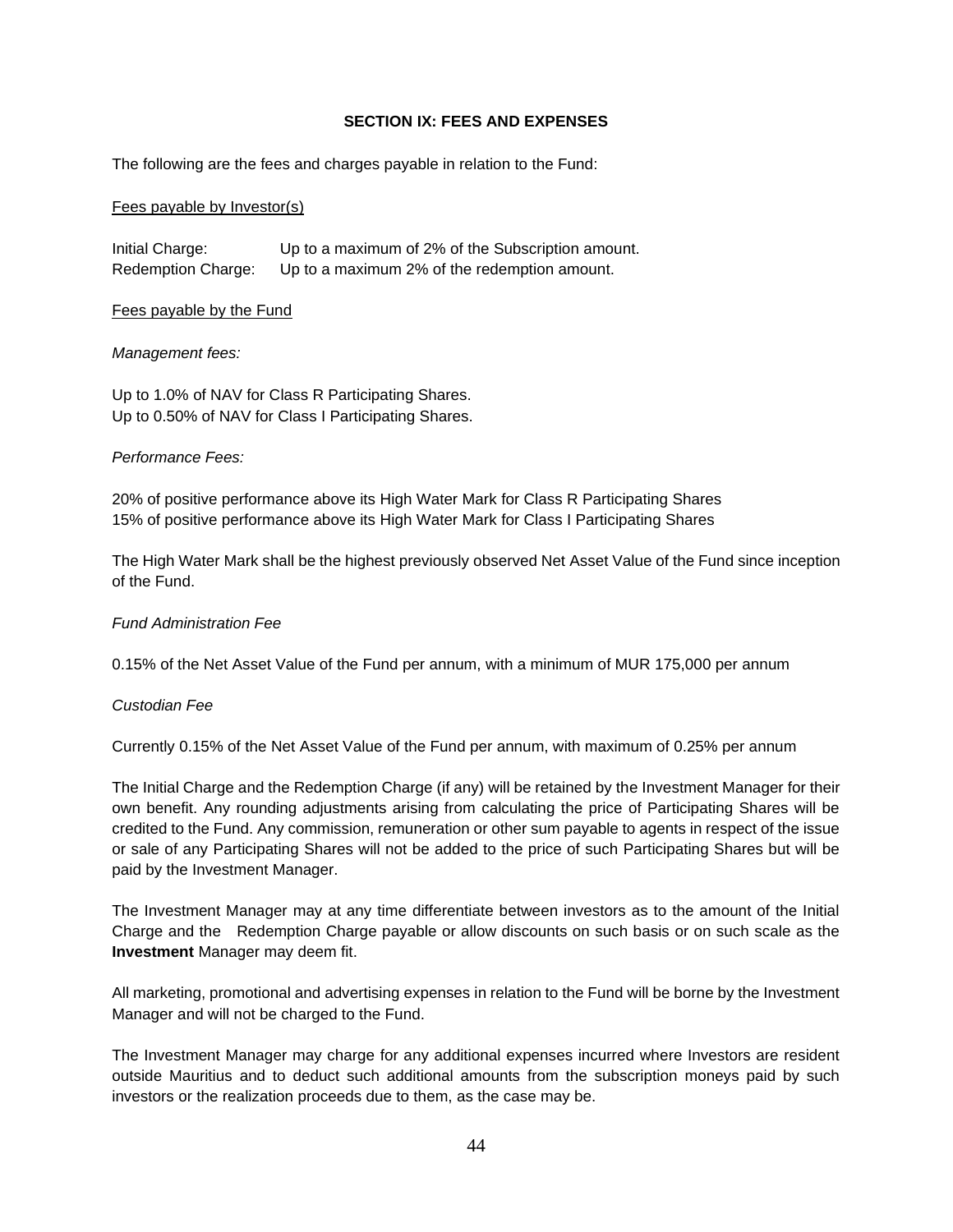# Expense ratio

The following expenses are excluded from the calculation of the expense ratio:

(a) brokerage and other transaction costs associated with the purchase and sales of investments;

(b) foreign exchange gains and losses, whether realised or unrealised;

(c) front or back-end loads arising from the purchase or sale of a foreign preference share trust or a mutual fund of underlying investments;

(d) tax deducted at source or arising from Income received, including withholding tax;

(e) interest expense;

(f) dividends and other distributions paid to shareholders (where applicable); and

(g) Any other fees or costs associated with investments or day to day running of the Fund.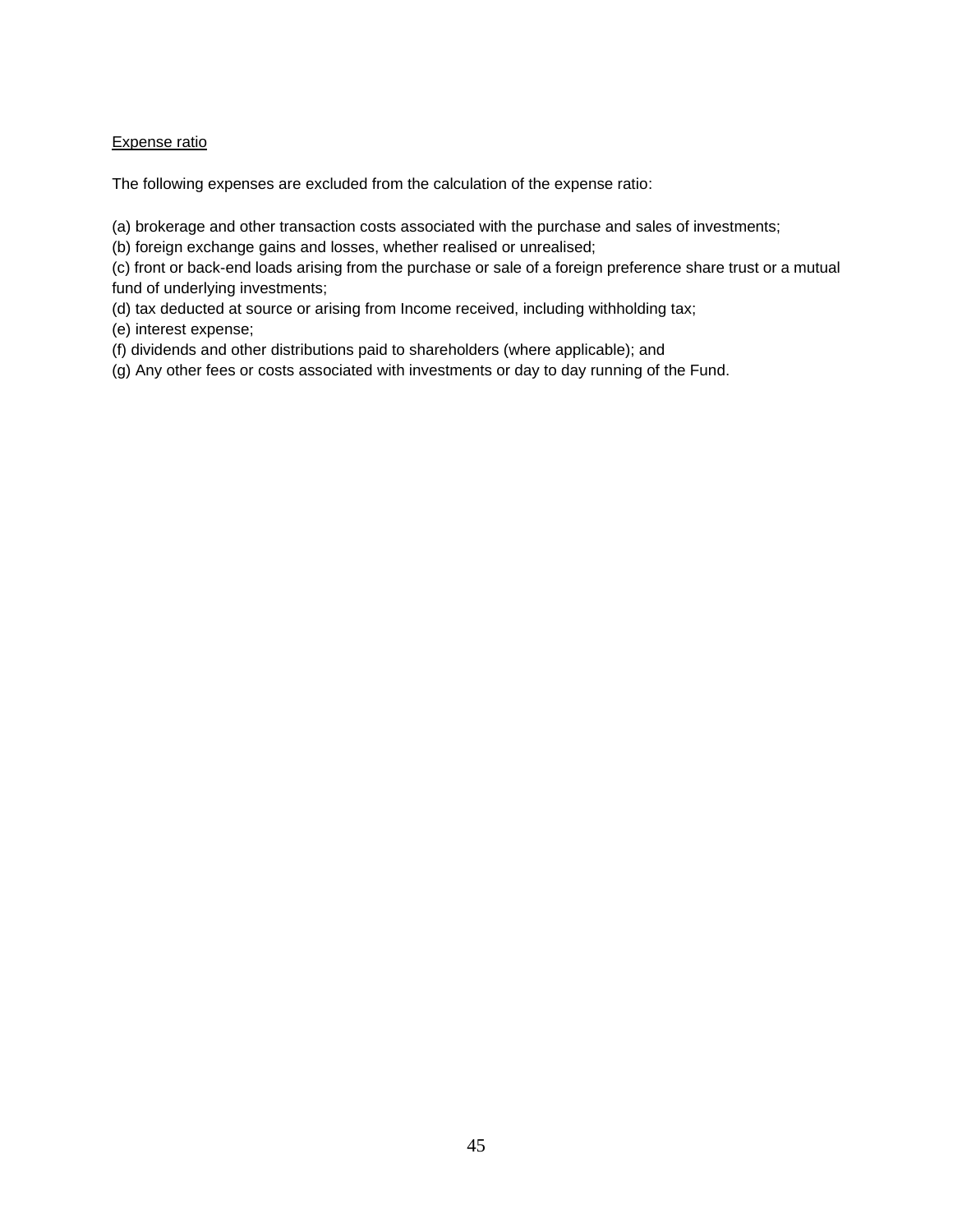### **SECTION X: RISK FACTORS AND POTENTIAL CONFLICTS OF INTEREST**

<span id="page-45-0"></span>**ALL INVESTMENT IN THE FUND IS SUBJECT TO CERTAIN CONSIDERATIONS AND INVOLVES RISKS. ACCORDINGLY, BEFORE INVESTING IN THE FUND, ALL PROSPECTIVE INVESTORS ARE REQUESTED TO STUDY CAREFULLY THE SPECIFIC RISKS DESCRIBED HEREIN BELOW AND ALSO TO SEEK INDEPENDENT INVESTMENT, LEGAL AND TAX ADVICE. ADDITIONAL RISKS AND UNCERTAINTIES NOT PRESENTLY KNOWN TO THE FUND, OR THAT CURRENTLY SEEMS IMMATERIAL TO FUND MAY ALSO HAVE AN ADVERSE IMPACT ON THE FUND'S PROSPECTS AND BUSINESS. THERE CAN BE NO ASSURANCE THAT THE FUND'S INVESTMENT FOCUS WILL BE ACHIEVED, OR THAT AN INVESTOR WILL NOT LOSE HIS INVESTMENT(S) IN THE FUND. INVESTORS IN THE FUND ARE NOT PROTECTED BY ANY STATUTORY COMPENSATION ARRANGEMENTS IN MAURITIUS IN THE EVENT OF THE FUND'S FAILURE. THE MAURITIUS FINANCIAL SERVICES COMMISSION DOES NOT VOUCH FOR THE FINANCIAL SOUNDNESS OF THE FUND OR FOR THE CORRECTNESS OF ANY STATEMENTSMADE OR OPINIONS EXPRESSED WITH REGARD TO IT. THUS, THE PROSPECTIVE INVESTORS SHOULD TAKE NOTE OF THE FOLLOWING RISKS BEFORE DECIDING TO INVEST IN THE FUND:**

#### **GENERAL RISKS**

The Fund and the Investment Manager cannot, and does not, guarantee the accuracy of facts, forecasts and other statistics with respect to the world, the global economy, the global securities industry and the selected regional data contained in this Prospectus.

Facts, forecasts and other statistics in this Prospectus relating to world, the global economy, the global real estate industry and the selected regional data have been derived from various official or other publications available globally and may not be consistent with other information compiled. We cannot guarantee the quality or reliability of such source materials. They have not been prepared or independently verified by us, the Investment Manager or any of our or their affiliates or advisors (including legal advisors), or other participants in this offering and, therefore, we make no representation as to the accuracy of such facts, forecasts and statistics. We have, however, taken reasonable care in the reproduction and/or extraction of the official and other publications for the purpose of disclosure in this Prospectus. Due to possibly flawed or ineffective collection methods or discrepancies between published information and market practice, these facts, forecasts and statistics in this Prospectus may be inaccurate or may not be comparable to facts, forecasts and statistics produced with respect to other economies. Further, there can be no assurance that they are stated or compiled on the same basis or with the same degree of accuracy as in other jurisdictions. Therefore, you should not unduly rely upon the facts, forecasts and statistics with respect to world, the global economy, the global real estate industry and the selected regional data contained in this Prospectus.

This investment may not be a suitable investment for all investors.

Each potential investor in the Participating Shares must determine the suitability of that investment in the light of his/her/its own circumstances. In particular, each potential investor should:

(i) have sufficient knowledge and expertise to make a meaningful evaluation of the Participating Shares, the merit and risks of investing in the Participating Shares and the information contained or incorporated by reference in this Prospectus;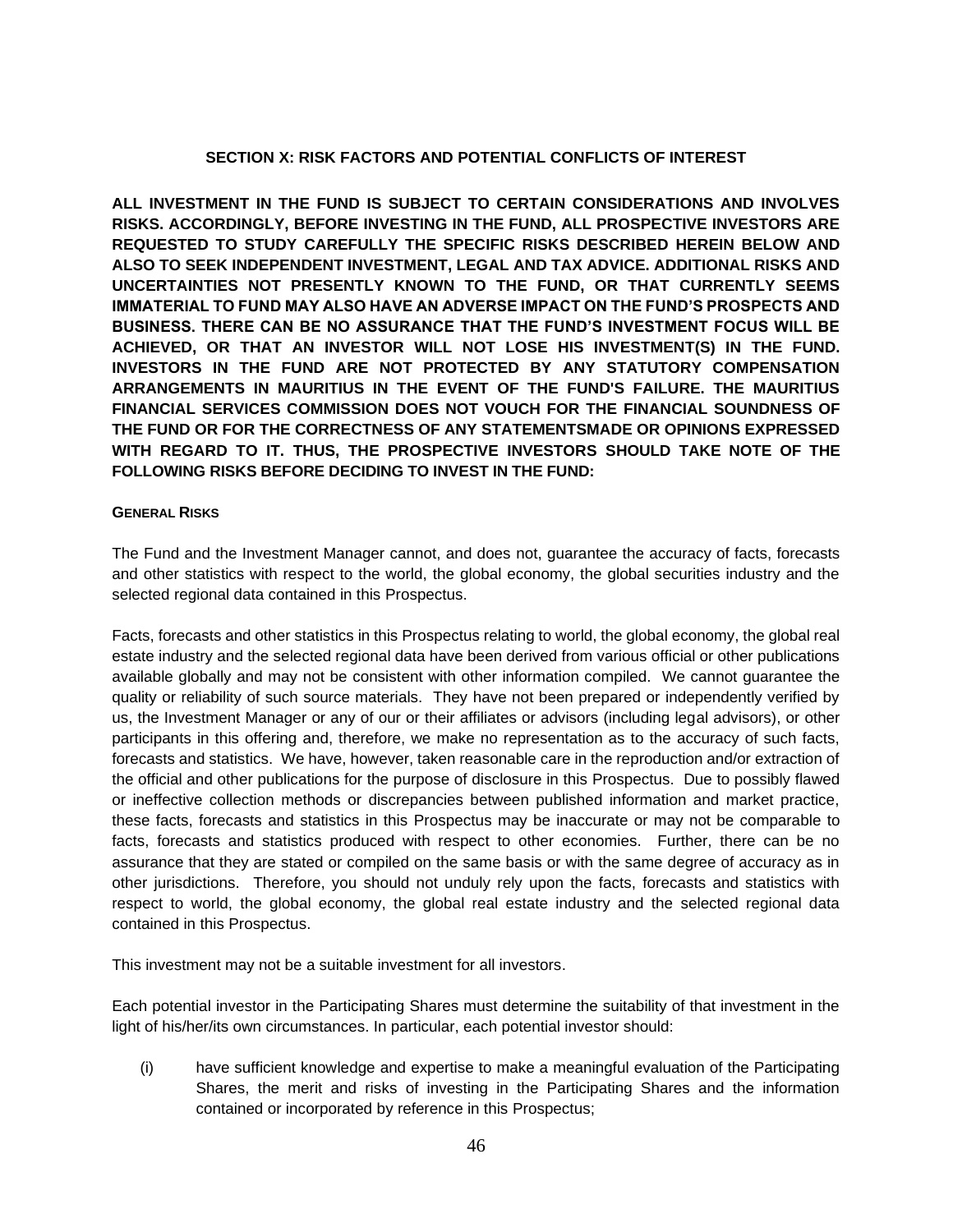- (ii) have access to, and knowledge of, appropriate analytical tools to evaluate, in the context of its particular financial situation, an investment in the Participating Shares and the impact the Participating Shares will have on its overall investment portfolio;
- (iii) have sufficient financial resources and liquidity to bear all the risks of an investment in the Participating Shares, including Participating Shares with principal or return payable in one or more currencies, or where the currency for principal or interest payments is different from the potential investor's currency;
- (iv) understand thoroughly the terms of the Participating Shares and be familiar with the behaviour of any relevant indices and financial markets; and
- (v) be able to evaluate (either alone or with the help of a financial adviser) possible scenarios for economic, interest rate and other factors that may affect its investment and its ability to bear the applicable risks.
- ➢ *The Fund may not be able to redeem the Participating Shares.*

Investors have the right to redeem the Participating Shares under the Prospectus. The source of funds for any such redemption would be the Fund's available cash or third-party financing. However, we may not have sufficient available funds at the time of the occurrence of any request for redemption to make such redemptions.

# **GENERAL INVESTMENT RISKS**

➢ *Investing Risk*

The type of investments that the Fund anticipates making involves a degree of risk. In general, financial and operating risks confronting portfolio companies can occur. While targeted returns should reflect the perceived level of risk in any investment situation, there can be no assurance that the Fund will be adequately compensated for risks taken. A loss of principal is possible. The timing of profit realization is uncertain

# ➢ *General Economic Risks*

General macro-economic conditions, such as interest rates, the availability of alternate sources of financing and participation by other categories of investors may impact the Fund's level of success, including the value and the number of investments made by the Fund. The securities of a portfolio company may be affected by uncertainties such as changes in governmental policies, taxation, restrictions on foreign investment, other laws and regulations and currency fluctuations.

# ➢ *Political, legal, social and economic considerations*

The value of Fund investments may be adversely affected by potential political and social uncertainties in any part of the world. Certain developments, beyond the control of the Fund, such as the possibility of nationalization, expropriations, confiscatory taxation, political changes, government regulation, economic or social instability, economic depression, downgrading in the rating of certain investments or countries, diplomatic disputes or other similar developments, could adversely affect Fund investments.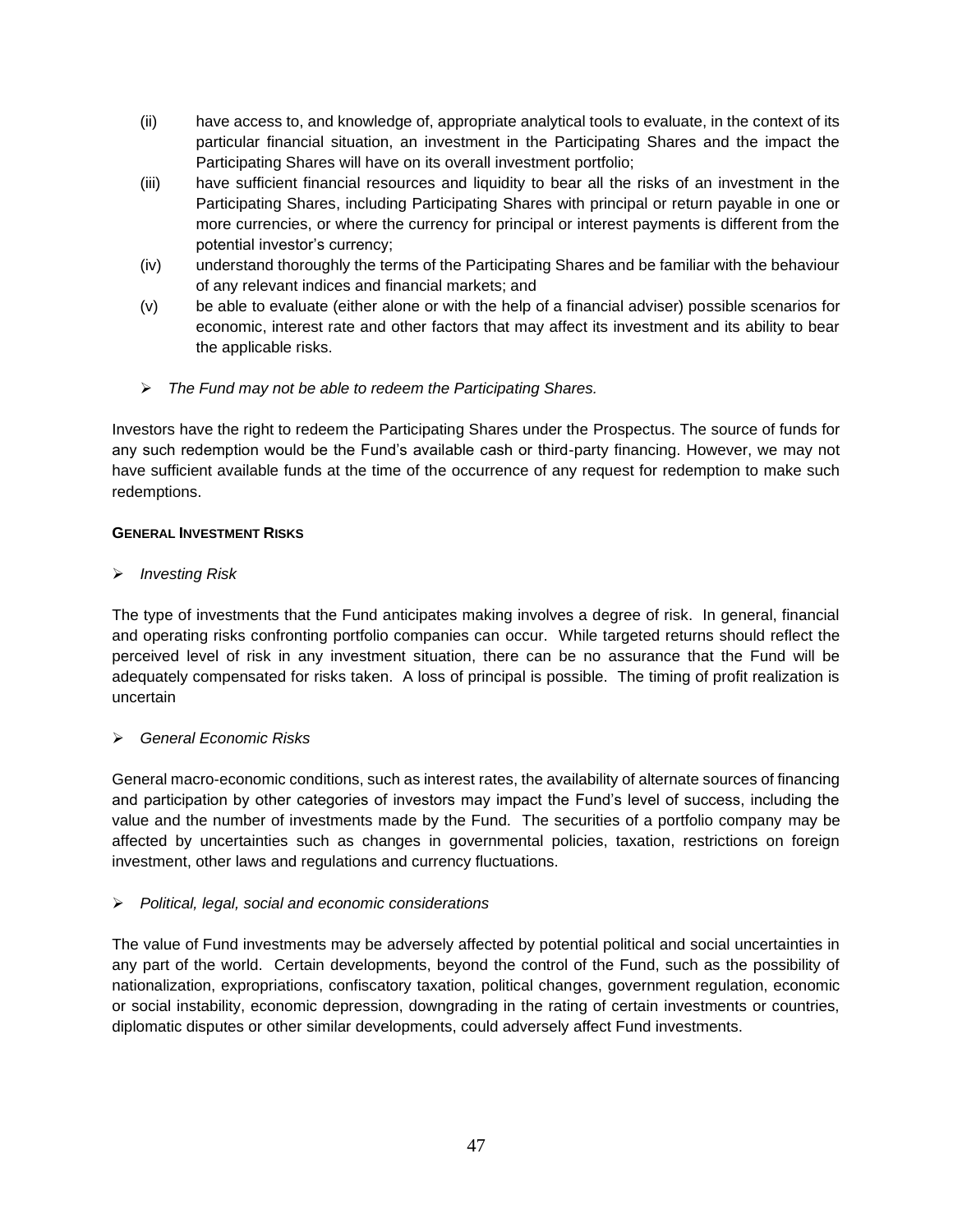# ➢ *Accounting, Disclosure and Regulatory Standards*

Accounting, financial and other reporting standards in Mauritius are not equivalent to those in more developed countries. Differences may arise in areas such as valuation of shares and other assets, accounting for depreciation, deferred taxation, inventory obsolescence, contingent liabilities and foreign exchange transactions. Accordingly, less information may be available to investors.

### ➢ *Governmental actions*

Governmental actions to control inflation and other regulations and policies have often involved, among other measures, increases in interest rates, changes in tax policies, price controls, currency devaluations, capital controls, limits on imports, import duties and other actions. The Fund's business, financial condition and results of operations may be adversely affected by changes in governmental policies or regulations involving or affecting:

- interest rates:
- monetary policy;
- exchange controls and restrictions on remittances of payments outside of the countries of operation;
- foreign direct investment;
- currency exchange rate fluctuations;
- inflation;
- social and political stability;
- price stability;
- liquidity of capital and financial markets;
- energy shortages;
- insurance and healthcare entitlement programs;
- environmental matters:
- fiscal and tax policies; and
- other political, social and economic developments.

Uncertainty over whether the government in any jurisdiction will implement changes in policies or regulations affecting the above or other factors in the future may adversely affect the Fund's business and results of operations.

### ➢ *Standard Risk Factors*

Investment in the Fund or by the Fund in collective investment schemes involves investment risks such as trading volumes, settlement risk, liquidity risk, default risk including the possible loss of capital.

As price/value/interest rates of the securities in which the Fund or collective investment schemes invest fluctuates, the value of your investment in the Fund may go up or down.

Past performance of the Investment Manager or the Key persons or sponsors/investment manager of a particular collective investment scheme does not guarantee future performance of the Fund or that scheme.

Neither the Fund or a collective investment scheme in which the Fund invests will be a guaranteed or assured return scheme.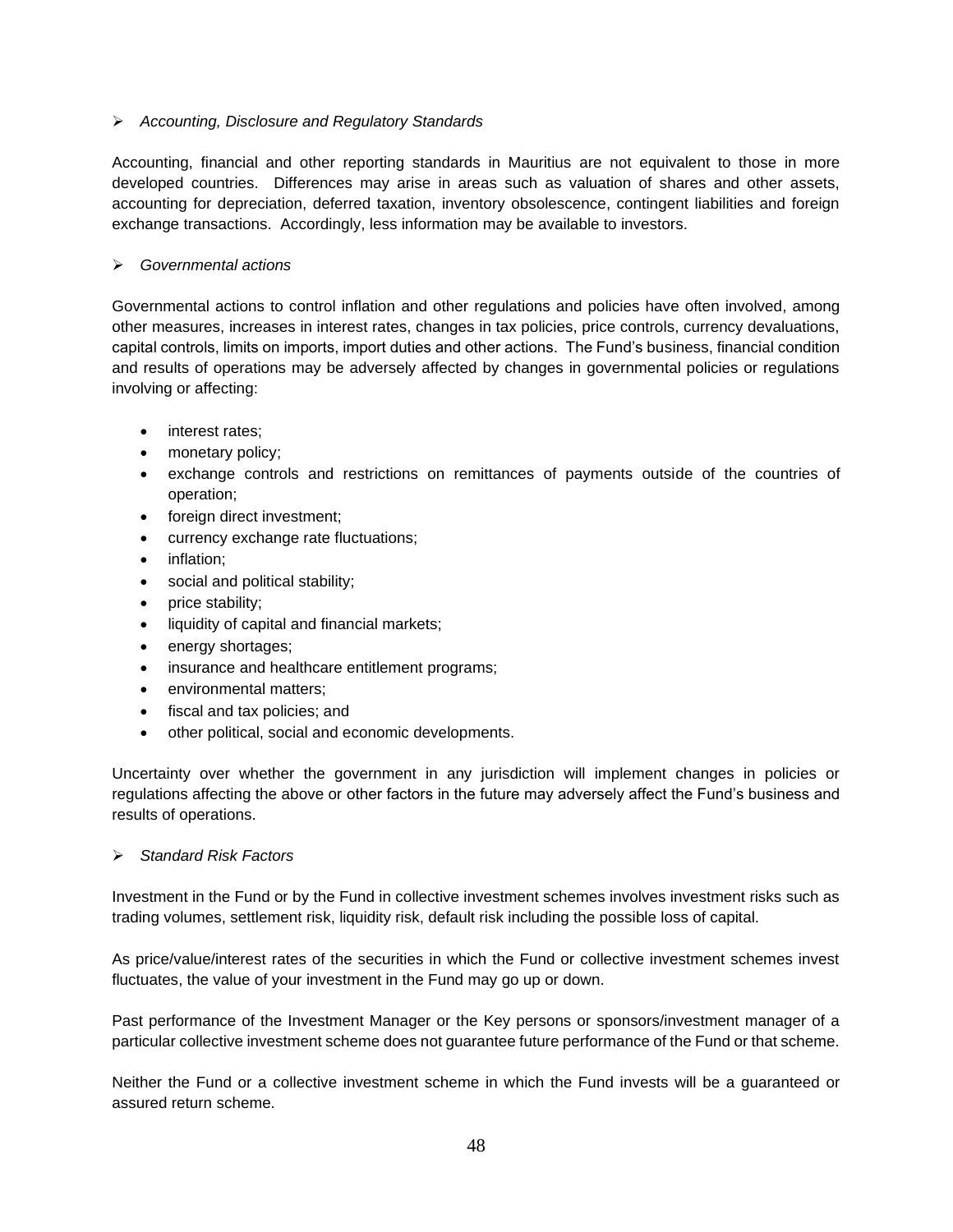The Net Asset Value of the Fund or of a collective investment scheme in which the Fund invests may be affected by changes in the general market conditions, factors and forces affecting capital markets, in particular, level of interest rates, various market related factors and trading volumes, settlement periods and transfer procedures. Such Net Asset Value may go up as well as down.

# ➢ *Liquidity Risk*

Trading volumes, settlement periods and transfer procedures may restrict the liquidity of equity and equity related investments made by Fund. This would cause the Fund to miss certain investments and in some cases suffer losses while disposing some of its assets.

### ➢ *Reliance on Investment Manager*

The Fund will be advised as to its investments and divestments, exclusively by the Investment Manager, and the investors will not be able to make investment or other decisions regarding the business of the Fund. The performance of the Fund will be dependent on the business and financial skills of the Investment Manager and certain advisors that the Investment Manager may appoint from time to time to solicit, originate and recommend appropriate investment opportunities. Although the Investment Manager's personnel may enter into employment arrangements with it, these employment arrangements or contracts do not ensure that these people will continue to work for the Investment Manager, and consequent loss of their services might adversely affect the business/activities of the Fund. Thus, each Investor must consider in making an investment decision that personnel associated with the Investment Manager or its affiliates may leave at any time, or, in the case of personnel associated with the Investment Manager, may be terminated at any time, with or without cause, thus potentially adversely affecting the business/ activities of the Fund. In addition, under the terms of the investment management agreement, both the Fund and the Investment Manager have the right to terminate the Investment Management Agreement.

### ➢ *Non-Controlling Investment*

The Fund may not hold the dominant or majority share of the outstanding equity securities of any of its portfolio company. Therefore, the Fund may have a limited ability to protect its investment in such portfolio company. There can be no assurance, however, that minority shareholder rights will be available or will provide the requisite protection. Also, in certain circumstances, the Fund may take a controlling interest in or otherwise exercise control over a portfolio company, which could expose the Fund to additional risks.

# ➢ *Inflation*

Inflation in any part of the world may have an adverse effect on the ability of the Fund to make investments and to dispose of investments on attractive economic terms within the term of the Fund. To that extent, the Fund may not be able to generate any returns and the Investors, consequently, may not receive any return on their capital.

# ➢ *Illiquidity of Portfolio Investments due to Corporate Actions*

The profitability of the Fund is largely dependent upon the liquidity of its portfolio investments. The Fund may face potential risks on account of the illiquidity of any of its portfolio investments, which may arise from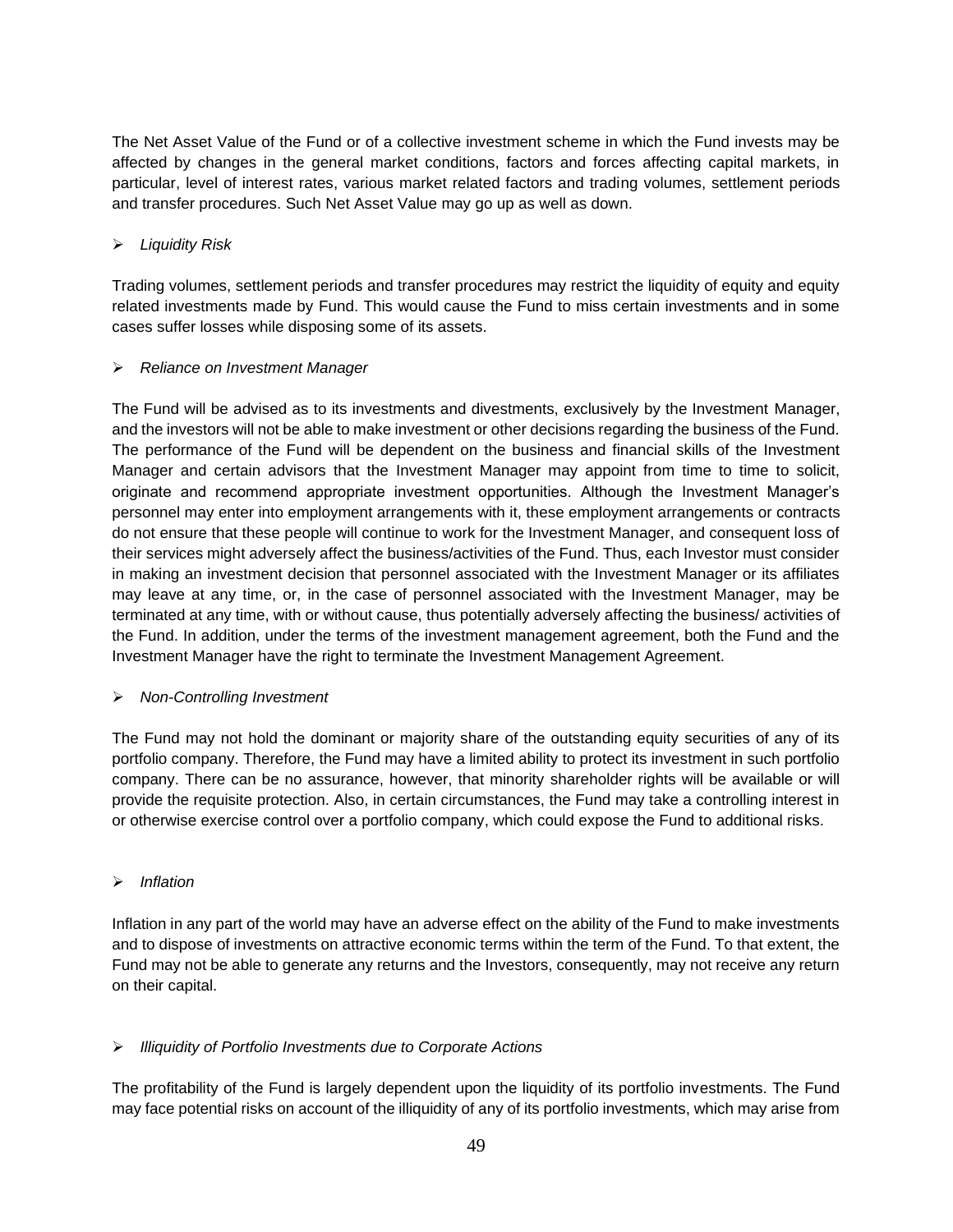time to time, on account of various statutory or regulatory restrictions or restrictions pursuant to corporate actions undertaken by the portfolio companies which may include restrictions on transferability of the securities of such portfolio companies pursuant to applicable law. Any such restrictions on the disposition of the portfolio investments may disrupt the profitability and have an adverse effect on the Net Asset Value of the Fund.

# ➢ *Equity Securities and Equity Derivatives.*

The value of the equity securities and equity derivatives in which the Fund may invest would be subject to market risk, including fluctuation in derivatives underlying based on number of factors including changes in economic conditions, growth rates, profits, interest rates and the market's perception of these securities. While offering greater potential for long-term growth, equity securities are more volatile and more risky than some other forms of investment. Further, the performance of futures could substantially differ from the performance of underlying securities.

# ➢ *Use of financial leverage*

Financial leverage is referred as a variety of techniques used by the Fund to take advantage of a potential profit on a certain investment position without paying the total purchase price with the Fund's own assets. These techniques include in particular bank loans. lf the income from the assets financed by such techniques does not exceed the interests to pay on the money borrowed or if the securities acquired by means of said financial leverage techniques decrease in value, the amount diminished of the Fund's net assets exceeds the decrease that would have occurred without the use of such financial leverage techniques.

### ➢ *Investments on a worldwide basis*

Due to its policy of investing in securities on a worldwide basis, the Fund could be affected by changes in currency exchange rates and other global risks such as (non-exhaustive examples) political and country risk.

# ➢ *Impact of Redemptions*

Significant redemptions of Participating Shares could make it impossible to liquidate the Fund's investments at the time such redemptions are requested, or it may be possible to do so only on values that the Fund's Board of Directors believe that they do not reflect the true value of such investments, which would result in an adverse effect on investors' equity. Furthermore, although the intention is that prior to the liquidation of the Fund investments, all of its investments will be liquidated, and only cash will be distributed to investors. However, it is not sure that this objective would be achieved.

### ➢ *Secondary Market*

There will be no secondary market for the Participating Shares.

# ➢ *Market Risks.*

The profitability of a significant portion of the Fund's investment program depends to a great extent upon correctly assessing the future course of the price movements of securities and other investments. There can be no assurance that the Investment Manager will be able to predict accurately these price movements.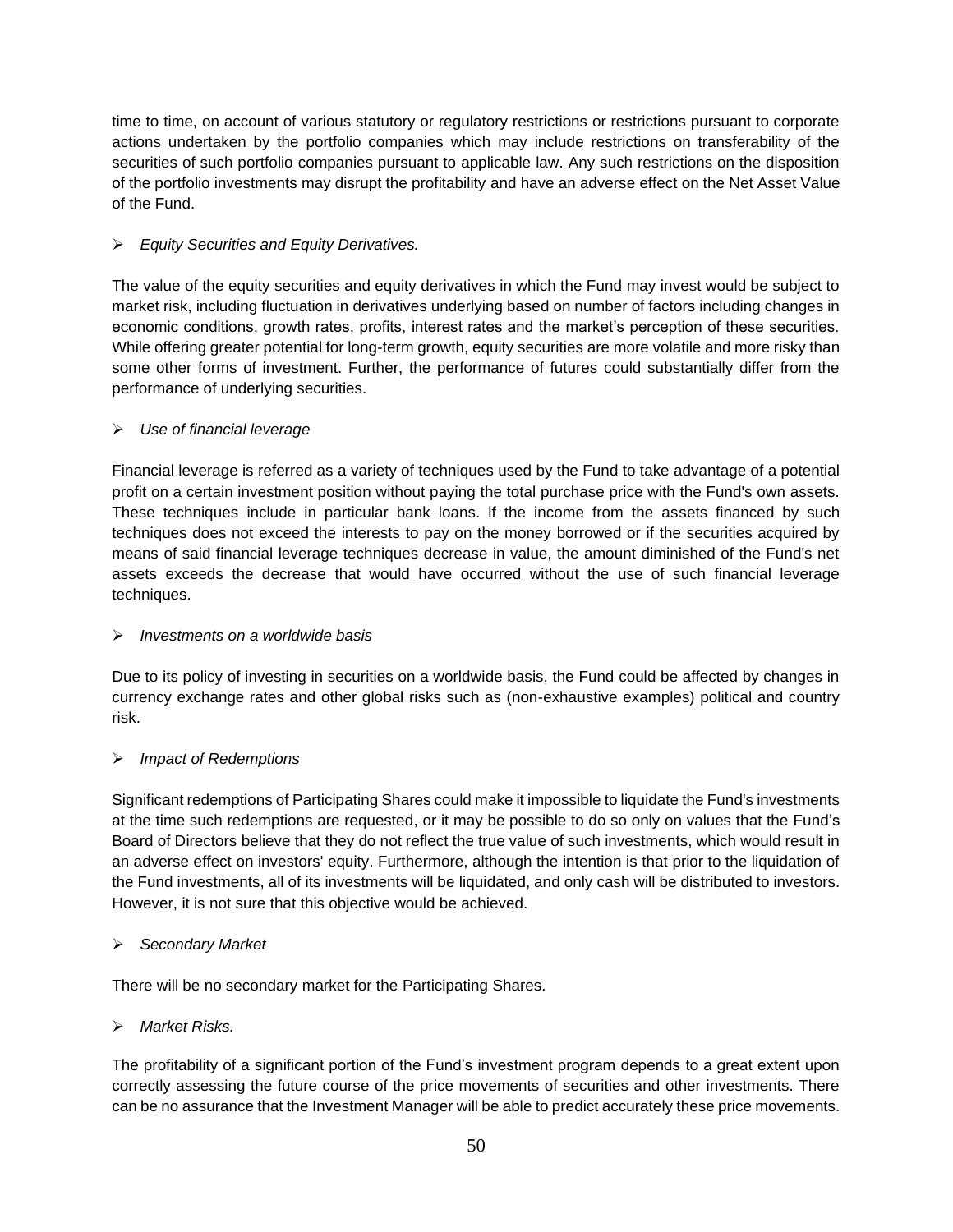With respect to the investment strategy utilized by the Fund, there is always some, and occasionally a significant, degree of market risk.

# ➢ *Investments in Undervalued Assets.*

The Fund invests in undervalued assets. The identification of investment opportunities in undervalued assets is a difficult task, and there is no assurance that such opportunities will be successfully recognized or acquired. While investments in undervalued assets offer the opportunity for above-average capital appreciation, these investments involve a high degree of financial risk and can result in substantial losses. The Fund may be forced to sell, at a substantial loss, assets which it believes are undervalued, if they are not in fact undervalued. In addition, the Fund may be required to hold such assets for a substantial period of time before realizing their anticipated value. During this period, a portion of the Fund's funds would be committed to the assets purchased, thus possibly preventing the Fund from investing in other opportunities.

### ➢ *The Fund may not achieve its investment objective.*

The projected investment results of the Fund are based in part in certain hypothetical assumptions. Such assumptions may or may not be achieved by the Investee Companies. Investors should be aware that the investment result is subject to significant uncertainties and contingencies and that the investment result may change materially, and do not constitute a prediction as to future events. Because of the uncertainties and subjective judgments inherent in selecting the assumptions and because future events and circumstances cannot be predicted, there can be no assurance that the projected investment results will be realized. Any given investment made by the Fund may not provide any returns to the Fund, including the return of the original invested capital.

### ➢ *Investment Selection.*

Investors will not have an opportunity to evaluate for themselves the relevant economic, financial and other information regarding the investments to be made by the Fund in Securities and, accordingly, will be dependent upon the judgment and ability of the Investment Manager in investing and managing the assets of the Fund. The likelihood that Investors will realize any gain on their investment depends on the skill and expertise of the Fund's Board of Directors who will make the decisions on behalf of the Fund. No assurance can be given that the Fund will be successful.

### ➢ *Concentration of investments.*

The Fund's investments may be concentrated in only a very few trading strategies and across a limited number of Portfolio Entities. This lack of diversification may subject the Company's investments to more rapid change in value than would otherwise be the case if the assets were more widely diversified.

### **MAURITIUS-RELATED RISKS**

➢ *Tax considerations*

Please refer to "**SECTION XII – TAX CONSIDERATIONS**" of this Prospectus.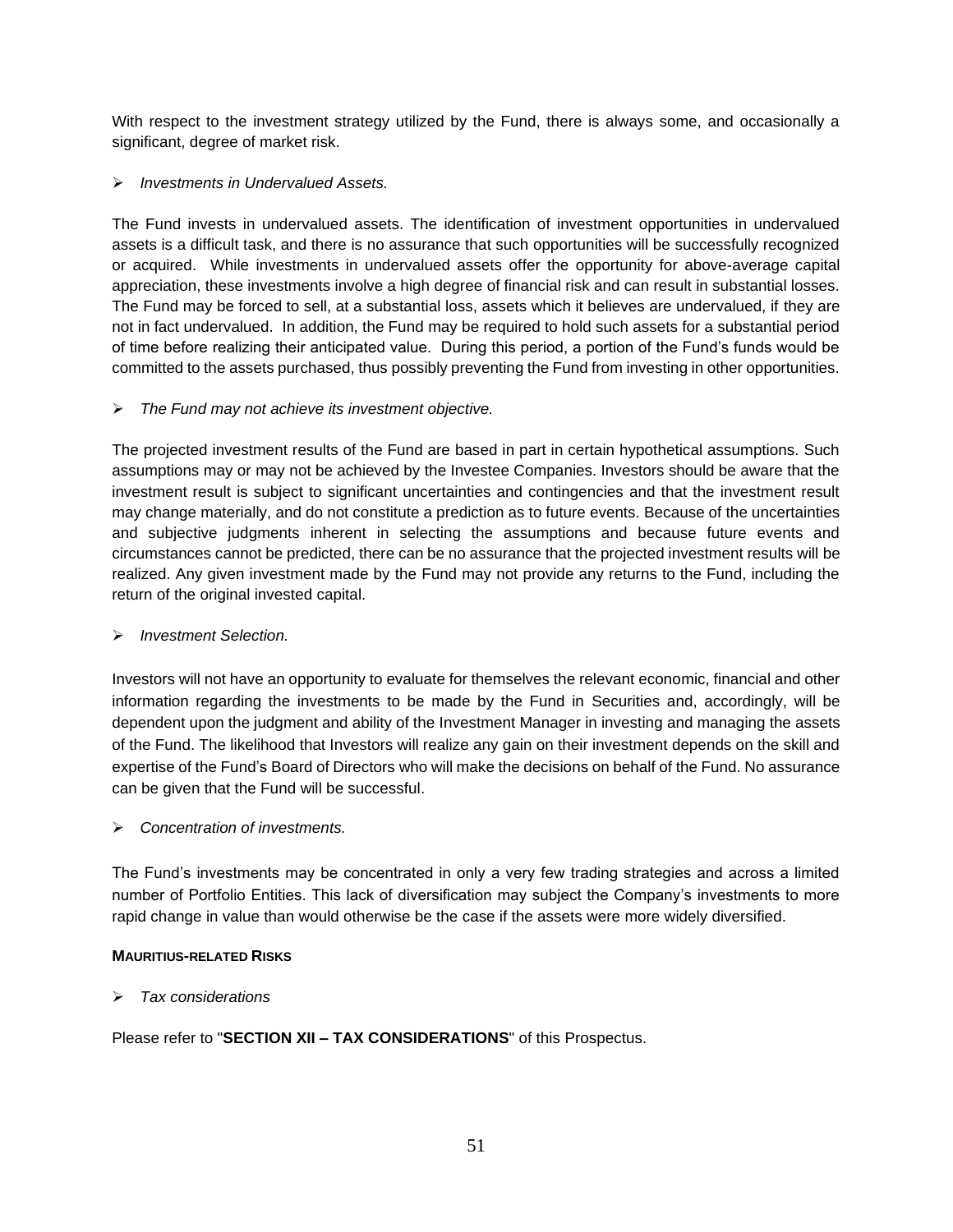### ➢ *Risks in relation to Mauritius*

Mauritius has been a politically and economically stable country over the last several decades. However, as with any other developing country, there can be no assurance that it will continue to remain politically and economically stable and thus there may be political and economic risks associated with investing in a Mauritian entity. As the Fund is a Mauritius-based entity, changes in governmental regulation, political structure, local economies and tax laws (Mauritius or non-Mauritius) may adversely impact the Fund's investments.

# ➢ *Reliance on Double Taxation Avoidance Agreement*

Taxation of the income of the Fund arising from its investments in certain jurisdictions is minimized under the provisions of a Double Taxation Avoidance Agreement that Mauritius may have entered into with a specific jurisdiction. No assurance can be given that the terms of the said treaty will not be subject to renegotiation in the future and any change could have a material adverse effect on the returns of the Fund. There can be no assurance that the Fund will continue to qualify for, or receive the benefits of, the said treaty, or that the terms of the said treaty will not be changed.

Prospective Investors are urged to consult their own tax advisors with respect to their own tax situations and the tax consequences in respect of their investment in the Fund.

# **OTHER RISKS**

➢ *Indemnification of the Fund Board of Directors.*

The Constitution of the Fund and the Subscription Agreement of the Fund provide that the Fund's Board of Directors and employees of the Fund shall be indemnified against all actions, costs, charges, losses, damages and expenses by reason of any contract entered into or any act done, concurred in, or omitted in the execution of their duty except as incurred by reason of their own wrongful act or fraud.

Indemnification of the Fund Board of Directors, as well as other parties, may impair the financial condition of the Fund and their ability to acquire assets or otherwise achieve their investment objective or meet their obligations.

### ➢ *Lack of separate representation.*

The same legal counsel may from time to time represent the Fund and the Investment Manager. Such legal counsel does not represent the Investors in the Fund, and no legal counsel will be retained on behalf of the Investors by the Fund.

### ➢ *Effect of fees and expenses on returns.*

Fee and expenses of the Fund will generally be paid regardless of whether the Fund produces positive investment returns. If the Fund does not produce significant positive investment returns, these fees and expenses could reduce the amount recovered by the Investor to less than its total Subscription to the Fund.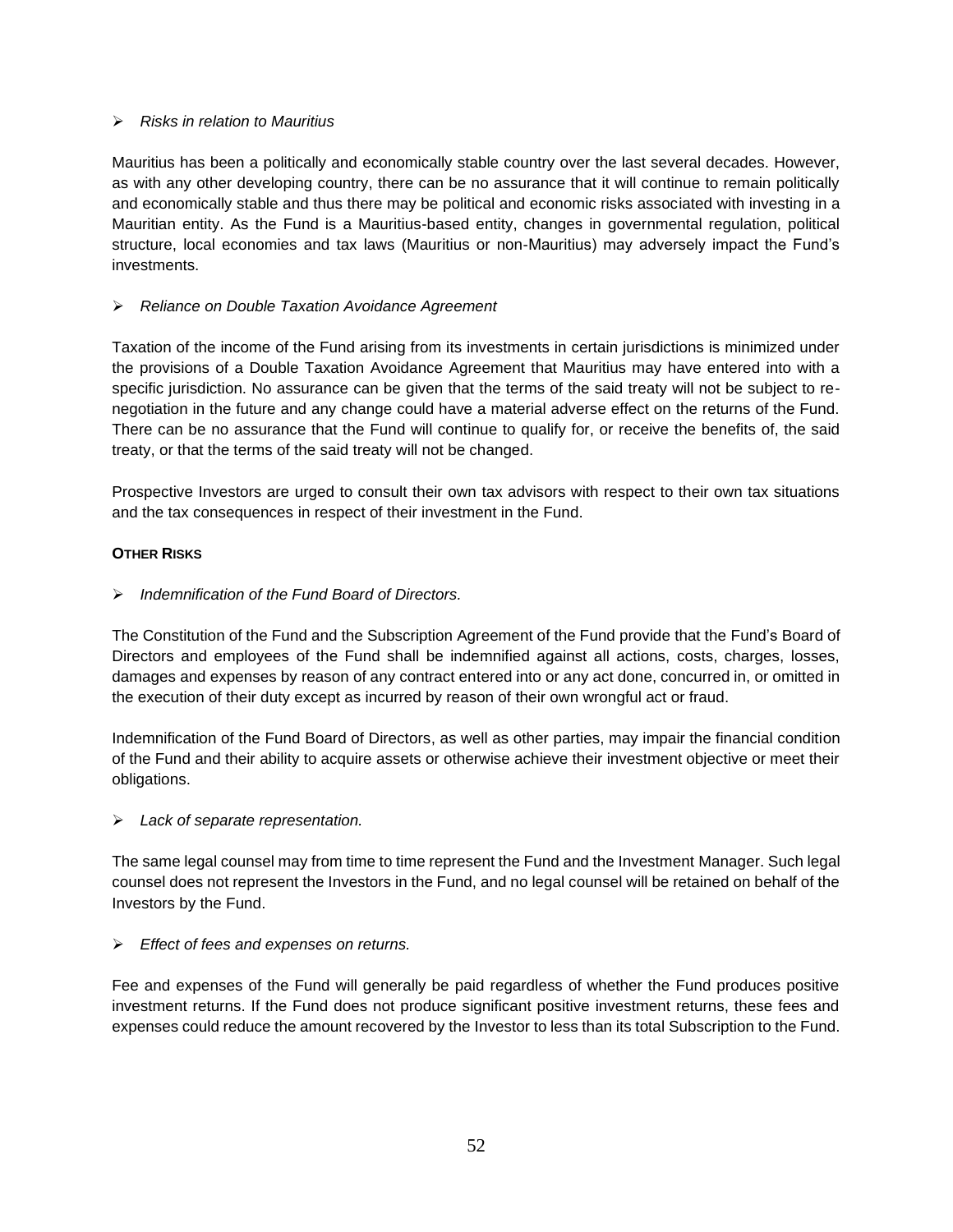# ➢ *Forward looking statements.*

This Prospectus contains targeted returns and forward looking statements. These targeted returns and forward looking statements reflect the Fund's view with respect to future events. Such statements are based on certain assumptions and are subject to known and unknown risks and uncertainties. Actual returns and results could differ materially from those in the targeted return and forward-looking statements as a result of factors beyond the Fund's control. Potential investors are cautioned not to place undue reliance on such returns and statements.

# **POTENTIAL CONFLICTS OF INTEREST**

The Fund will be subject to various potential conflicts of interest arising from its relationship with the Investment Manager, the Key Persons and their respective affiliates, which may result in decisions that do not fully reflect the Investors' best interests, including the following:

### *(i) Other Activities*

Although the Key Persons will commit a significant amount of their business efforts to the Investment Manager, the Key Persons are not required to devote all of their time to the Fund's affairs.

# *(ii) Allocation of Investment Opportunities*

Any investment opportunity suitable for the Fund that is presented to the Investment Manager or the Key Persons will be offered to the Fund, except for: (i) investment opportunities related to current holdings of the Investment Manager or the Key Persons; (ii) investment opportunities required to be presented to any other investment fund promoted, managed or organised by the Investment Manager, the Key Persons or their affiliates; (iii) investment opportunities presented to the Key Persons in their capacity as directors of public or private companies and in similar circumstances where pre-existing duties apply; and (iv) investments intended to protect or enhance the value of investments included in clauses (i) through (iii) above.

### *(iii) Other Similar Funds*

The Investment Manager or the Key Persons may act as the Investment Manager or the primary source of transactions on behalf of another pooled investment fund with overall objectives substantially similar to those of the Fund, provided that such pooled investment fund does not invest a substantial part of its funds in the same geographical region as that of the Fund.

### *(iv) Lack of Separate Representation*

The Investment Manager or the Key Persons may be represented from time to time by the same legal counsel as the Fund, and may retain the same accountants and other experts. Legal counsel for the Fund does not represent the Investors. Should a dispute arise between the Fund and the Investment Manager or the Key Persons, the Investment Manager anticipates that it will retain separate counsel for the Fund in such a matter.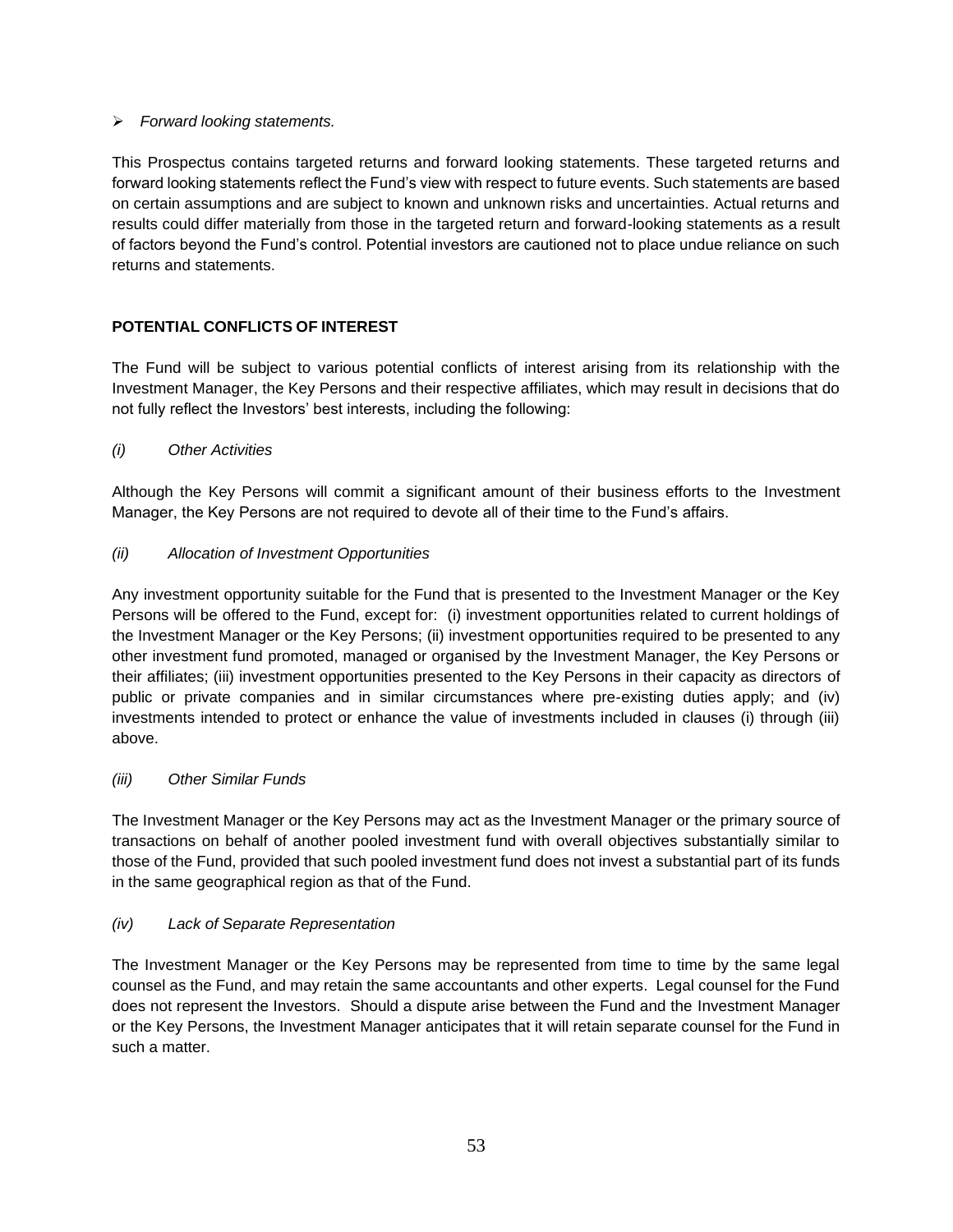### **SECTION XI: LEGAL AND REGULATORY CONSIDERATIONS**

<span id="page-53-0"></span>**THIS SECTION IS ONLY A SUMMARY OF THE LAWS AND REGULATIONS AND IS NOT A COMPREHENSIVE DISCLOSURE REGARDING ALL THE LAWS AND REGULATIONS APPLICABLE TO THE FUND AND THE INVESTEE COMPANIES. FURTHERMORE, PLEASE NOTE THAT THE SUMMARY OF THE LEGAL AND REGULATORY CONSIDERATIONS IN THIS SECTION IS BASED ON THE CURRENT PROVISIONS OF THE LAWS OF THE RELEVANT JURISDICTION WHERE THE FUND WILL BE INVESTING AND MAURITIUS AND THE RULE / REGULATIONS MADE THEREUNDER, AND THE JUDICIAL AND ADMINISTRATIVE INTERPRETATIONS THEREOF ARE SUBJECT TO CHANGE FROM TIME TO TIME BY SUBSEQUENT LEGISLATIVE, REGULATORY, ADMINISTRATIVE OR JUDICIAL DECISIONS. ANY SUCH CHANGES COULD HAVE DIFFERENT LEGAL / REGULATORY IMPLICATIONS. ALL PROSPECTIVE INVESTORS ARE REQUESTED TO READ THE LEGAL AND REGULATORY CONCERNS MENTIONED BELOW.**

### **MAURITIUS**

### **EXCHANGE CONTROL REGULATIONS**

All exchange control regulations have been suspended in Mauritius since 1994. It is unlikely that they will be reinstated. In the event such regulations are re-introduced, it is expected that they will not apply to the Fund since the Fund will qualify as a Category 1 Global Business Company in Mauritius for the purposes of the Financial Services Act, 2007 of Mauritius.

### **ANTI-MONEY LAUNDERING REGULATIONS**

To ensure compliance with the Financial Intelligence and Anti-Money Laundering Act of 2002 and the Code on the Prevention of Money Laundering and Terrorist Financing (the "**Anti-Money Laundering Code**") issued by the FSC, Shareholders of the Fund will be required to provide certain information / documents for the purpose of verifying the identity of the Shareholders and the source of funds and obtain confirmation that the application monies do not represent, directly or indirectly, the proceeds of any crime. The extent of the request for information may be reduced where such Shareholder is a regulated financial services business based in Mauritius or in an equivalent jurisdiction (i.e. subject to the supervision of a public authority and to equivalent anti-money laundering legislation) or in the case of public companies listed on recognized stock / investment exchanges, as set out in the Anti-Money Laundering Code.

In the event of a delay or failure by such Shareholder to produce any information required for verification purposes, the Fund or the Administrator may refuse to accept the application and the subscription monies relating thereto until proper information has been provided. Shareholders should note specifically that additional information as may be necessary to verify the identity of the investor and the owner of the account to which the redemption proceeds will be paid may be requested. Redemption proceeds will not be paid to a third party account.

Each Shareholder acknowledges that the Fund and / or the Administrator shall be held harmless against loss arising as a result of a failure to process an application for shares or redemption request if such information and documentation as requested by the Fund and / or the Administrator has not been provided by such Shareholder.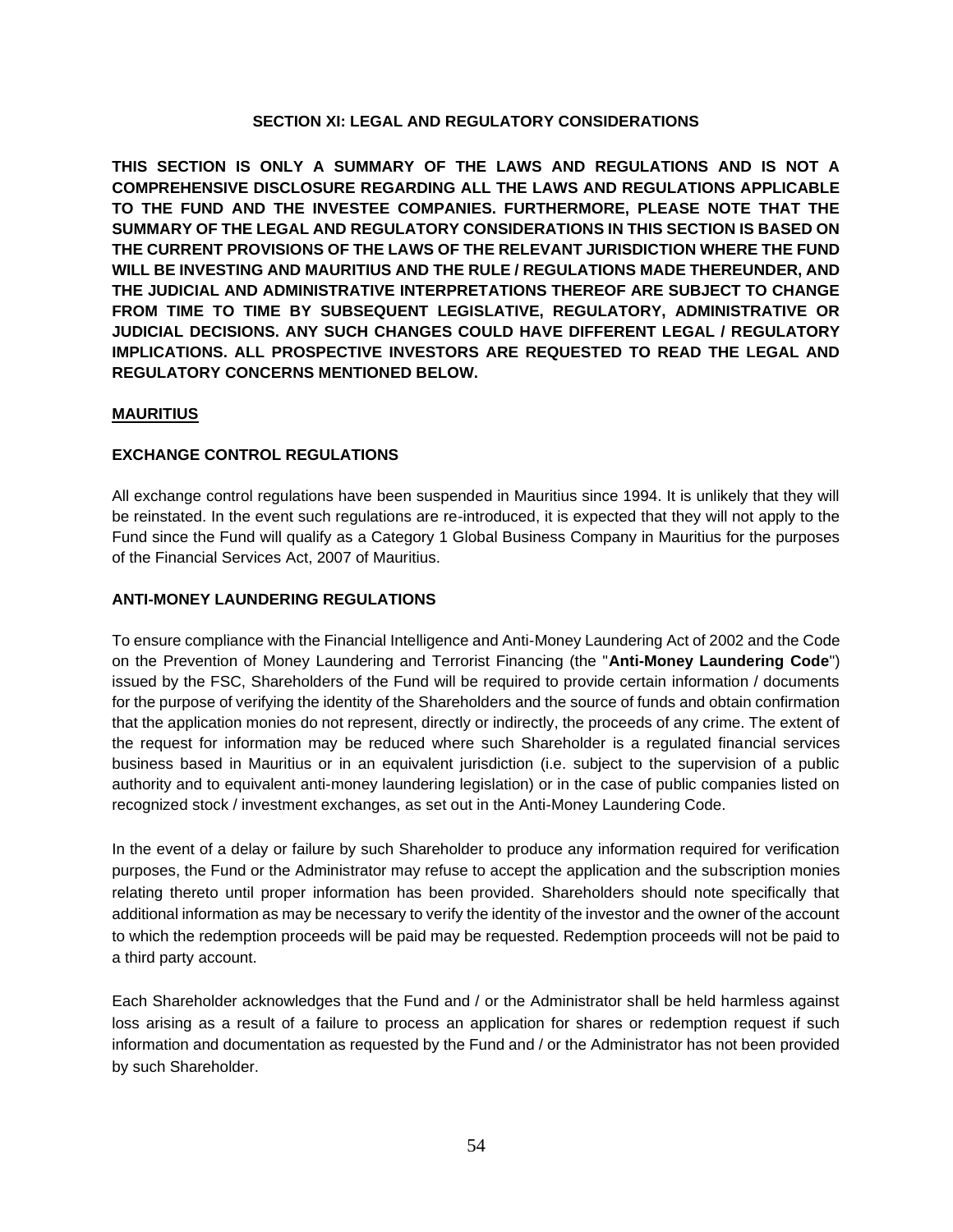**PLEASE NOTE THAT THE ABOVE IS ONLY A BRIEF AND GENERAL SUMMARY OF VARIOUS LEGAL AND REGULATORY CONSIDERATIONS AND CONSEQUENCES.PROSPECTIVE INVESTORS ARE URGED TO CONSULT THEIR OWN ADVISORS IN THIS REGARD.**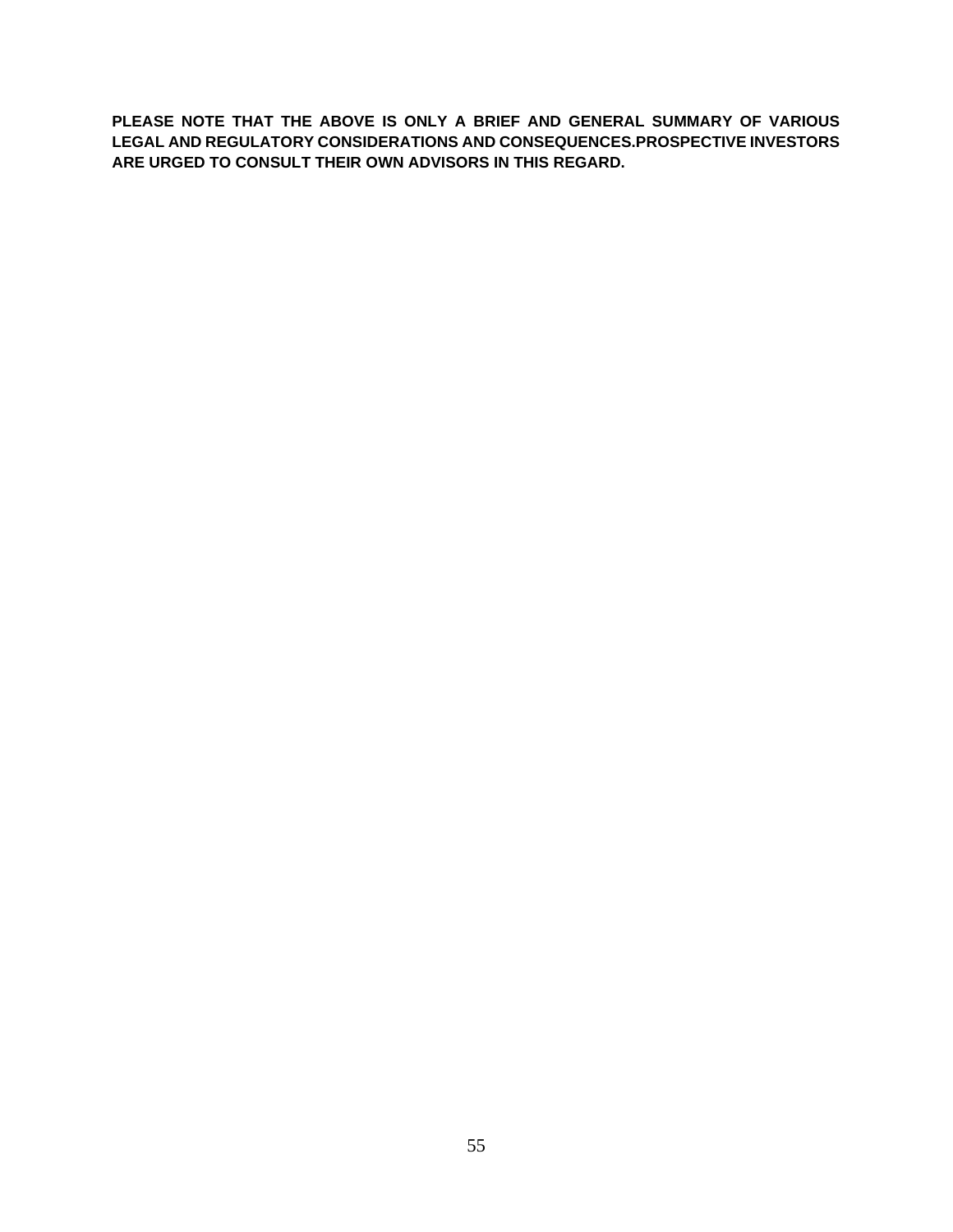### **SECTION XII: TAX CONSIDERATIONS**

**IT IS THE RESPONSIBILITY OF ALL PERSONS INTERESTED IN SUBSCRIBING TO PARTICIPATING SHARES TO INFORM THEMSELVES AS TO ANY INCOME OR OTHER TAX CONSEQUENCES ARISING IN THE JURISDICTIONS IN WHICH THEY ARE RESIDENT OR DOMICILED FOR TAX PURPOSES, AS WELL AS ANY FOREIGN EXCHANGE OR OTHER FISCAL OR LEGAL RESTRICTIONS, WHICH ARE RELEVANT TO THEIR PARTICULAR CIRCUMSTANCES IN CONNECTION WITH THE ACQUISITION, HOLDING OR DISPOSITION OF THE PARTICIPATING SHARES. THE FUND HAS NO PRESENT PLANS TO APPLY FOR ANY CERTIFICATIONS OR REGISTRATIONS, OR TO TAKE ANY OTHER ACTIONS, UNDER THE LAWS OF ANY JURISDICTIONS WHICH WOULD AFFORD RELIEF TO LOCAL INVESTORS THEREIN FROM THE NORMAL TAX REGIME OTHERWISE APPLICABLE TO AN INVESTMENT IN THE PARTICIPATING SHARES.**

Prospective investors in the Fund must consider the following summary of certain taxation aspects affecting the Fund and its proposed operations. This summary does not purport to be a complete description of all potential risks inherent in purchasing or holding Participating Shares. Prospective investors in the Fund are urged to consult their own tax advisors in this regard. The summary is based on tax treaties, laws, regulations, rulings, and judicial decisions now in effect, and current administrative rules, practices and interpretations, all of which are subject to change, with possible retrospective effect.

### **MAURITIUS**

The Fund holds a Global Business License ("**GBL**") for the purpose of the Financial Services Act 2007 and will be liable to tax in Mauritius on its net chargeable income (i.e. taxable income less deductible expenses) at the rate of 15%. However, given that it holds a GBL, the Fund would previously be entitled to a credit in respect of foreign taxes suffered equivalent to the higher of actual foreign taxes suffered and a deemed credit of 80% of the Mauritius tax liability on foreign-source income resulting in a maximum effective tax rate on net income of 3%.

Following the amendments made to the Income Tax Act through the Finance (Miscellaneous Provisions) Act 2018, as from 1st January 2019, the Fund will no longer be entitled to claim a tax credit on its foreign source income.

As from 1st January 2019, subject to satisfaction of the conditions relating to FSC's substance requirements as prescribed under the Financial Services Act 2007, the Fund will be granted a partial exemption at the rate of 80% in respect of its foreign sourced income (defined as income which is not derived from Mauritius), namely dividend, interest and profits derived from overseas.

The above changes will not substantially change the current tax treatment of Category 1 Global Business Companies, as the rate of exemption is being aligned with the current applicable foreign tax credit rate; i.e. 80%. As such, the effective tax rate to which the Fund would be currently chargeable in Mauritius on its foreign sourced income will therefore not exceed 3%.

The Fund will be exempted from income tax in Mauritius on profits or gains arising from sale of securities. There is no withholding tax payable in Mauritius in respect of payments of dividends to shareholders or in respect of redemption or transfer of shares.

The Fund will apply for and seek to obtain a tax residence certificate ("**TRC**") from the Mauritian Revenue Authority ("**MRA**"). The certificate is renewable annually subject to the directors and the secretary providing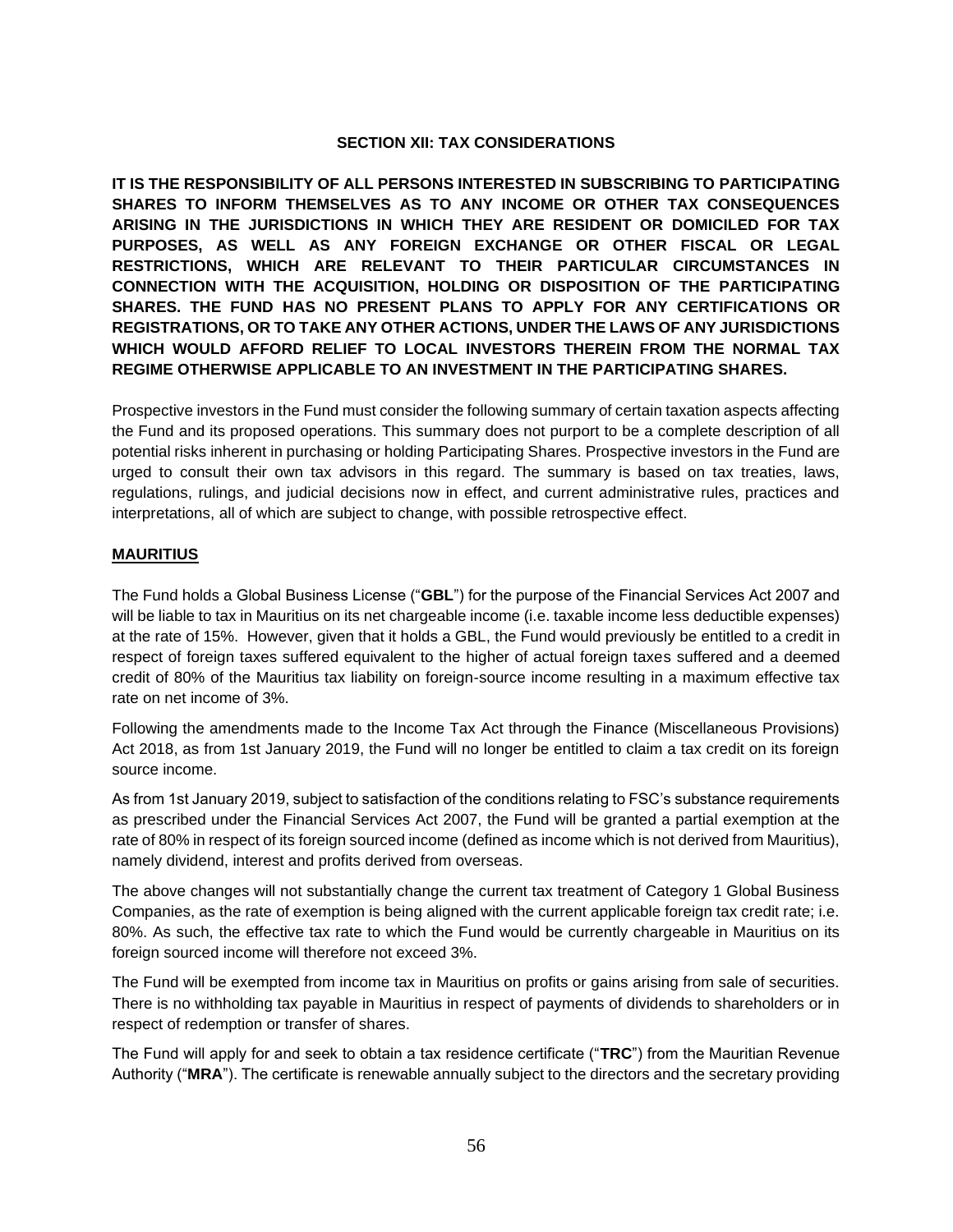an undertaking to the tax authorities that are prescribed requirements to demonstrate that the Fund is centrally managed and controlled in Mauritius.

The MRA will issue a TRC to the Fund upon application made to the FSC along with an undertaking that the Fund is and will be centrally managed and controlled in Mauritius. In this respect, the Fund must:

(a) have at all times at least two (2) resident directors of appropriate caliber and able to exercise independence of mind and judgment;

- (b) maintain, at all times, its principal bank account in Mauritius;
- (c) keep and maintain, at all times, its accounting records at a registered office in Mauritius;

(d) prepare its statutory financial statements and cause its financial statements to be audited in Mauritius; and

(e) provide for meetings of directors to include at least two (2) directors from Mauritius.

Effective January 1, 2019, the Fund must at all times satisfy the following substance requirements:

- Employ either directly or indirectly in Mauritius a reasonable number of qualified persons to carry out the core activities; and
- **■** Have a minimum level of expenditure, which is proportionate to its level of activities.

In a circular dated October 12, 2018, the FSC has advised that going forward, in assessing the exact substance requirements to be met by a company holding a Global Business Licence, they shall consider the nature and level of core income generating activities conducted (including the use of technology) by the company holding a Global Business Licence and taking into account the circumstances of each company holding a Global Business Licence, based on the following indicative guidelines for non-financial entities (investment holding) :

- Minimum annual expenditure : USD 12,000.
- No minimum employment specified.

# **US Tax Reporting Obligations under FATCA**

Under the terms of the Intergovernmental Agreement ("**IGA**") Model I entered between the Government of the Shareed States of America and the Government of Mauritius to improve international tax compliance and implement the Foreign Account Tax Compliance Act ("**FATCA**"), a Mauritian Financial Institutions will be required to report to the competent authority in Mauritius, being the MRA (more specifically the Director-General of the MRA or his authorized delegate), certain information on the investors of the Fund who are US persons for the purpose of the IGA and FATCA.

Under the terms of the IGA, the Fund will fall under the definition of a Mauritian Financial Institution and will be obliged to comply with the provisions of FATCA as enacted by the Mauritian legislation implementing the IGA.

In order to comply with its FATCA obligations, the Fund may be required to obtain certain information from its investors so as to ascertain their US tax status. If the investor is a specified US person under the provisions of FATCA, US owned non-US entity, non-participating Foreign Financial Institutions ("**FFI**") or does not provide the requisite documentation, the Fund will need to report information on these investors to the MRA (in accordance with the applicable law, regulations or guidance notes) which will in turn report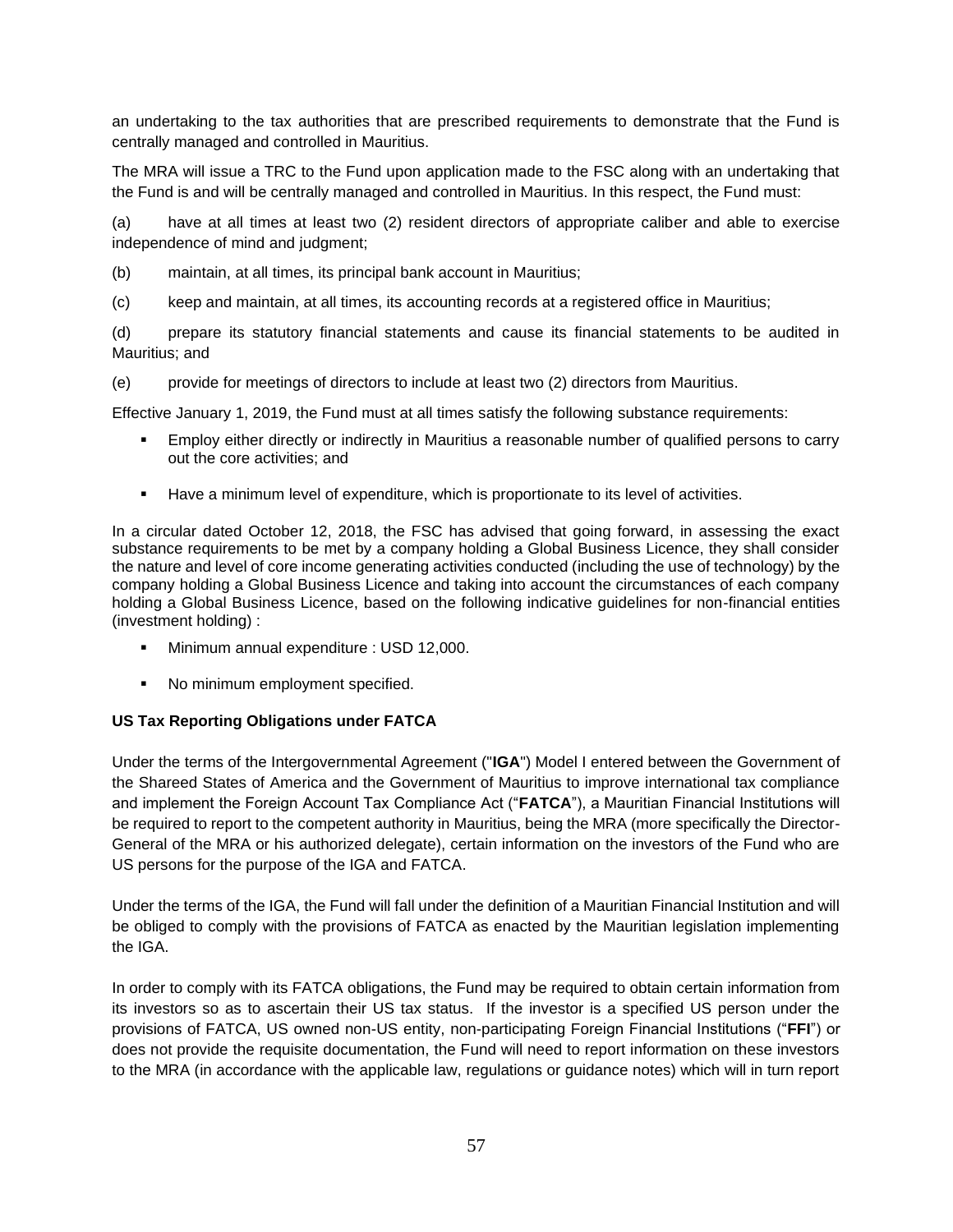such information to the US Internal Revenue Authority. Provided that the Fund acts in accordance with these provisions, it will not be subject to withholding tax under FATCA.

### **Implementation of the Common Reporting Standard for Automatic Exchange of Information**

Mauritius has made a commitment for the implementation of the new global standard for automatic exchange of information for tax purposes (the Common Reporting Standard ("CRS") developed by the OECD). Mauritius has also signed (a) the Multilateral Competent Authority Agreement in October 2014 which provides for automatic exchange of information with other Early Adopter Competent Authorities; and (b) the Convention on Mutual Administrative Assistance (the "Convention") on 23 June 2015. Formalities for the bringing into force of the Convention have been completed.

Apart from becoming a signatory to the Convention, Mauritius has also brought necessary amendments to the Income Tax Act for the implementation of CRS. Accordingly, powers have been given to the Director-General of the MRA to require any person to establish, maintain and document such due diligence procedures as he may determine and to provide him with information of a specified description at such time and in such form and manner as he may determine.

Under CRS, Mauritian financial institutions will have to report annually to the MRA on the financial accounts held by non-residents for eventual exchange with relevant treaty partners by 31 July annually. The first reporting period is scheduled to begin on 01 January 2017 for eventual exchange with the relevant treaty partners by September 2018.

Under CRS financial institutions will have to carry out very similar due diligence procedures as under FATCA to identify reportable financial accounts on residence basis. A distinction is made between individual and entity accounts, between pre-existing and new accounts as well as between low value and high value accounts.

# **Multilateral Convention to implement Tax Treaty related measures to prevent Base Erosion and Profit Shifting ("MLI")**

The Organisation of Economic Co-operation and Development ("OECD") released the MLI. The MLI, amongst others, includes a "principal purpose test", wherein Tax Treaty benefits can be denied if one of the principal purpose of an arrangement or a transaction was to, directly or indirectly, obtain tax benefit. The MLI has also expanded the scope of permanent establishment to include agent (excluding an independent agent) playing principal role, leading to routine conclusion of contracts without material modification. For this purpose, an agent is not considered independent if it acts exclusively or almost exclusively on behalf of one or more closely related enterprises. Mauritius signed the MLI on June 30, 2017.

**THESE TAX CONSEQUENCES ARE BASED ON THE CURRENT TAX LAWS IN THE RELEVANT JURISDICTION WHERE THE FUND WILL BE INVESTING, MAURITIUS, TAXATION TREATIES AND INTERPRETATION THEREOF. THESE PROVISIONS AND INTERPRETATIONS THEREOF MAY CHANGE IN FUTURE IN WHICH CASE THE TAX CONSEQUENCES COULD CHANGE SUBSTANTIALLY. EACH PROSPECTIVE INVESTOR IS URGED TO CONSULT ITS OWN ADVISOR WITH RESPECT TO THE TAX CONSEQUENCES OF THE PURCHASE AND OWNERSHIP OF PARTICIPATING SHARES IN THE FUND.**